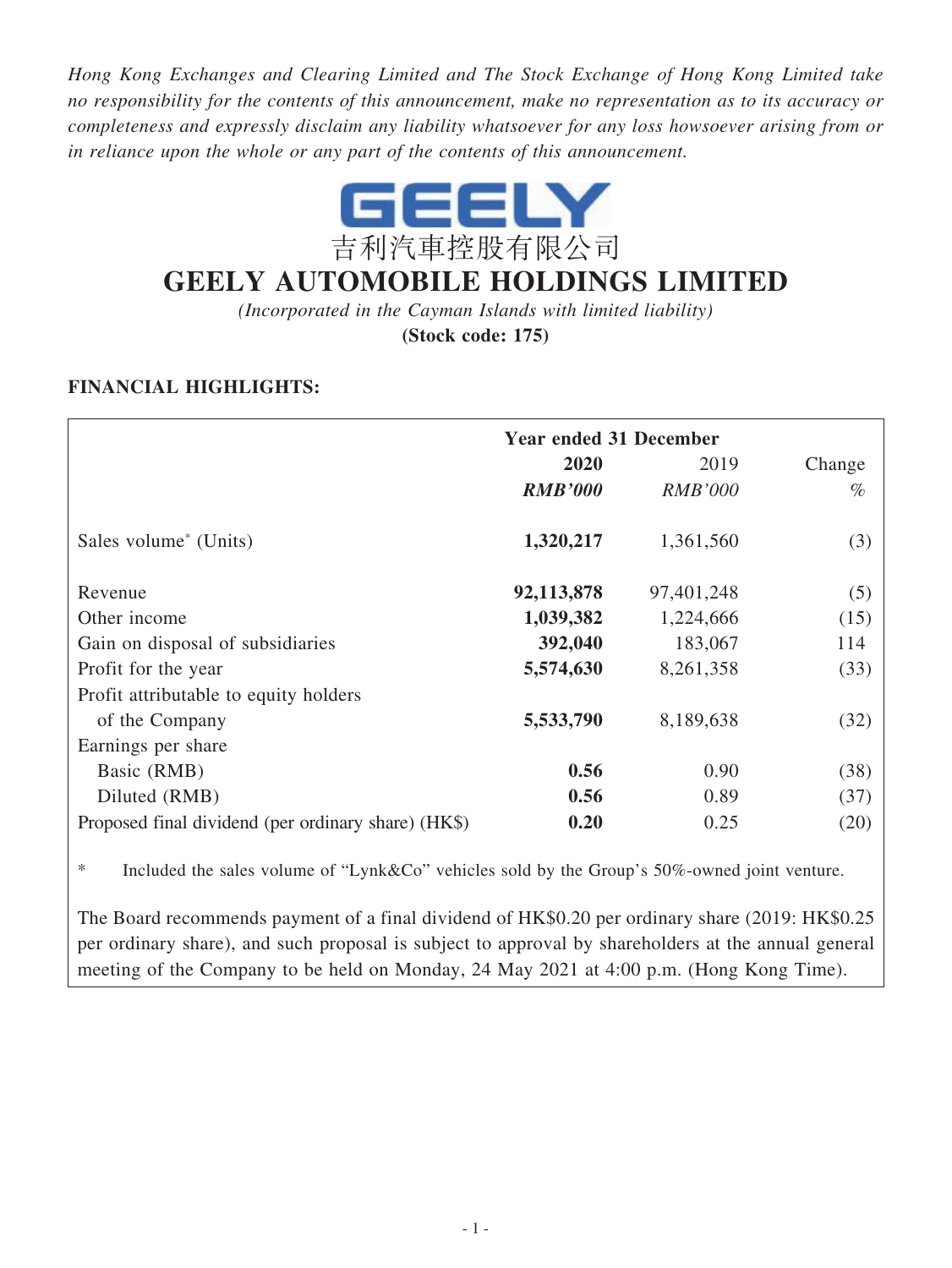# **CONSOLIDATED INCOME STATEMENT**

|                                                         | <b>Note</b>    | 2020           | 2019           |
|---------------------------------------------------------|----------------|----------------|----------------|
|                                                         |                | <b>RMB'000</b> | <b>RMB'000</b> |
| Revenue                                                 | 5              | 92,113,878     | 97,401,248     |
| Cost of sales                                           |                | (77, 376, 859) | (80, 484, 620) |
| Gross profit                                            |                | 14,737,019     | 16,916,628     |
| Other income                                            | 6              | 1,039,382      | 1,224,666      |
| Distribution and selling expenses                       |                | (5,053,491)    | (4,332,267)    |
| Administrative expenses, excluding share-based payments |                | (5,745,019)    | (5,084,146)    |
| Impairment loss on trade and other receivables          | 8(c)           | (8,594)        | (38, 242)      |
| Share-based payments                                    |                | (4,095)        | (5, 459)       |
| Finance income, net                                     | 8(a)           | 208,322        | 108,021        |
| Share of results of associates                          |                | 50,604         | 38,122         |
| Share of results of joint ventures                      | 11             | 824,810        | 625,878        |
| Gain on disposal of subsidiaries                        | 18             | 392,040        | 183,067        |
| <b>Profit before taxation</b>                           | 8              | 6,440,978      | 9,636,268      |
| Taxation                                                | $\overline{7}$ | (866, 348)     | (1,374,910)    |
| Profit for the year                                     |                | 5,574,630      | 8,261,358      |
| <b>Attributable to:</b>                                 |                |                |                |
| Equity holders of the Company                           |                | 5,533,790      | 8,189,638      |
| Non-controlling interests                               |                | 40,840         | 71,720         |
| Profit for the year                                     |                | 5,574,630      | 8,261,358      |
| <b>Earnings per share</b>                               |                |                |                |
| <b>Basic</b>                                            | 10             | <b>RMB0.56</b> | <b>RMB0.90</b> |
| Diluted                                                 | 10             | <b>RMB0.56</b> | <b>RMB0.89</b> |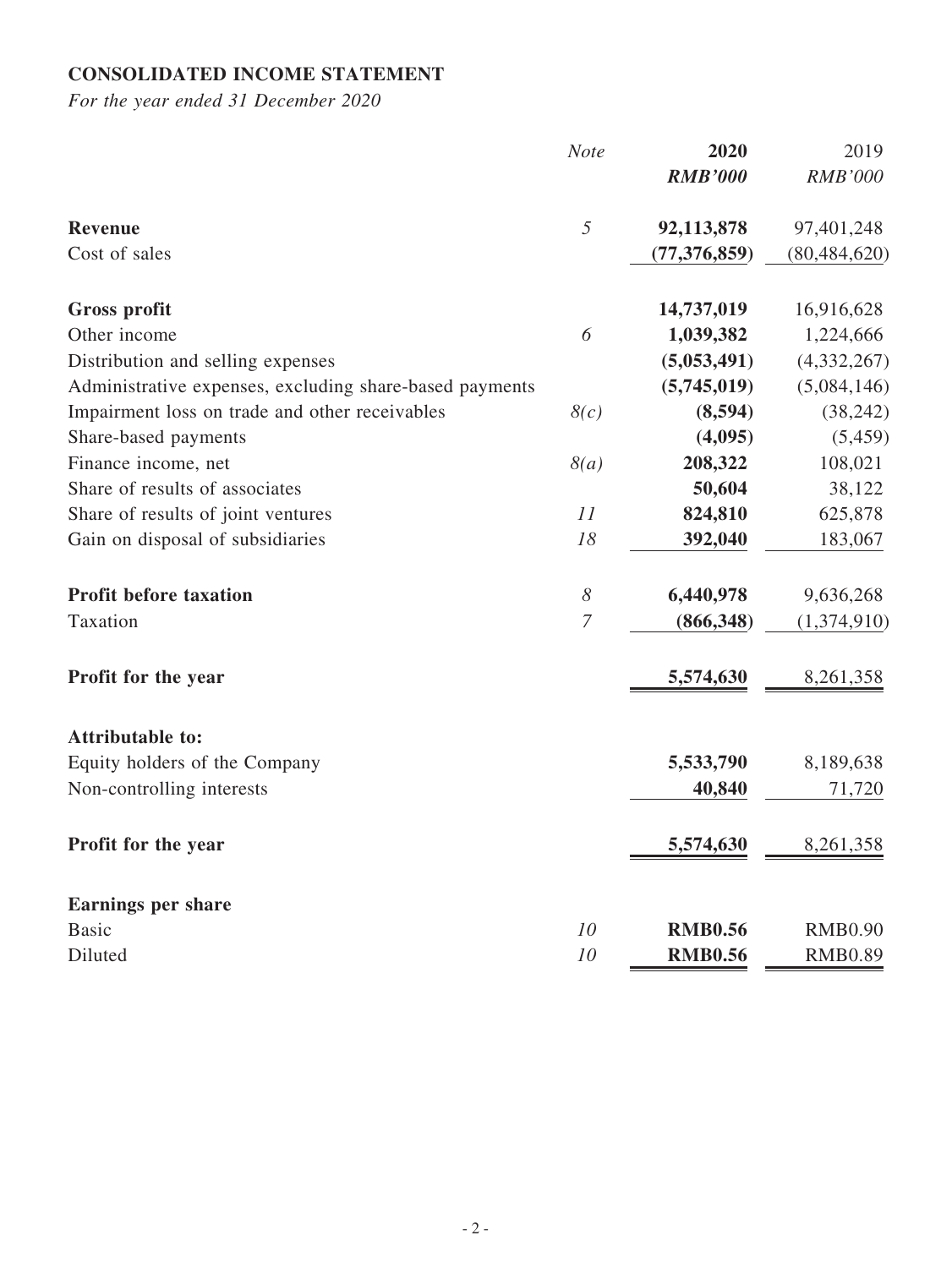# **CONSOLIDATED STATEMENT OF COMPREHENSIVE INCOME**

|                                                                     | 2020           | 2019           |
|---------------------------------------------------------------------|----------------|----------------|
|                                                                     | <b>RMB'000</b> | <b>RMB'000</b> |
| Profit for the year                                                 | 5,574,630      | 8,261,358      |
| Other comprehensive (expense)/income:                               |                |                |
| Items that may be reclassified subsequently to profit or loss:      |                |                |
| - Notes receivable at fair value through other comprehensive income |                |                |
| Change in fair value                                                | (193, 361)     |                |
| Income tax effect                                                   | 42,935         |                |
| - Exchange differences on translation of financial statements of    |                |                |
| foreign operations                                                  | (87, 533)      | 50,275         |
| - Realisation of translation reserve upon deregistration of a       |                |                |
| subsidiary                                                          | 17,611         |                |
| Other comprehensive (expense)/income for the year, net of tax       | (220, 348)     | 50,275         |
| Total comprehensive income for the year                             | 5,354,282      | 8,311,633      |
| <b>Attributable to:</b>                                             |                |                |
| Equity holders of the Company                                       | 5,314,681      | 8,239,395      |
| Non-controlling interests                                           | 39,601         | 72,238         |
| Total comprehensive income for the year                             | 5,354,282      | 8,311,633      |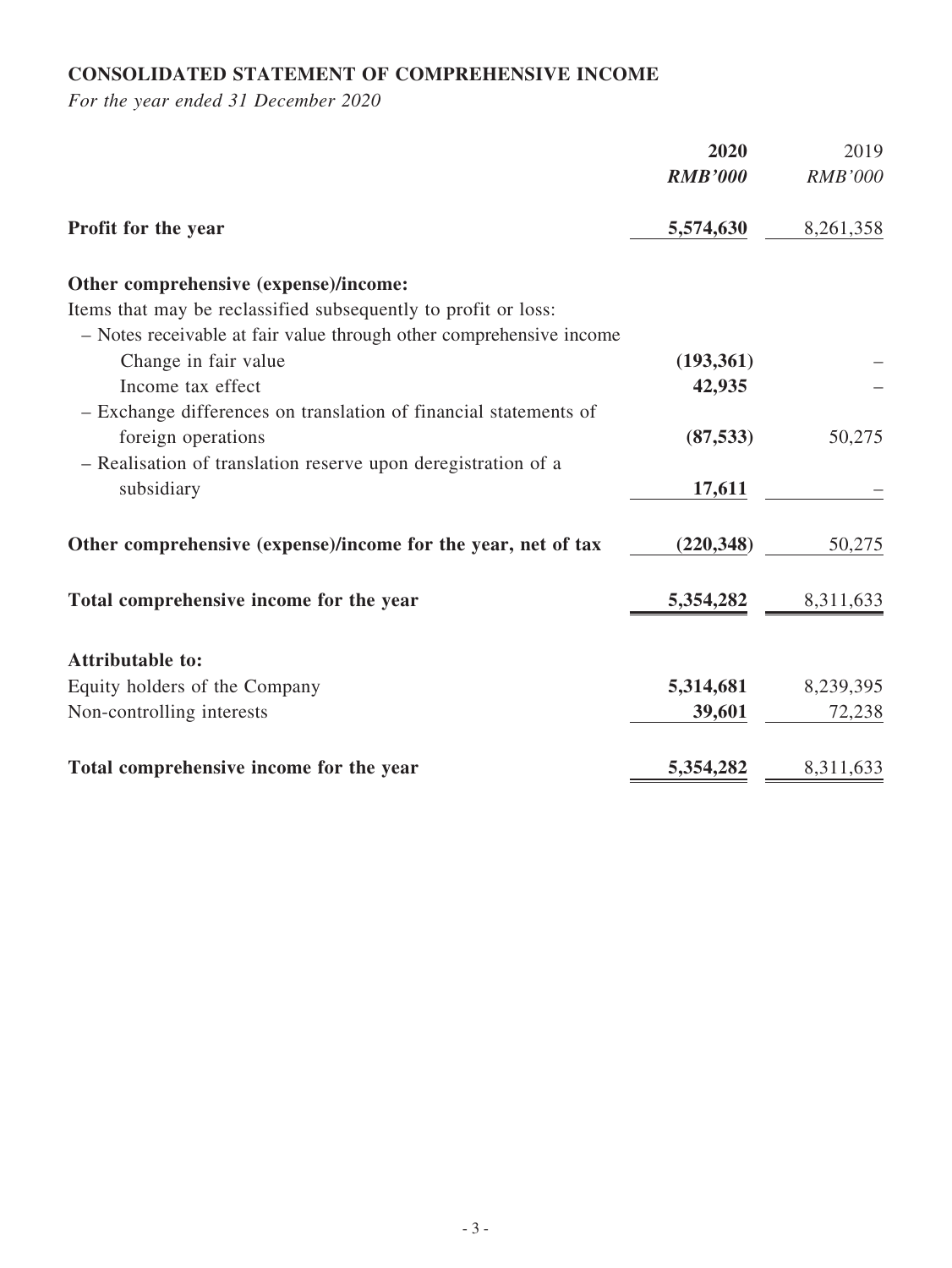# **CONSOLIDATED STATEMENT OF FINANCIAL POSITION**

*As at 31 December 2020*

|                                              | <b>Note</b> | 2020           | 2019           |
|----------------------------------------------|-------------|----------------|----------------|
|                                              |             | <b>RMB'000</b> | <b>RMB'000</b> |
| <b>Non-current assets</b>                    |             |                |                |
| Property, plant and equipment                |             | 26,574,279     | 27,070,318     |
| Intangible assets                            |             | 18,610,115     | 17,597,628     |
| Land lease prepayments                       |             | 3,042,911      | 3,230,845      |
| Goodwill                                     |             | 42,806         | 42,806         |
| Interests in associates                      |             | 494,498        | 462,387        |
| Interests in joint ventures                  | 11          | 9,194,017      | 8,375,076      |
| Trade and other receivables                  | 12          | 952,356        | 268,899        |
| Deferred tax assets                          |             | 970,011        | 865,606        |
|                                              |             | 59,880,993     | 57,913,565     |
| <b>Current assets</b>                        |             |                |                |
| Inventories                                  |             | 3,690,631      | 4,820,776      |
| Trade and other receivables                  | 12          | 27,868,232     | 25,844,914     |
| Income tax recoverable                       |             | 224,608        | 26,714         |
| Pledged bank deposits                        |             | 174,422        | 40,393         |
| Bank balances and cash                       |             | 18,976,843     | 19,281,216     |
|                                              |             | 50,934,736     | 50,014,013     |
| <b>Current liabilities</b>                   |             |                |                |
| Trade and other payables                     | 13          | 41,516,307     | 47,873,315     |
| Lease liabilities                            |             | 30,380         | 37,223         |
| Income tax payable                           |             | 340,190        | 615,894        |
|                                              |             | 41,886,877     | 48,526,432     |
| Net current assets                           |             | 9,047,859      | 1,487,581      |
| <b>Total assets less current liabilities</b> |             | 68,928,852     | 59,401,146     |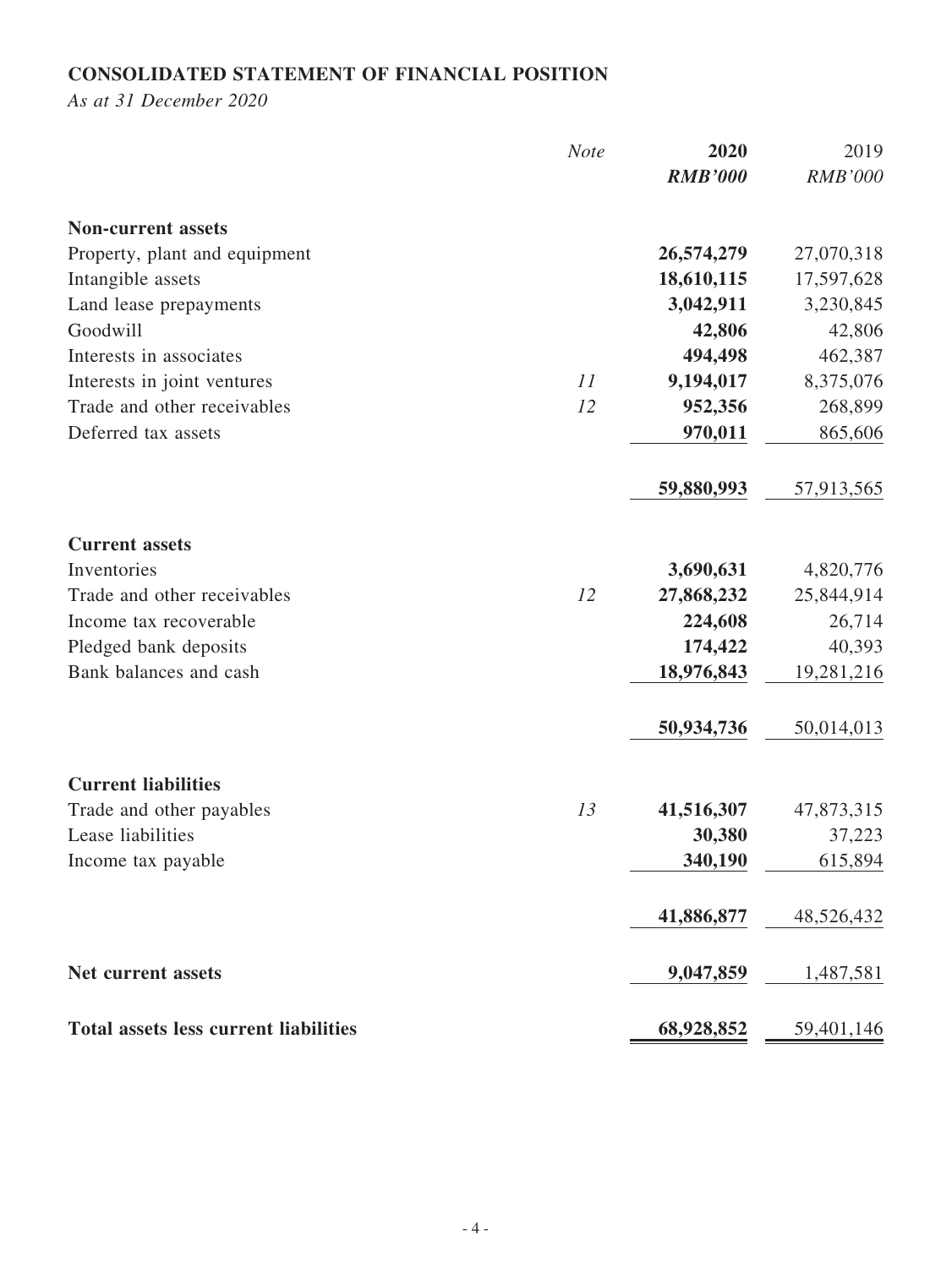# **CONSOLIDATED STATEMENT OF FINANCIAL POSITION (CONTINUED)**

*As at 31 December 2020*

|                                                      | <b>Note</b> | 2020<br><b>RMB'000</b> | 2019<br><b>RMB'000</b> |
|------------------------------------------------------|-------------|------------------------|------------------------|
| <b>CAPITAL AND RESERVES</b>                          |             |                        |                        |
| Share capital                                        | 14          | 179,672                | 167,733                |
| Perpetual capital securities                         | 16          | 3,413,102              | 3,413,102              |
| Reserves                                             |             | 60,038,340             | 50,854,791             |
| Equity attributable to equity holders of the Company |             | 63, 631, 114           | 54,435,626             |
| <b>Non-controlling interests</b>                     |             | 582,152                | 488,840                |
| <b>Total equity</b>                                  |             | 64,213,266             | 54,924,466             |
| <b>Non-current liabilities</b>                       |             |                        |                        |
| Trade and other payables                             | 13          | 385,557                |                        |
| Lease liabilities                                    |             | 11,915                 | 26,366                 |
| Bank borrowings                                      |             | 1,959,750              | 2,089,110              |
| Bonds payable                                        | 15          | 1,949,735              | 2,060,085              |
| Deferred tax liabilities                             |             | 408,629                | 301,119                |
|                                                      |             | 4,715,586              | 4,476,680              |
|                                                      |             | 68,928,852             | 59,401,146             |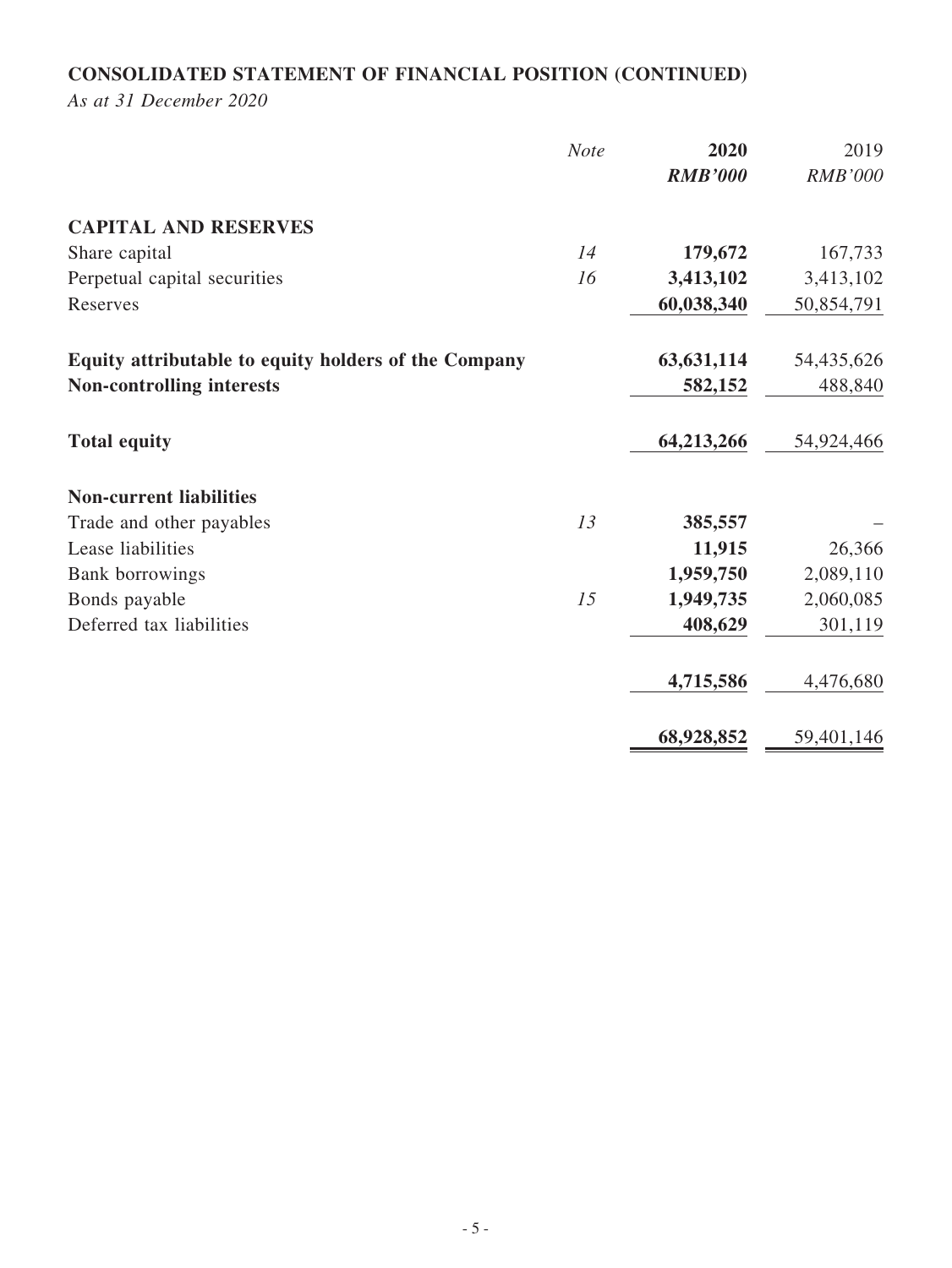# **CONSOLIDATED STATEMENT OF CHANGES IN EQUITY**

|                                                    | Attributable to equity holders of the Company |            |           |         |           |             |            |                          |             |                |             |
|----------------------------------------------------|-----------------------------------------------|------------|-----------|---------|-----------|-------------|------------|--------------------------|-------------|----------------|-------------|
|                                                    |                                               | Perpetual  |           |         |           |             | Share      |                          |             | Non-           |             |
|                                                    | Share                                         | capital    | Share     | Capital | Statutory | Translation | option     | Retained                 |             | controlling    |             |
|                                                    | capital                                       | securities | premium   | reserve | reserve   | reserve     | reserve    | profits                  | Sub-total   | interests      | Total       |
|                                                    | RMB'000                                       | RMB'000    | RMB'000   | RMB'000 | RMB'000   | RMB'000     | RMB'000    | RMB'000                  | RMB'000     | RMB'000        | RMB'000     |
|                                                    | (note 14)                                     | (note 16)  |           |         |           |             |            |                          |             |                |             |
| Balance at 1 January 2019                          | 164,470                                       |            | 6,692,297 | 164,790 | 310,398   | (32, 117)   | 378,096    | 37,266,043               | 44,943,977  | 430,741        | 45,374,718  |
| Profit for the year                                |                                               |            |           |         |           |             |            | 8,189,638                | 8,189,638   | 71,720         | 8,261,358   |
| Other comprehensive income:                        |                                               |            |           |         |           |             |            |                          |             |                |             |
| Exchange differences on translation of financial   |                                               |            |           |         |           |             |            |                          |             |                |             |
| statements of foreign operations                   |                                               |            |           |         |           | 49,757      |            |                          | 49,757      | 518            | 50,275      |
| Total comprehensive income for the year            |                                               |            |           |         |           | 49,757      |            | 8,189,638                | 8,239,395   | 72,238         | 8,311,633   |
| Transactions with owners:                          |                                               |            |           |         |           |             |            |                          |             |                |             |
| Capital contribution from non-controlling          |                                               |            |           |         |           |             |            |                          |             |                |             |
| interests                                          |                                               |            |           |         |           |             |            |                          |             | 1,555          | 1,555       |
| Transfer of reserves                               |                                               |            |           |         | 45,240    |             |            | (45,240)                 |             |                |             |
| Issuance of perpetual capital securities (note 16) | $\overline{a}$                                | 3,413,102  |           |         |           |             |            | $\overline{\phantom{0}}$ | 3,413,102   | $\overline{a}$ | 3,413,102   |
| Shares issued under share option scheme            |                                               |            |           |         |           |             |            |                          |             |                |             |
| (note 14(a))                                       | 3,263                                         |            | 899,295   |         |           |             | (263, 105) |                          | 639,453     |                | 639,453     |
| Equity settled share-based payments                |                                               |            |           |         |           |             | 5,459      |                          | 5,459       |                | 5,459       |
| Transfer upon forfeiture of share options          |                                               |            |           |         |           |             | (20, 149)  | 20,149                   |             |                |             |
| Final dividend approved and paid in respect of     |                                               |            |           |         |           |             |            |                          |             |                |             |
| the previous year (note 9)                         |                                               |            |           |         |           |             |            | (2,805,760)              | (2,805,760) |                | (2,805,760) |
| Dividends paid to non-controlling interests        |                                               |            |           |         |           |             |            |                          |             | (15, 694)      | (15,694)    |
| Total transactions with owners                     | 3,263                                         | 3,413,102  | 899,295   |         | 45,240    |             | (277,795)  | (2,830,851)              | 1,252,254   | (14, 139)      | 1,238,115   |
| Balance at 31 December 2019                        | 167,733                                       | 3,413,102  | 7,591,592 | 164,790 | 355,638   | 17,640      | 100,301    | 42,624,830               | 54,435,626  | 488,840        | 54,924,466  |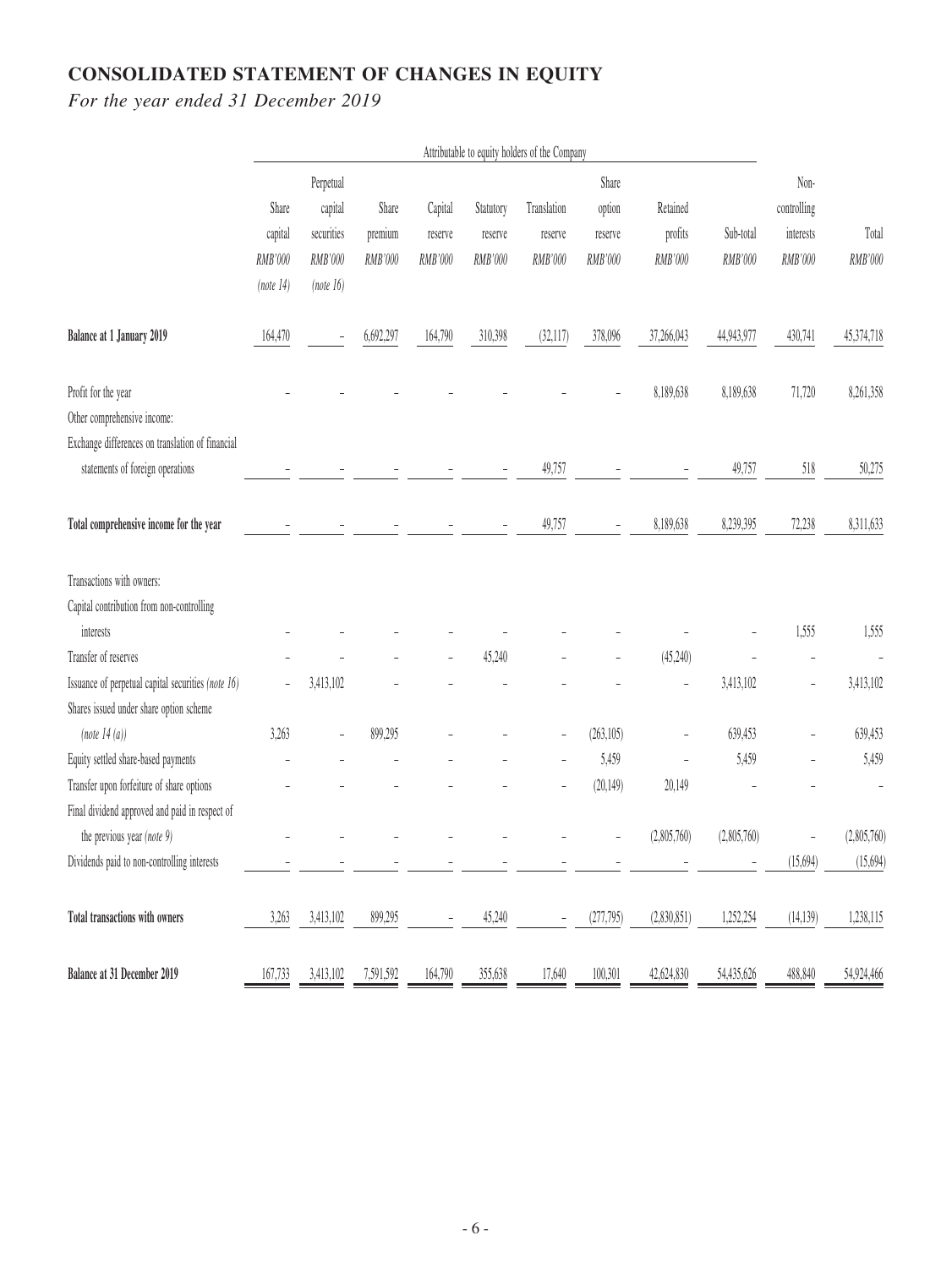# **CONSOLIDATED STATEMENT OF CHANGES IN EQUITY (CONTINUED)**

|                                                                                                                        |                                          | Attributable to equity holders of the Company              |                             |                               |                                        |                                                |                                          |                                       |                                       |                      |                                             |                  |
|------------------------------------------------------------------------------------------------------------------------|------------------------------------------|------------------------------------------------------------|-----------------------------|-------------------------------|----------------------------------------|------------------------------------------------|------------------------------------------|---------------------------------------|---------------------------------------|----------------------|---------------------------------------------|------------------|
|                                                                                                                        | Share<br>capital<br>RMB'000<br>(note 14) | Perpetual<br>capital<br>securities<br>RMB'000<br>(note 16) | Share<br>premium<br>RMB'000 | Capital<br>reserve<br>RMB'000 | Statutory<br>reserve<br><b>RMB'000</b> | Fair value<br>reserve-<br>recycling<br>RMB'000 | Translation<br>reserve<br><b>RMB'000</b> | Share<br>option<br>reserve<br>RMB'000 | Retained<br>profits<br><b>RMB'000</b> | Sub-total<br>RMB'000 | Non-<br>controlling<br>interests<br>RMB'000 | Total<br>RMB'000 |
| Balance at 1 January 2020                                                                                              | 167,733                                  | 3,413,102                                                  | 7,591,592                   | 164,790                       | 355,638                                |                                                | 17,640                                   | 100,301                               | 42,624,830                            | 54,435,626           | 488,840                                     | 54,924,466       |
| Profit for the year<br>Other comprehensive (expense)/income:<br>Change in fair value of notes receivable at fair value |                                          | 137,217                                                    |                             |                               |                                        |                                                |                                          | ٠                                     | 5,396,573                             | 5,533,790            | 40,840                                      | 5,574,630        |
| through other comprehensive income<br>Exchange differences on translation of financial                                 |                                          |                                                            |                             |                               |                                        | (148,955)                                      |                                          |                                       |                                       | (148,955)            | (1, 471)                                    | (150, 426)       |
| statements of foreign operations<br>Realisation of translation reserve upon deregistration                             |                                          |                                                            |                             |                               |                                        |                                                | (87,765)                                 |                                       |                                       | (87,765)             | 232                                         | (87, 533)        |
| of a subsidiary                                                                                                        |                                          |                                                            |                             |                               |                                        |                                                | 17,611                                   |                                       |                                       | 17,611               |                                             | 17,611           |
| Total comprehensive income                                                                                             |                                          |                                                            |                             |                               |                                        |                                                |                                          |                                       |                                       |                      |                                             |                  |
| for the year                                                                                                           |                                          | 137,217                                                    |                             |                               |                                        | (148,955)                                      | (70, 154)                                |                                       | 5,396,573                             | 5,314,681            | 39,601                                      | 5,354,282        |
| Transactions with owners:                                                                                              |                                          |                                                            |                             |                               |                                        |                                                |                                          |                                       |                                       |                      |                                             |                  |
| Capital contribution from non-controlling interests                                                                    |                                          |                                                            |                             |                               |                                        |                                                |                                          |                                       |                                       |                      | 53,711                                      | 53,711           |
| Transfer of reserves                                                                                                   |                                          |                                                            |                             |                               | 352,000                                |                                                |                                          | ä,                                    | (352, 044)                            | (44)                 |                                             | (44)             |
| Shares issued under share option scheme (note                                                                          |                                          |                                                            |                             |                               |                                        |                                                |                                          |                                       |                                       |                      |                                             |                  |
| 14(a)                                                                                                                  | 888                                      | $\blacksquare$                                             | 262,648                     |                               |                                        |                                                |                                          | (65, 722)                             |                                       | 197,814              |                                             | 197,814          |
| Shares issued upon placement (note 14(b))                                                                              | 11,051                                   | ä,                                                         | 5,926,085                   |                               |                                        |                                                |                                          |                                       |                                       | 5,937,136            |                                             | 5,937,136        |
| Equity settled share-based payments                                                                                    |                                          |                                                            |                             |                               |                                        |                                                |                                          | 4,095                                 |                                       | 4,095                |                                             | 4,095            |
| Transfer upon forfeiture of share options                                                                              |                                          |                                                            |                             |                               |                                        |                                                |                                          | (15,065)                              | 15,065                                |                      |                                             |                  |
| Distribution paid on perpetual capital securities                                                                      |                                          |                                                            |                             |                               |                                        |                                                |                                          |                                       |                                       |                      |                                             |                  |
| $(note \space 9(c))$                                                                                                   |                                          | (137, 217)                                                 |                             |                               |                                        |                                                |                                          |                                       |                                       | (137, 217)           |                                             | (137, 217)       |
| Final dividend approved and paid in respect of the                                                                     |                                          |                                                            |                             |                               |                                        |                                                |                                          |                                       |                                       |                      |                                             |                  |
| previous year (note 9)                                                                                                 |                                          |                                                            |                             |                               |                                        |                                                |                                          |                                       | (2,120,977)                           | (2,120,977)          |                                             | (2,120,977)      |
| Total transactions with owners                                                                                         | 11,939                                   | (137, 217)                                                 | 6,188,733                   | $\overline{\phantom{a}}$      | 352,000                                |                                                | ٠                                        | (76, 692)                             | (2,457,956)                           | 3,880,807            | 53,711                                      | 3,934,518        |
| Balance at 31 December 2020                                                                                            | 179,672                                  | 3,413,102                                                  | 13,780,325                  | 164,790                       | 707,638                                | (148,955)                                      | (52, 514)                                | 23,609                                | 45,563,447                            | 63,631,114           | 582,152                                     | 64,213,266       |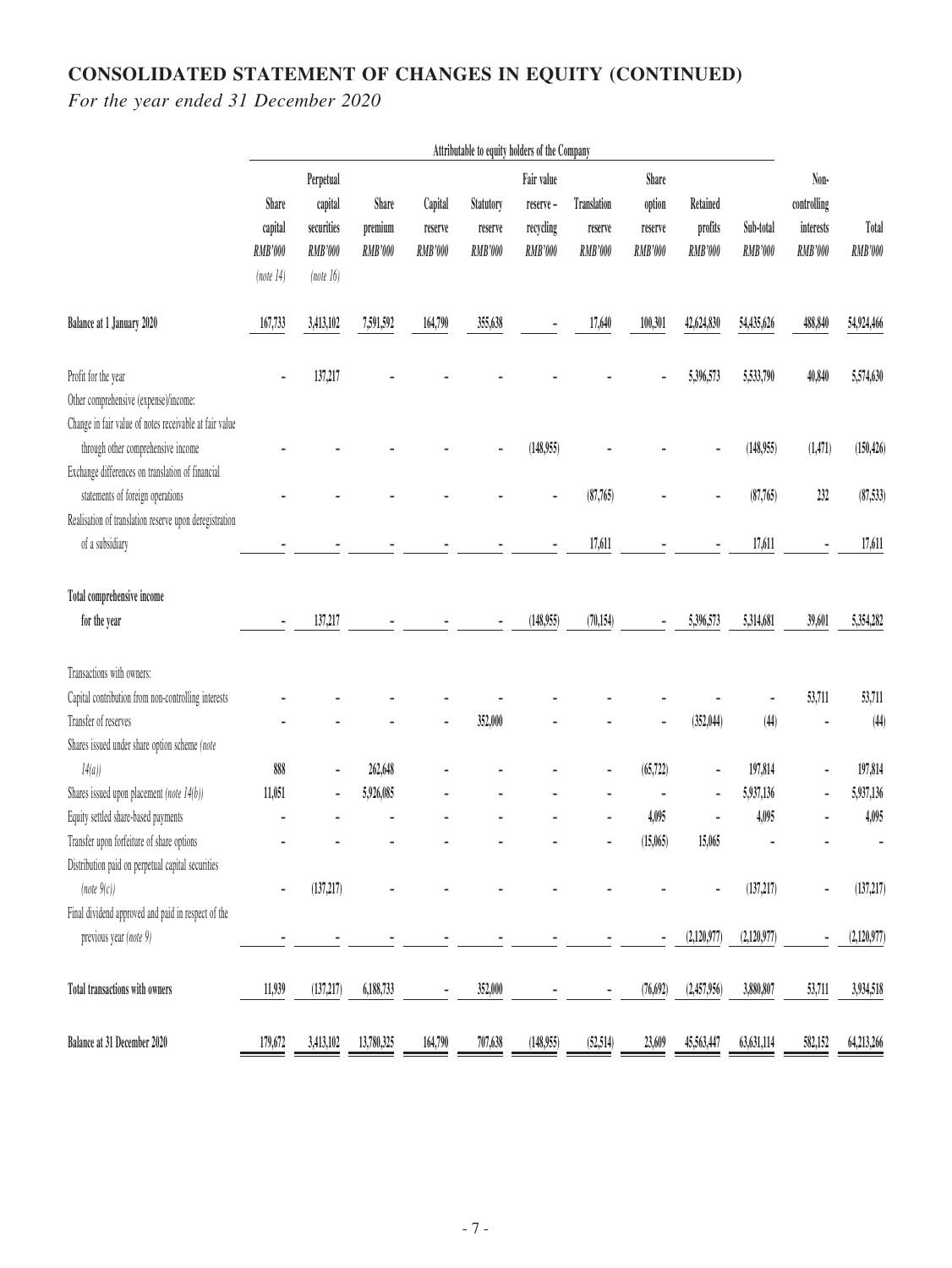# **CONSOLIDATED STATEMENT OF CASH FLOWS**

| <b>Note</b>                                            | 2020<br><b>RMB'000</b> | 2019<br><b>RMB'000</b> |
|--------------------------------------------------------|------------------------|------------------------|
|                                                        |                        |                        |
| <b>Cash flows from operating activities</b>            |                        |                        |
| Profit before taxation                                 | 6,440,978              | 9,636,268              |
| Adjustments for:                                       |                        |                        |
| Bad debts written off<br>8(c)                          |                        | 5,542                  |
| Depreciation and amortisation                          | 5,491,209              | 3,733,212              |
| Equity settled share-based payments                    | 4,095                  | 5,459                  |
| 8(a)<br>Finance costs                                  | 166,979                | 127,580                |
| Gain on disposal of an associate<br>6                  |                        | (636)                  |
| Gain on disposal of subsidiaries<br>18                 | (392,040)              | (183,067)              |
| Impairment loss on trade and other receivables<br>8(c) | 8,594                  | 38,242                 |
| Interest income<br>8(a)                                | (375, 301)             | (235, 601)             |
| Loss on deregistration of a subsidiary<br>8(c)         | 18,811                 |                        |
| Net foreign exchange loss/(gain)                       | 63,281                 | (8, 729)               |
| Net (gain)/loss on disposal of property, plant and     |                        |                        |
| 8(c)<br>equipment                                      | (7,513)                | 55,929                 |
| Share of results of associates                         | (50, 604)              | (38, 122)              |
| Share of results of joint ventures<br>11               | (824, 810)             | (625, 878)             |
|                                                        |                        |                        |
| Operating profit before working capital changes        | 10,543,679             | 12,510,199             |
| Inventories                                            | 1,104,127              | (699, 388)             |
| Trade and other receivables                            | (4,029,743)            | (3,769,692)            |
| Trade and other payables                               | (4,650,266)            | 6,446,007              |
|                                                        |                        |                        |
| Cash generated from operations                         | 2,967,797              | 14,487,126             |
| Income taxes paid                                      | (1,371,205)            | (1,949,422)            |
| Net cash generated from operating activities           | 1,596,592              | 12,537,704             |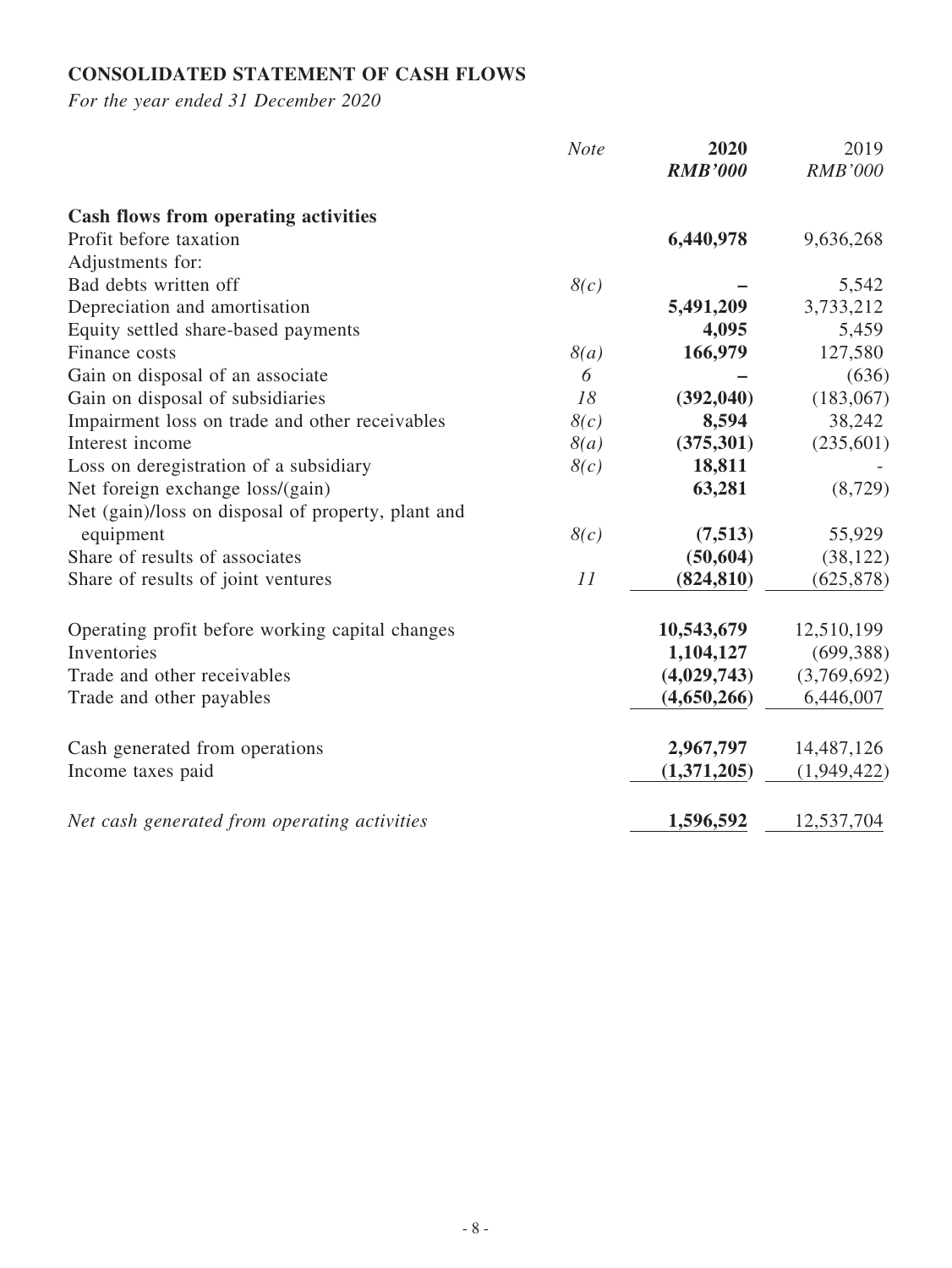# **CONSOLIDATED STATEMENT OF CASH FLOWS (CONTINUED)**

|                                                                                                                      | <b>Note</b> | 2020<br><b>RMB'000</b> | 2019<br><b>RMB'000</b> |
|----------------------------------------------------------------------------------------------------------------------|-------------|------------------------|------------------------|
| Cash flows from investing activities                                                                                 |             |                        |                        |
| Purchase of property, plant and equipment                                                                            |             | (2,806,586)            | (2,872,645)            |
| Proceeds from disposal of property, plant and equipment                                                              |             | 101,216                | 8,216                  |
| Additions of land lease prepayments                                                                                  |             | (44, 475)              | (95,980)               |
| Additions of intangible assets                                                                                       |             | (4, 191, 189)          | (4,606,090)            |
| Initial/additional capital injection in an associate                                                                 |             | (49, 490)              | (20, 493)              |
| Additional capital injection in joint ventures                                                                       | 11          |                        | (1,831,580)            |
| Dividend received from an associate                                                                                  |             | 40,361                 |                        |
| Proceeds from disposal of intangible assets                                                                          |             | 28,594                 |                        |
| Change in pledged bank deposits                                                                                      |             | (134, 029)             | (21,001)               |
| Net cash outflows on acquisition of subsidiaries                                                                     | 17          |                        | (320, 689)             |
| Net cash inflows/(outflows) on disposal of subsidiaries<br>Settlement of payables for acquisition of subsidiaries in | 18          | 819,094                | (2,699)                |
| previous year                                                                                                        |             |                        | (1,265,277)            |
| Proceeds from disposal of subsidiaries in previous year                                                              | 18          | 507,135                |                        |
| Proceeds from disposal of interests in an associate                                                                  |             |                        | 1,533                  |
| Interest received                                                                                                    |             | 299,132                | 235,601                |
| Net cash used in investing activities                                                                                |             | (5, 430, 237)          | (10,791,104)           |
| <b>Cash flows from financing activities</b>                                                                          |             |                        |                        |
| Dividends paid                                                                                                       | 9(b)        | (2,120,977)            | (2,805,760)            |
| Dividends paid to non-controlling interests                                                                          |             |                        | (15, 694)              |
| Distribution paid on perpetual capital securities                                                                    | 9(c)        | (137, 217)             |                        |
| Capital contribution from non-controlling interests                                                                  |             | 53,711                 | 1,555                  |
| Proceeds from issuance of shares upon exercise of share                                                              |             |                        |                        |
| options                                                                                                              | 14(a)       | 197,814                | 639,453                |
| Proceeds from issuance of shares upon placement                                                                      | 14(b)       | 5,937,136              |                        |
| Proceeds from issuance of perpetual capital securities, net                                                          |             |                        |                        |
| of transaction costs                                                                                                 | 16          |                        | 3,413,102              |
| Proceeds from bank borrowings                                                                                        | 19          |                        | 2,060,760              |
| Repayments of bank borrowings                                                                                        | 19          |                        | (1,373,120)            |
| Payment of lease liabilities                                                                                         | 19          | (35,320)               | (33,399)               |
| Interest paid                                                                                                        | 19          | (133,995)              | (123, 537)             |
| Net cash generated from financing activities                                                                         |             | 3,761,152              | 1,763,360              |
| Net (decrease)/increase in cash and cash equivalents                                                                 |             | (72, 493)              | 3,509,960              |
| Cash and cash equivalents at the beginning of the year                                                               |             | 19,281,216             | 15,737,196             |
| Effect of foreign exchange rate changes                                                                              |             | (231, 880)             | 34,060                 |
| Cash and cash equivalents at the end of the year,                                                                    |             |                        |                        |
| represented by bank balances and cash                                                                                |             | 18,976,843             | 19,281,216             |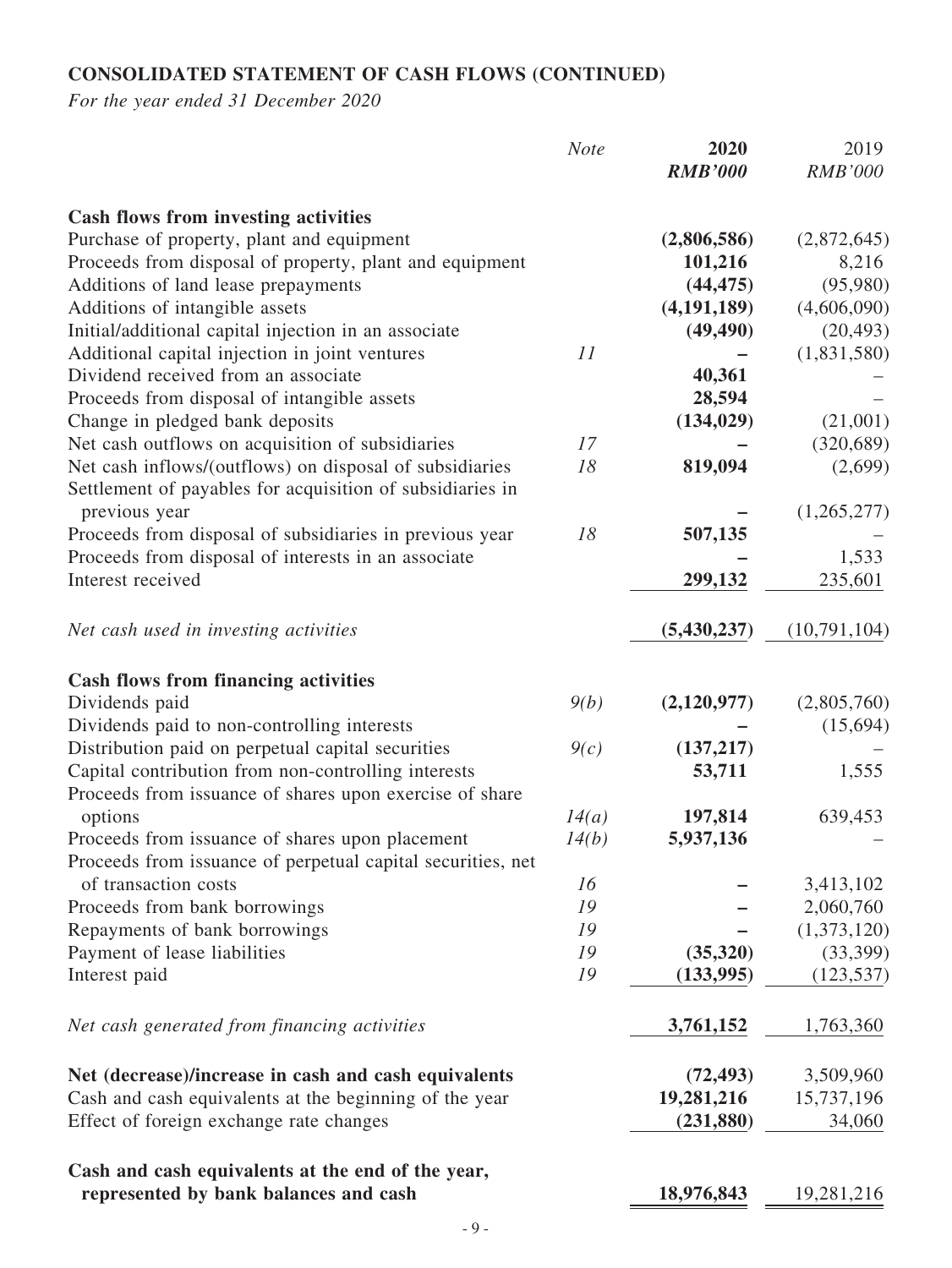## **NOTES**

*For the year ended 31 December 2020 (Amounts expressed in thousands of Renminbi ("RMB"), unless otherwise stated)*

### **1. GENERAL INFORMATION**

Geely Automobile Holdings Limited (the "**Company**") was incorporated in the Cayman Islands as an exempted company with limited liability. The Company's shares are listed on the Main Board of The Stock Exchange of Hong Kong Limited (the "**SEHK**"). As at 31 December 2020, the directors consider the immediate holding company of the Company is Proper Glory Holding Inc., which is incorporated in British Virgin Islands (the "**BVI**"). The ultimate holding company of the Company is Zhejiang Geely Holding Group Company Limited<sup>#</sup> 浙江吉利控股集團有限公司, which is incorporated in the People's Republic of China (the "**PRC**") and is beneficially owned by Mr. Li Shu Fu and his associates.

# The English translation of the name of the company established in the PRC is for reference only. The official name of the company is in Chinese.

### **2. STATEMENT OF COMPLIANCE AND BASIS OF PREPARATION**

The consolidated financial statements have been prepared in accordance with all applicable Hong Kong Financial Reporting Standards ("**HKFRSs**"), which collective term includes all applicable individual Hong Kong Financial Reporting Standards, Hong Kong Accounting Standards ("**HKASs**"), and Interpretations issued by the Hong Kong Institute of Certified Public Accountants ("**HKICPA**"), accounting principles generally accepted in Hong Kong and the applicable disclosure requirements of the Hong Kong Companies Ordinance.

The consolidated financial statements also comply with the applicable disclosure requirements of the Rules Governing the Listing of Securities on the SEHK (the "**Listing Rules**").

The HKICPA has issued certain new and amended HKFRSs that are first effective or available for early adoption for the current accounting period of the Company and its subsidiaries (together referred to as the "**Group**"). Note 3 provides information on any changes in accounting policies resulting from initial application of these developments to the extent that they are relevant to the Group for the current and prior accounting periods reflected in the consolidated financial statements.

The consolidated financial statements for the year ended 31 December 2020 comprise the Group and the Group's interests in associates and joint ventures.

The measurement basis used in the preparation of the consolidated financial statements is the historical cost basis except for certain financial assets that are stated at fair value.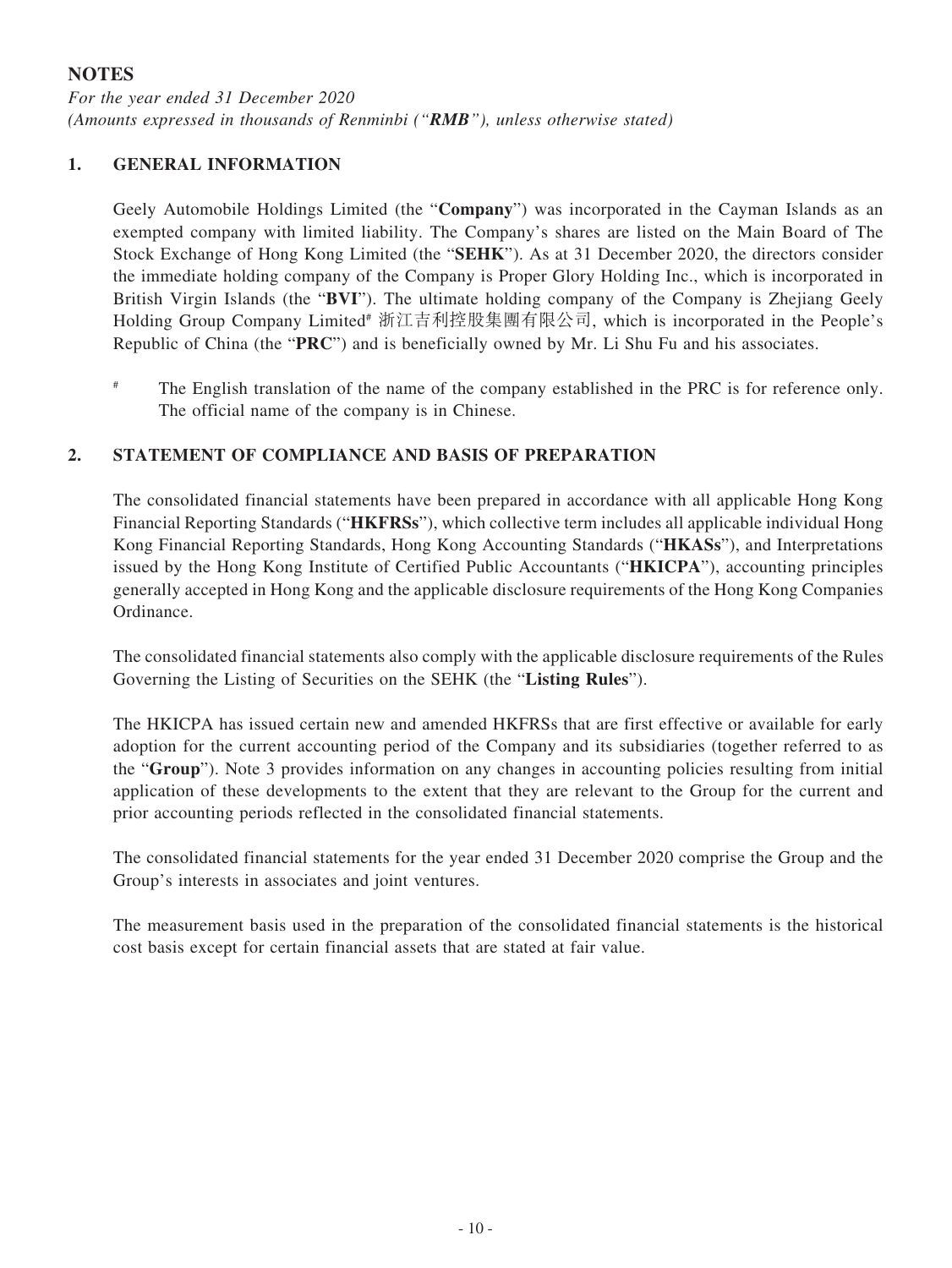### **3. ADOPTION OF NEW AND AMENDED HKFRSs**

#### **3.1 Amended HKFRSs that are effective for annual periods beginning or after 1 January 2020**

In the current year, the Group has applied for the first time the following amended HKFRSs issued by the HKICPA, which are relevant to the Group's operations and effective for the Group's consolidated financial statements for the annual period beginning on 1 January 2020:

| Amendments to HKFRS 3              | Definition of a Business       |
|------------------------------------|--------------------------------|
| Amendments to HKFRS 9, HKAS 39 and | Interest Rate Benchmark Reform |
| <b>HKFRS 7</b>                     |                                |
| Amendments to HKAS 1 and HKAS 8    | Definition of Material         |
|                                    |                                |

The adoption of the amended HKFRSs had no material impact on how the results and financial position for the current and prior periods have been prepared and presented.

#### **3.2 Issued but not yet effective HKFRSs**

At the date of authorisation of the consolidated financial statements, certain new and amended HKFRSs have been published but are not yet effective, and have not been adopted early by the Group.

| <b>HKFRS 17</b>                    | Insurance Contracts and related amendments <sup>3</sup>                      |
|------------------------------------|------------------------------------------------------------------------------|
| Amendments to HKFRS 3              | Reference to the Conceptual Framework <sup>5</sup>                           |
| Amendments to HKFRS 9, HKAS 39,    | Interest Rate Benchmark Reform - Phase 2 <sup>1</sup>                        |
| HKFRS 7, HKFRS 4 and HKFRS 16      |                                                                              |
| Amendments to HKFRS 10 and HKAS 28 | Sale or Contribution of Assets between an                                    |
|                                    | Investor and its Associate or Joint Venture <sup>4</sup>                     |
| Amendments to HKFRS 16             | Covid-19-Related Rent Concessions <sup>6</sup>                               |
| Amendments to HKAS 1               | Classification of Liabilities as Current or Non-<br>current <sup>3</sup>     |
| Amendments to HKAS 16              | Property, Plant and Equipment – Proceeds<br>before Intended Use <sup>2</sup> |
| Amendments to HKAS 37              | Onerous Contracts – Cost of Fulfilling a<br>Contract <sup>2</sup>            |
| Amendments to HKFRSs               | Annual Improvements to HKFRS Standards<br>2018-2020 <sup>2</sup>             |
| Accounting Guideline 5 (Revised)   | Merger Accounting for Common Control<br>Combination <sup>5</sup>             |

- <sup>1</sup> Effective for annual periods beginning on or after 1 January 2021
- <sup>2</sup> Effective for annual periods beginning on or after 1 January 2022
- <sup>3</sup> Effective for annual periods beginning on or after 1 January 2023
- <sup>4</sup> Effective date not yet determined
- <sup>5</sup> Effective for business combination/common control combination for which the acquisition/ combination date is on or after the beginning of the first annual period beginning on or after 1 January 2022
- <sup>6</sup> Effective for annual periods beginning on or after 1 June 2020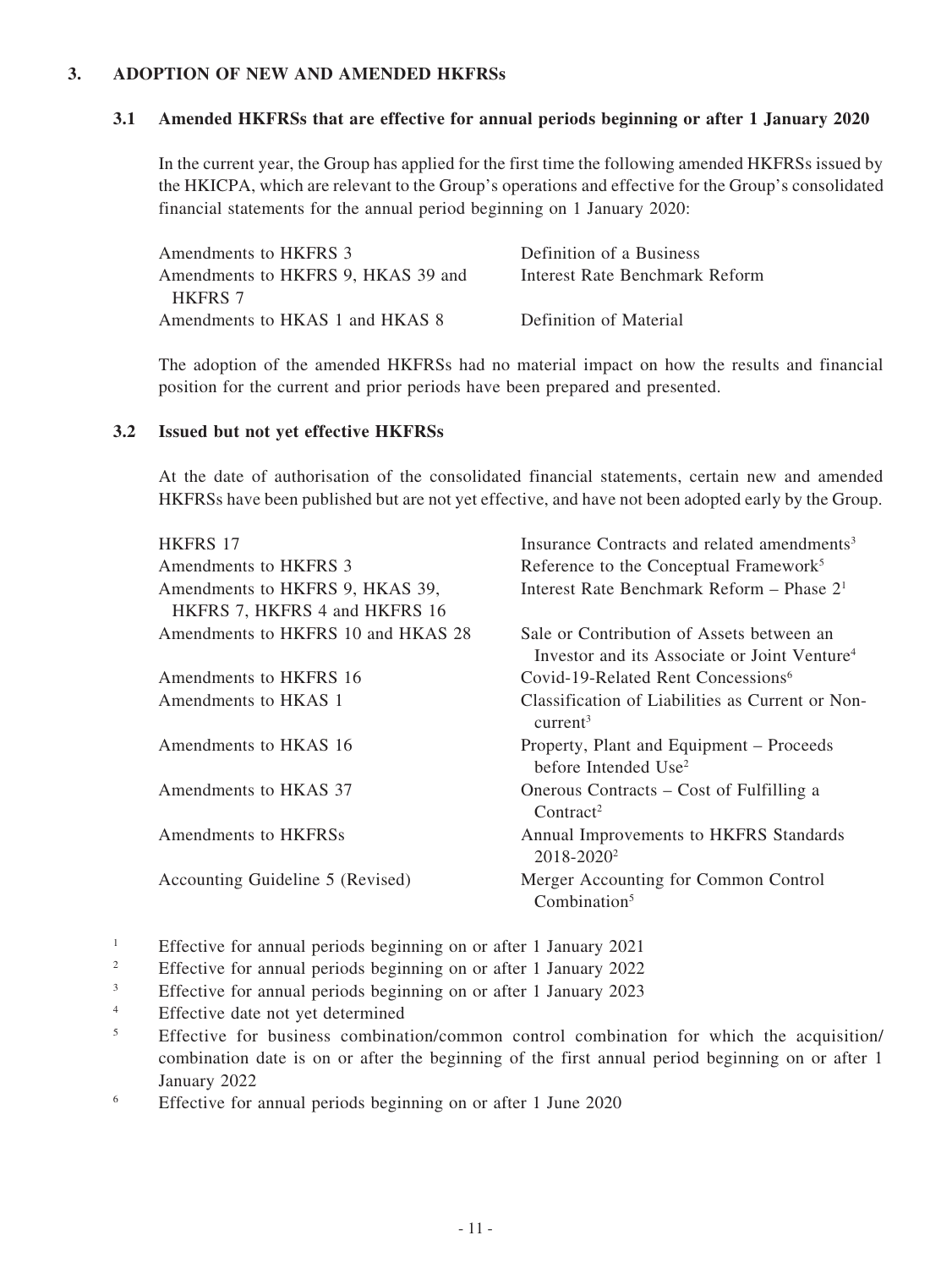The directors anticipate that all of the pronouncements will be adopted in the Group's accounting policy for the first period beginning on or after the effective date of the pronouncement. Information on new and amended HKFRSs that are expected to have impact on the Group's accounting policies is provided below. Other new and amended HKFRSs are not expected to have a material impact on the Group's consolidated financial statements.

## *Amendments to HKFRS 9, HKAS 39, HKFRS 7, HKFRS 4 and HKFRS 16 "Interest Rate Benchmark Reform – Phase 2"*

These amendments address the accounting issues that arise when existing interbank offered rates included in financial instruments are replaced with alternative benchmark risk-free rates.

The amendments mainly affect the following areas:

- Financial instruments (measured at amortised costs) where the basis for determining the contractual cash flows changes as a result of the interest rate benchmark reform – providing a practical expedient that an entity will not have to derecognise the carrying amount of financial instruments and recognise an immediate gain or loss for changes solely arose from the interest rate benchmark reform, but will instead revise the effective interest rate of the financial instruments;
- Modifications of lease liabilities as a result of the interest rate benchmark reform providing a similar practical expedient that lessee will remeasure the lease liability by discounting the revised lease payments using a discount rate that reflects the change in the interest rate, instead of applying the original lease modification guidance in HKFRS 16;
- Hedge accounting requirements permitting changes required by the interest rate benchmark reform to be made to hedge designations and hedge documentation without the hedging relationship being discontinued. Any gains or losses that could arise on transition are dealt with through the normal requirements of HKFRS 9 to measure and recognise hedge ineffectiveness. In addition, it also provides a temporary relief to entities from having to meet the separately identifiable requirement when an alternative benchmark risk-free rate is designated as a risk component. The relief allows an entity, upon designation of the hedge, to assume that the separately identifiable requirement is met, provided the entity reasonably expect the alternative benchmark risk-free rate risk component to become separately identifiable within the next 24 months.
- Additional disclosures an entity will be required to disclose information about new risks arising from the interest rate benchmark reform and how it manages those risks as well as additional disclosure requirements for transitioning from interbank offered rates to alternative benchmark risk-free rates.

Amendments to HKFRS 9, HKAS 39, HKFRS 7, HKFRS 4 and HKFRS 16 are effective for the annual period beginning on or after 1 January 2021 and apply retrospectively. Earlier application is permitted.

As at 31 December 2020, the Group has several London Interbank Offered Rates bank borrowings which will be subject to interest rate benchmark reform. The directors expect that the amendments have no material impact on the Group's consolidated financial statements.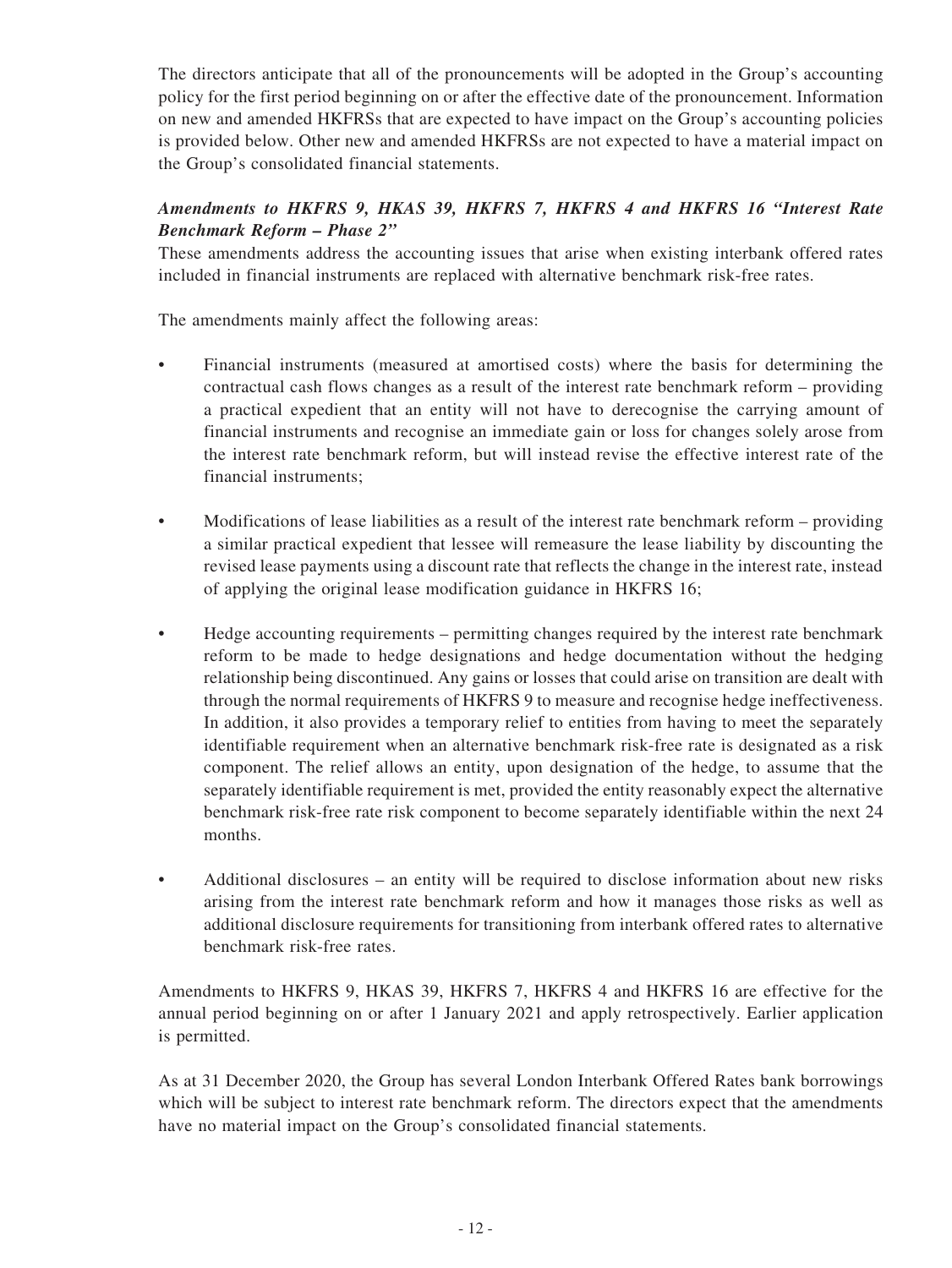### **4. SEGMENT INFORMATION**

The chief operating decision-maker has been identified as the executive directors of the Company collectively, who determine the operating segments of the Group and review the Group's internal reporting in order to assess performance and allocate resources. All of the Group's business operations relate to the production and sales of automobiles, automobile parts and related automobile components, provision of research and development and related technological support services and licensing of related intellectual properties with similar economic characteristics. Accordingly, the executive directors review the performance of the Group as a single business segment. No separate analysis of the segment results by reportable segment is necessary.

### *Geographical information*

The following tables set out information about the geographical location of (i) the Group's revenue from external customers and (ii) the Group's property, plant and equipment (including right-ofuse assets), intangible assets, interests in associates and joint ventures, goodwill and land lease prepayments ("**specified non-current assets**"). The geographical location of customers is based on the location at which the services are provided or the goods are delivered. The geographical location of the specified non-current assets is based on the physical location of the assets in the case of property, plant and equipment (including right-of-use assets) and land lease prepayments, the location of the operations to which they are allocated in the case of intangible assets and goodwill, and the location of operations of associates and joint ventures in the case of interests in associates and joint ventures.

|                                        | 2020           | 2019       |
|----------------------------------------|----------------|------------|
|                                        | <b>RMB'000</b> | RMB'000    |
| <b>Revenue from external customers</b> |                |            |
| <b>PRC</b>                             | 85,597,084     | 92,640,882 |
| Malaysia                               | 2,421,314      | 2,722,776  |
| Eastern Europe                         | 2,203,083      | 1,593,038  |
| Middle East                            | 851,405        | 219,825    |
| Sweden                                 | 600,305        |            |
| Philippines                            | 284,490        | 43,021     |
| Central and South America              | 83,088         | 115,001    |
| Africa                                 | 49,913         | 66,705     |
| Other countries                        | 23,196         |            |
|                                        | 92,113,878     | 97,401,248 |
| <b>Specified non-current assets</b>    |                |            |
| Hong Kong, place of domicile           | 744            | 4,421      |
| <b>PRC</b>                             | 57,762,107     | 56,585,615 |
| Other countries                        | 195,775        | 189,024    |
|                                        | 57,958,626     | 56,779,060 |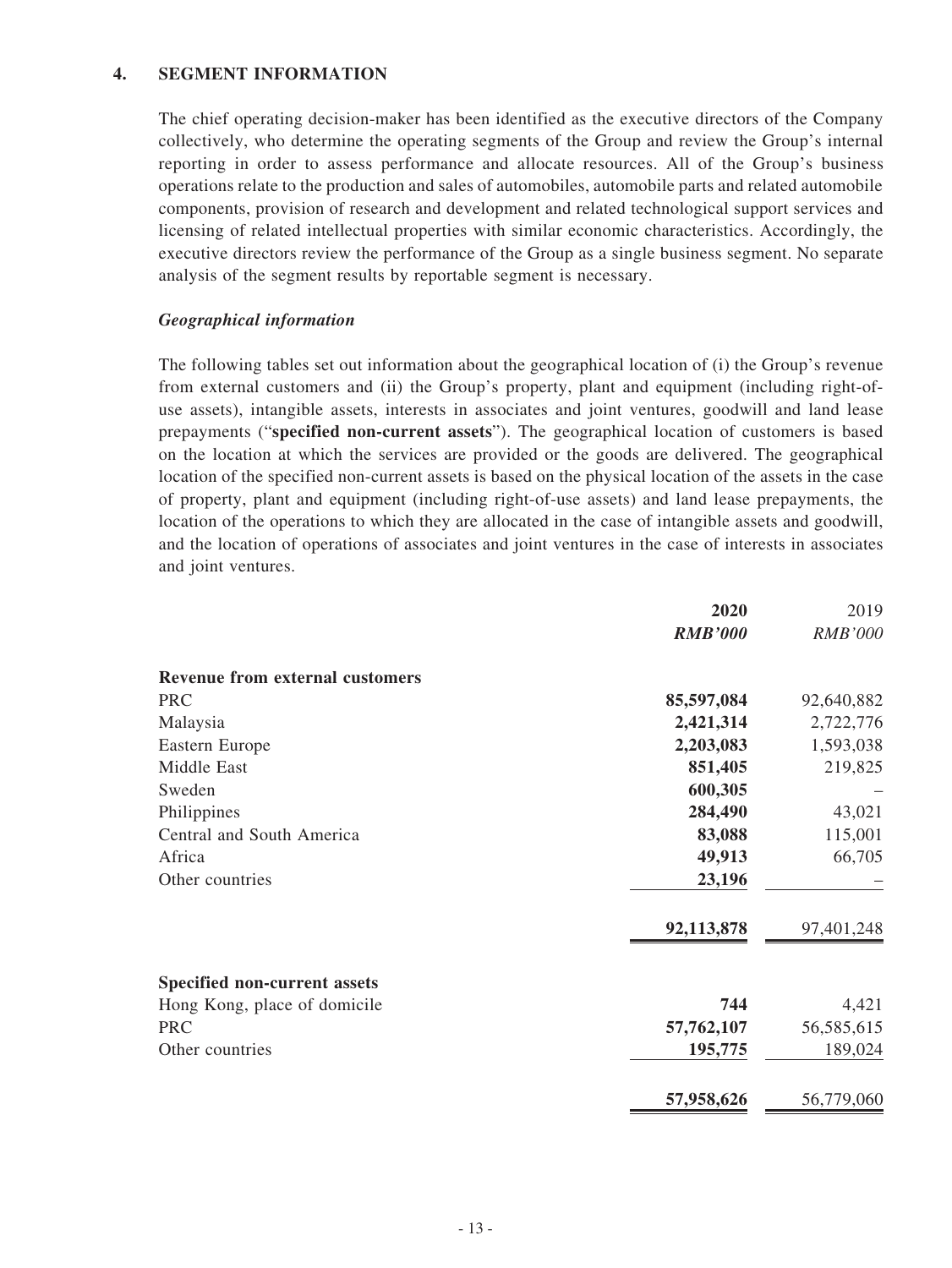## **5. REVENUE**

Revenue represents sales of automobiles and automobile parts and components, provision of research and development and related technological support services and licensing of intellectual properties, net of value-added taxes ("**VAT**") or related sales taxes and net of discounts.

|                                                              | 2020           | 2019           |
|--------------------------------------------------------------|----------------|----------------|
|                                                              | <b>RMB'000</b> | <b>RMB'000</b> |
| Revenue from contracts with customers within the scope of    |                |                |
| <b>HKFRS 15 "Revenue from Contracts with Customers"</b>      |                |                |
| ("HKFRS 15")                                                 |                |                |
| Disaggregated by major products/services                     |                |                |
| - Sales of automobiles and related services                  | 83,814,362     | 91,842,836     |
| - Sales of automobile parts and components                   | 6,988,524      | 5,130,185      |
| - Research and development and related technological support |                |                |
| services                                                     | 745,071        |                |
| - Licensing of intellectual properties                       | 565,921        | 428,227        |
|                                                              | 92,113,878     | 97,401,248     |
|                                                              |                |                |
| Disaggregated by timing of revenue recognition               |                |                |
| $-$ At a point in time                                       | 91,250,884     | 97,401,248     |
| $-$ Over time                                                | 862,994        |                |
|                                                              | 92,113,878     | 97,401,248     |

The Group's customer base is diversified and no customer with whom the transactions has exceeded 10% of the Group's revenue.

### **6. OTHER INCOME**

|                                                       | 2020           | 2019           |
|-------------------------------------------------------|----------------|----------------|
|                                                       | <b>RMB'000</b> | <i>RMB'000</i> |
| Rental income                                         | 24,569         | 22,364         |
| Gain on disposal of an associate                      |                | 636            |
| Gain on disposal of scrap materials                   | 72,006         | 46,810         |
| Net foreign exchange gain                             |                | 67,554         |
| Net gain on disposal of property, plant and equipment | 7,513          |                |
| Government grants and subsidies (note)                | 771,502        | 845,449        |
| Sundry income                                         | 163,792        | 241,853        |
|                                                       | 1,039,382      | 1,224,666      |

*Note:* Government grants and subsidies mainly related to cash subsidies from government in respect of operating and research and development activities which are either unconditional grants or grants with conditions having been satisfied.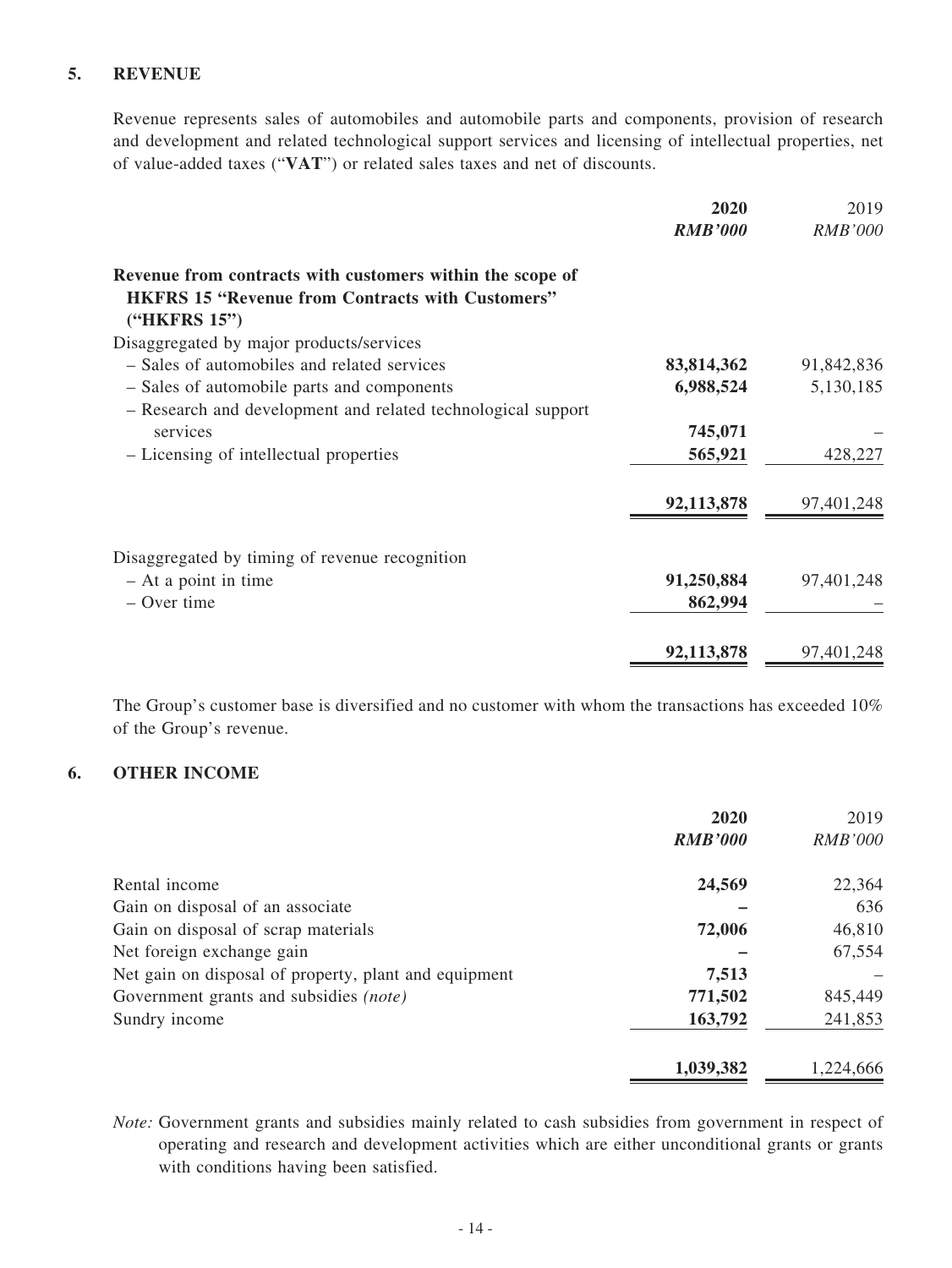# **7. TAXATION**

|                                           | 2020           | 2019           |
|-------------------------------------------|----------------|----------------|
|                                           | <b>RMB'000</b> | <i>RMB'000</i> |
| Current tax:                              |                |                |
| - PRC enterprise income tax               | 891,023        | 1,590,840      |
| $-$ (Over)/Under-provision in prior years | (36, 351)      | 2,978          |
|                                           | 854,672        | 1,593,818      |
| Deferred tax                              | 11,676         | (218,908)      |
|                                           | 866,348        | 1,374,910      |

Hong Kong profits tax has not been provided as the Hong Kong incorporated companies within the Group had no estimated assessable profits in Hong Kong for the years ended 31 December 2020 and 2019.

The income tax provision of the Group in respect of its operations in the PRC has been calculated at the applicable tax rate on the estimated assessable profits for the year based on the existing legislation, interpretations and practises in respect thereof. The PRC enterprise income tax rate is 25% (2019: 25%).

Pursuant to the relevant laws and regulations in the PRC, certain PRC subsidiaries of the Group obtained the High and New Technology Enterprises qualification. Accordingly, they enjoyed a preferential income tax rate of 15% for the years ended 31 December 2020 and 2019.

According to relevant laws and regulations promulgated by the State Administration of Taxation of the PRC that was effective from 2018, enterprises engaging in research and development activities were entitled to claim 175% of their research and development costs so incurred as tax deductible expenses when determining their assessable profits for that year ("**Super Deduction**"). The Group made its best estimate for the Super Deduction to be claimed for the Group's PRC subsidiaries in ascertaining their assessable profits for the years ended 31 December 2020 and 2019.

The share of results of associates and joint ventures in the consolidated income statement is after income taxes accrued in the appropriate income tax jurisdictions.

Taxation arising in other jurisdictions is calculated at the rates prevailing in the relevant jurisdictions.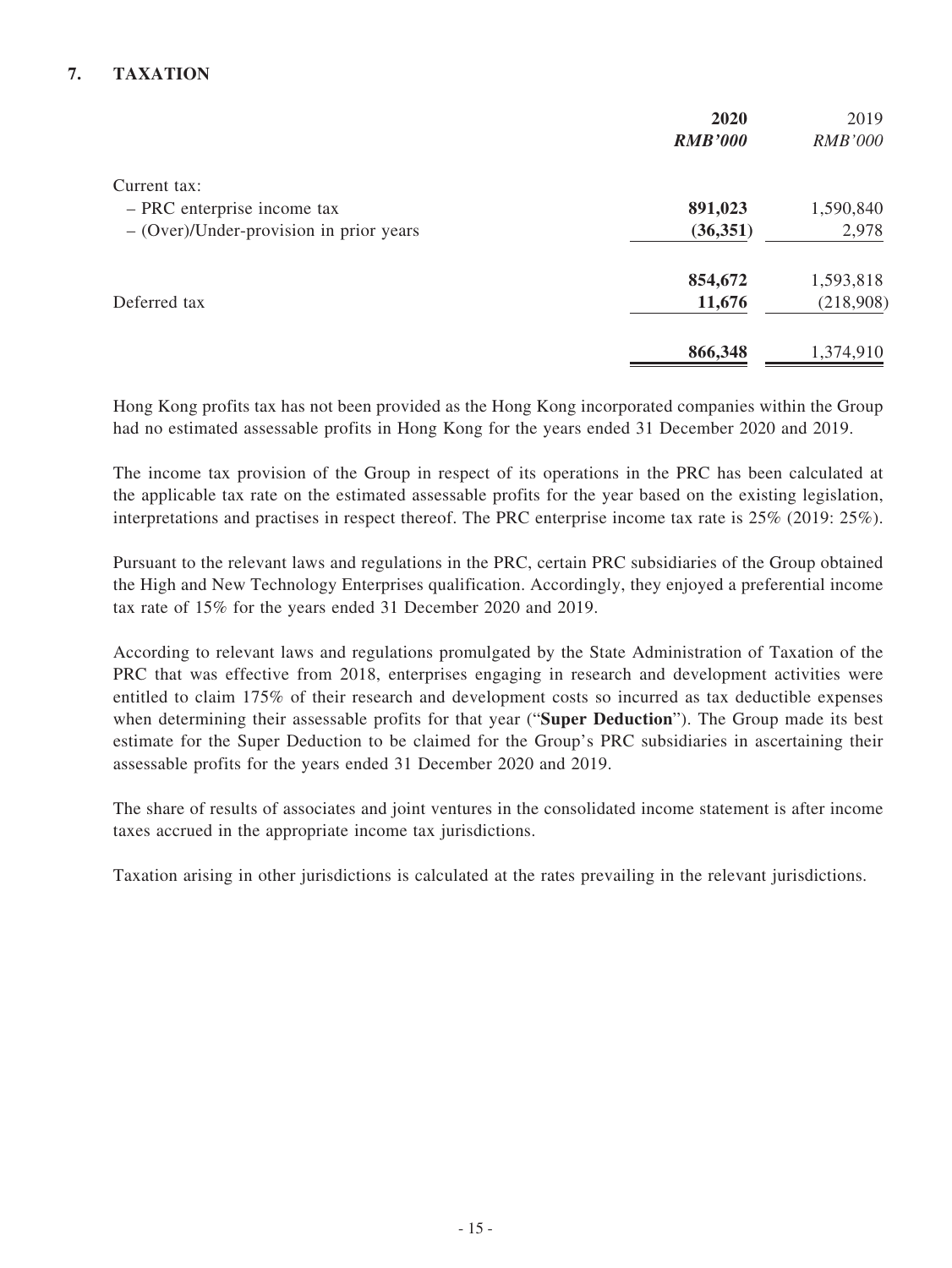The tax charge for the year can be reconciled from the profit before taxation per consolidated income statement as follows:

|                                                                     | 2020<br><b>RMB'000</b> | 2019<br><b>RMB'000</b> |
|---------------------------------------------------------------------|------------------------|------------------------|
| Profit before taxation                                              | 6,440,978              | 9,636,268              |
| Tax at the PRC enterprise income tax rate of $25\%$ (2019: $25\%$ ) | 1,610,245              | 2,409,067              |
| Tax effect of expenses not deductible                               | 56,913                 | 155,487                |
| Tax effect of non-taxable income                                    | (188, 839)             | (112, 523)             |
| Tax effect of unrecognised tax losses                               | 75,429                 | 26,777                 |
| Utilisation of previously unrecognised tax losses                   | (67, 218)              | (46,527)               |
| Tax effect of different tax rates of entities operating in other    |                        |                        |
| jurisdictions                                                       | (55, 151)              | 12,686                 |
| Deferred tax charge on distributable profits with holding tax       | 87,299                 | 23,080                 |
| Effect of tax concessions and lower tax rates for certain PRC       |                        |                        |
| subsidiaries                                                        | (397, 901)             | (884, 788)             |
| Super Deduction for research and development costs                  | (218,078)              | (211, 327)             |
| (Over)/Under-provision in prior years                               | (36, 351)              | 2,978                  |
| Tax expense for the year                                            | 866,348                | 1,374,910              |

The Group is also liable to withholding tax on dividends to be distributed from the Group's subsidiaries in the PRC in respect of their profits generated from 1 January 2008. Deferred tax liabilities of RMB87,299,000 (2019: RMB23,080,000) were recognised for the distributable profits not yet paid out as dividends that are generated by the PRC subsidiaries of the Company during the year.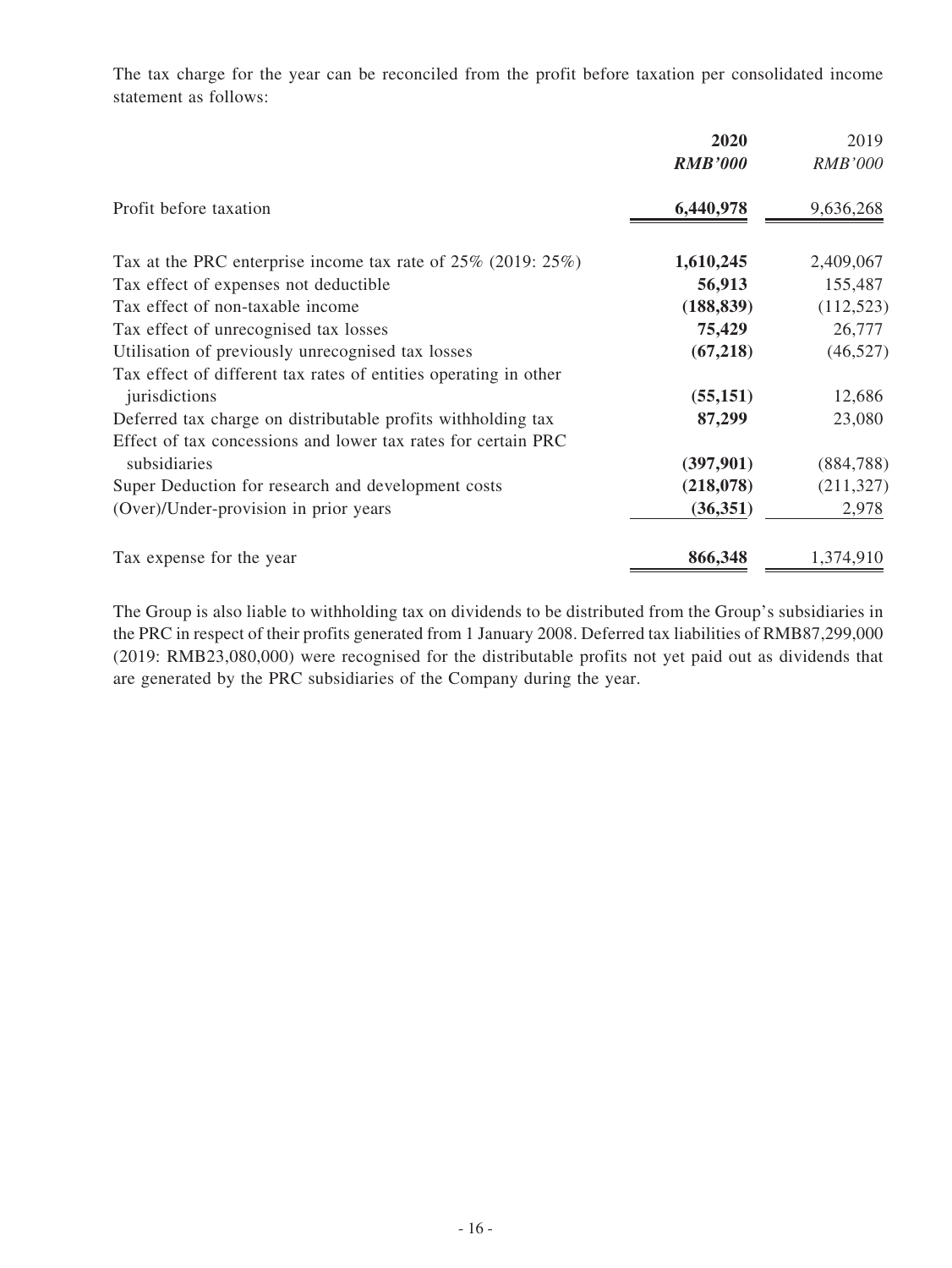# **8. PROFIT BEFORE TAXATION**

Profit before taxation is arrived at after charging/(crediting):

|              |                                                                                                | 2020<br><b>RMB'000</b> | 2019<br><b>RMB'000</b> |
|--------------|------------------------------------------------------------------------------------------------|------------------------|------------------------|
| (a)          | <b>Finance income and costs</b>                                                                |                        |                        |
|              | <b>Finance costs</b>                                                                           |                        |                        |
|              | Effective interest expenses on bonds payable (note 15)<br>Coupon expense on bonds payable      | 3,564<br>74,913        | 3,574<br>75,271        |
|              | Interest on discounted notes receivable                                                        | 30,854                 |                        |
|              | Interest on lease liabilities                                                                  | 2,852                  | 3,557                  |
|              | Interest on bank borrowings wholly repayable within five<br>years                              | 54,796                 | 45,178                 |
|              |                                                                                                |                        |                        |
|              |                                                                                                | 166,979                | 127,580                |
|              | <b>Finance income</b>                                                                          |                        |                        |
|              | Bank and other interest income                                                                 | (375, 301)             | (235,601)              |
|              | Net finance income                                                                             | (208, 322)             | (108, 021)             |
|              |                                                                                                |                        |                        |
| ( <b>b</b> ) | Staff costs (including directors' emoluments) (note (a))<br>Salaries, wages and other benefits | 5,547,019              | 5,638,075              |
|              | Retirement benefit scheme contributions (note $(b)$ )                                          | 299,469                | 394,121                |
|              | Equity settled share-based payments                                                            | 4,095                  | 5,459                  |
|              |                                                                                                | 5,850,583              | 6,037,655              |
| (c)          | <b>Other items</b>                                                                             |                        |                        |
|              | Depreciation (note $(a)$ ):                                                                    |                        |                        |
|              | - Owned assets                                                                                 | 2,189,872              | 1,403,730              |
|              | - Right-of-use assets (including land lease prepayments)                                       | 151,229                | 112,797                |
|              | Total depreciation                                                                             | 2,341,101              | 1,516,527              |
|              | Amortisation of intangible assets (related to capitalised                                      |                        |                        |
|              | product development costs)                                                                     | 3,150,108              | 2,216,685              |
|              | Research and development costs                                                                 | 588,100                | 850,468                |
|              | Auditor's remuneration:                                                                        |                        |                        |
|              | - Audit services                                                                               | 5,944                  | 7,498                  |
|              | - Non-audit services                                                                           | 7,005                  | 1,118                  |
|              | Bad debts written off<br>Cost of inventories (note $(a)$ )                                     | 76,685,864             | 5,542<br>80,484,620    |
|              | Impairment loss on trade and other receivables                                                 | 8,594                  | 38,242                 |
|              | Lease charges on short term leases and leases with lease term                                  |                        |                        |
|              | shorter than 12 months as at initial application of HKFRS                                      |                        |                        |
|              | 16 on 1 January 2019                                                                           | 33,993                 | 18,683                 |
|              | Loss on deregistration of a subsidiary                                                         | 18,811                 |                        |
|              | Net (gain)/loss on disposal of property, plant and equipment                                   | (7,513)                | 55,929                 |
|              | Net foreign exchange loss/(gain)                                                               | 43,135                 | (67, 554)              |
|              | Net claims paid on defective materials purchased                                               | 136,937                | 64,195                 |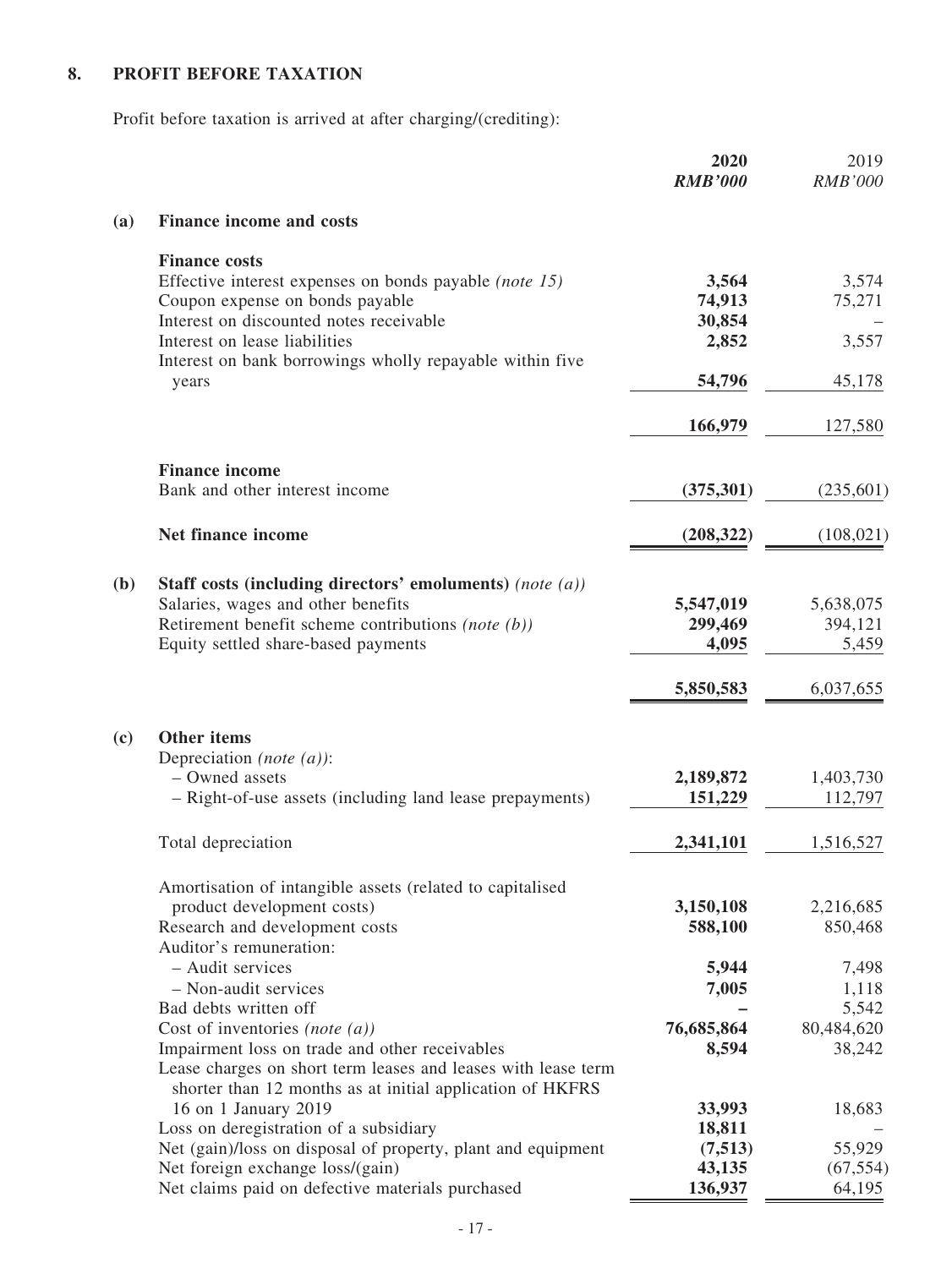### *Notes:*

- (a) Cost of inventories included RMB5,823,152,000 (2019: RMB4,979,329,000) relating to staff costs and depreciation, which amounts were also included in the respective total amounts disclosed separately for each of these types of expenses.
- (b) Due to the impact of COVID-19, a number of policies including the relief of social insurance have been promulgated by the government since February 2020 to expedite resumption of economic activities, which resulted in the relief of certain contributions to defined contribution scheme during the year ended 31 December 2020.

### **9. DIVIDENDS**

### **(a) Dividends payable to ordinary equity holders of the Company attributable to the year:**

|                                                          | 2020           | 2019           |
|----------------------------------------------------------|----------------|----------------|
|                                                          | <b>RMB'000</b> | <i>RMB'000</i> |
| Final dividend proposed after the reporting date of Hong |                |                |
| Kong dollars ("HK\$") 0.20 (2019: HK\$0.25) per ordinary |                |                |
| share                                                    | 1,637,367      | 2,057,746      |

The final dividend proposed after the reporting date has not been recognised as a liability as at 31 December 2020.

### **(b) Dividends payable to ordinary equity holders of the Company attributable to the previous financial year, approved and paid during the year:**

|                                                                                                                   | 2020<br><b>RMB'000</b> | 2019<br><i>RMB'000</i> |
|-------------------------------------------------------------------------------------------------------------------|------------------------|------------------------|
| Final dividend in respect of the previous financial year,<br>approved and paid during the year of HK\$0.25 (2019: |                        |                        |
| HK\$0.35) per ordinary share                                                                                      | 2,120,977              | 2,805,760              |

### **(c) Distribution on perpetual capital securities**

The Company made a distribution on perpetual capital securities of RMB137,217,000 (2019: RMBNil) to the securities holders during the year ended 31 December 2020.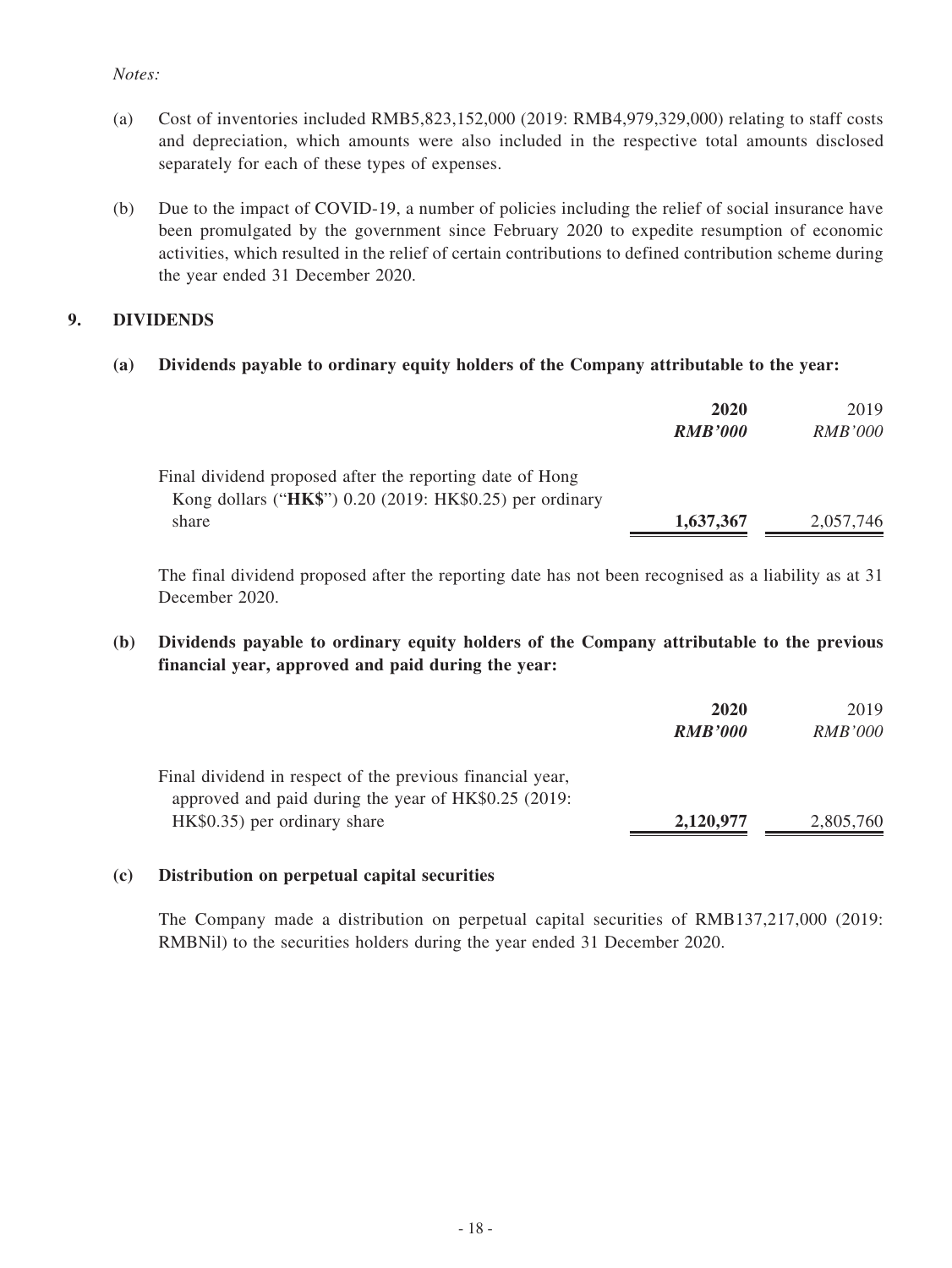### **10. EARNINGS PER SHARE**

#### **(a) Basic earnings per share**

The calculation of the basic earnings per share is based on profit for the year attributable to ordinary equity holders of the Company of RMB5,396,573,000 (2019: RMB8,189,638,000) and weighted average number of ordinary shares of 9,552,290,892 shares (2019: 9,080,734,422 shares), calculated as follows:

#### *Profit attributable to ordinary equity holders of the Company*

|                                                                                                                                 | 2020<br><b>RMB'000</b>                     | 2019<br><b>RMB'000</b>      |
|---------------------------------------------------------------------------------------------------------------------------------|--------------------------------------------|-----------------------------|
| Profit for the year attributable to the equity holders of the<br>Company<br>Distribution paid on perpetual capital securities   | 5,533,790<br>(137, 217)                    | 8,189,638                   |
| Profit for the year attributable to ordinary equity holders of<br>the Company                                                   | 5,396,573                                  | 8,189,638                   |
| Weighted average number of ordinary shares                                                                                      |                                            |                             |
|                                                                                                                                 | 2020                                       | 2019                        |
| Issued ordinary shares as at 1 January (note 14)<br>Effect of share options exercised<br>Effect of shares issued upon placement | 9,166,997,540<br>42,670,401<br>342,622,951 | 8,981,612,540<br>99,121,882 |
| Weighted average number of ordinary shares as at<br>31 December                                                                 | 9,552,290,892                              | 9,080,734,422               |

### **(b) Diluted earnings per share**

The calculation of diluted earnings per share is based on profit for the year attributable to ordinary equity holders of the Company of RMB5,396,573,000 (2019: RMB8,189,638,000) and the weighted average number of ordinary shares (diluted) of 9,561,259,972 shares (2019: 9,180,124,256 shares), calculated as follows:

#### *Weighted average number of ordinary shares (diluted)*

|                                                                             | 2020          | 2019          |
|-----------------------------------------------------------------------------|---------------|---------------|
| Weighted average number of ordinary shares (basic) as at 31<br>December     | 9,552,290,892 | 9,080,734,422 |
| Effect of deemed issue of shares under the Company's share<br>option scheme | 8,969,080     | 99,389,834    |
| Weighted average number of ordinary shares (diluted) as at<br>31 December   | 9,561,259,972 | 9,180,124,256 |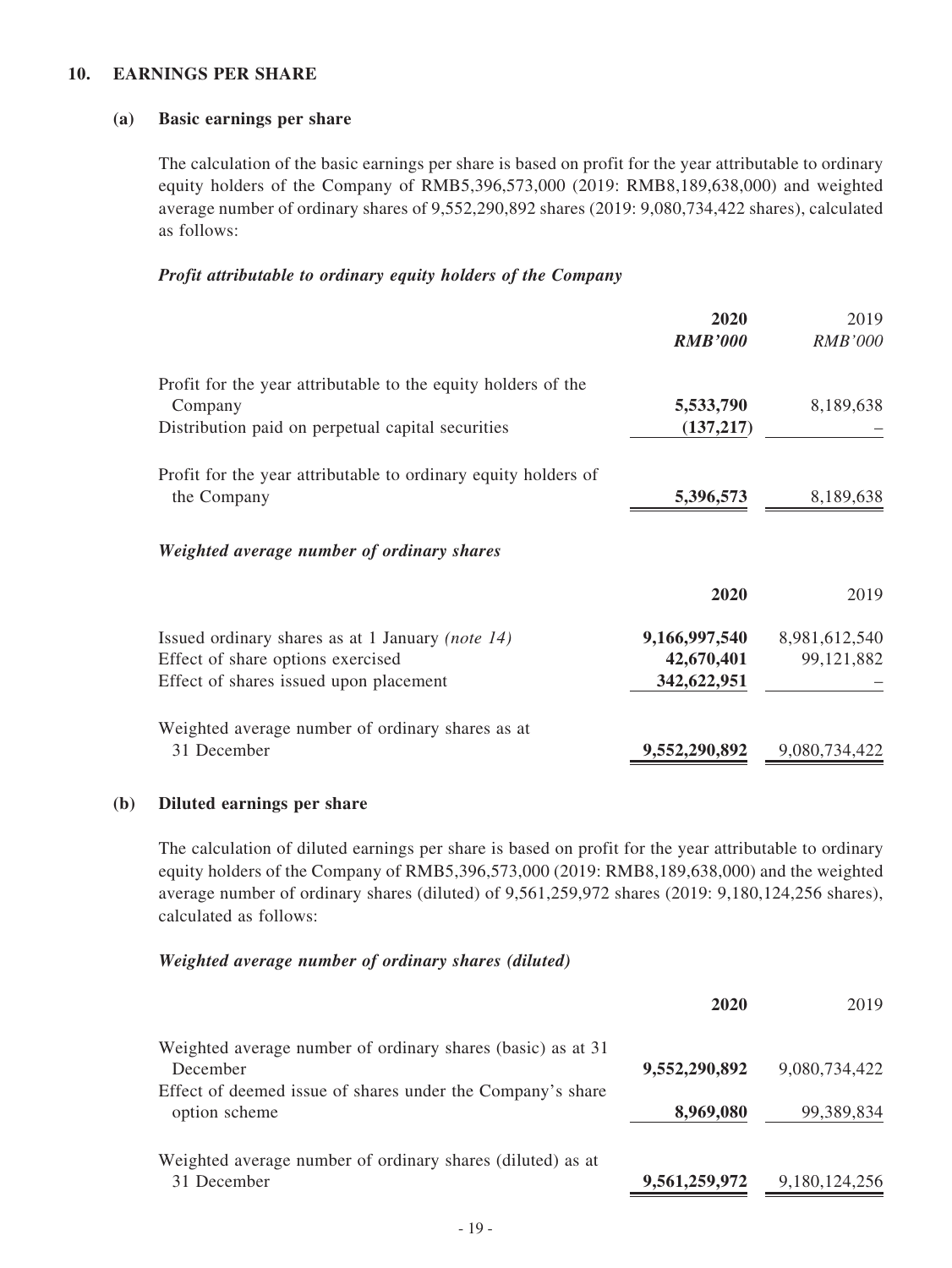## **11. INTERESTS IN JOINT VENTURES**

|                                                                  | 2020           | 2019           |
|------------------------------------------------------------------|----------------|----------------|
|                                                                  | <b>RMB'000</b> | <i>RMB'000</i> |
| Share of net assets                                              | 9,194,017      | 8,375,076      |
| Represented by:                                                  |                |                |
| Cost of unlisted investments                                     | 7,279,102      | 7,279,102      |
| Unrealised gain on disposal of a subsidiary to a joint venture   | (14, 943)      | (14, 943)      |
| Share of post-acquisition results and other comprehensive income | 1,929,858      | 1,110,917      |
|                                                                  | 9,194,017      | 8,375,076      |

Details of the Group's joint ventures which are unlisted corporate entities whose quoted market prices are not available and accounted for using the equity method in the consolidated financial statements as at 31 December 2020 and 2019, are as follows:

| Name of joint venture                                                                                                        | Place of<br>establishments business<br>and operations structure | Form of      | Particulars of<br>registered capital         | Proportion of<br>ownership interest<br>2020 | 2019 | held by the Group Principal activities                                                                                      |
|------------------------------------------------------------------------------------------------------------------------------|-----------------------------------------------------------------|--------------|----------------------------------------------|---------------------------------------------|------|-----------------------------------------------------------------------------------------------------------------------------|
| Genius Auto Finance Company<br>Limited <sup>#*</sup> ("Genius AFC")<br>吉致汽車金融有限公司                                            | PRC                                                             | Incorporated | RMB4,000,000,000                             | $80\%$                                      | 80%  | Vehicles financing<br>business                                                                                              |
| LYNK & CO Investment<br>Co., Ltd. <sup>#</sup> ("LYNK $\&$ CO<br>Investment")領克投資有限公司                                        | <b>PRC</b>                                                      | Incorporated | RMB7,500,000,000                             | $50\%$                                      | 50%  | Manufacturing and sales<br>of vehicles under the<br>"Lynk & Co" brand                                                       |
| Zhejiang Geely AISIN Automatic PRC<br>Transmission Company Limited <sup>#</sup><br>("Zhejiang AISIN")<br>浙江吉利愛信自動變速器有<br>限公司 |                                                                 | Incorporated | United States dollar<br>("US\$") 117,000,000 | $40\%$                                      | 40%  | Manufacturing and sale<br>of front-wheel drive<br>6-speed automatic<br>transmissions and<br>related parts and<br>components |

- # The English translation of the names of the companies established in the PRC is for reference only. The official names of the companies are in Chinese.
- \* Genius AFC is directly held by the Company.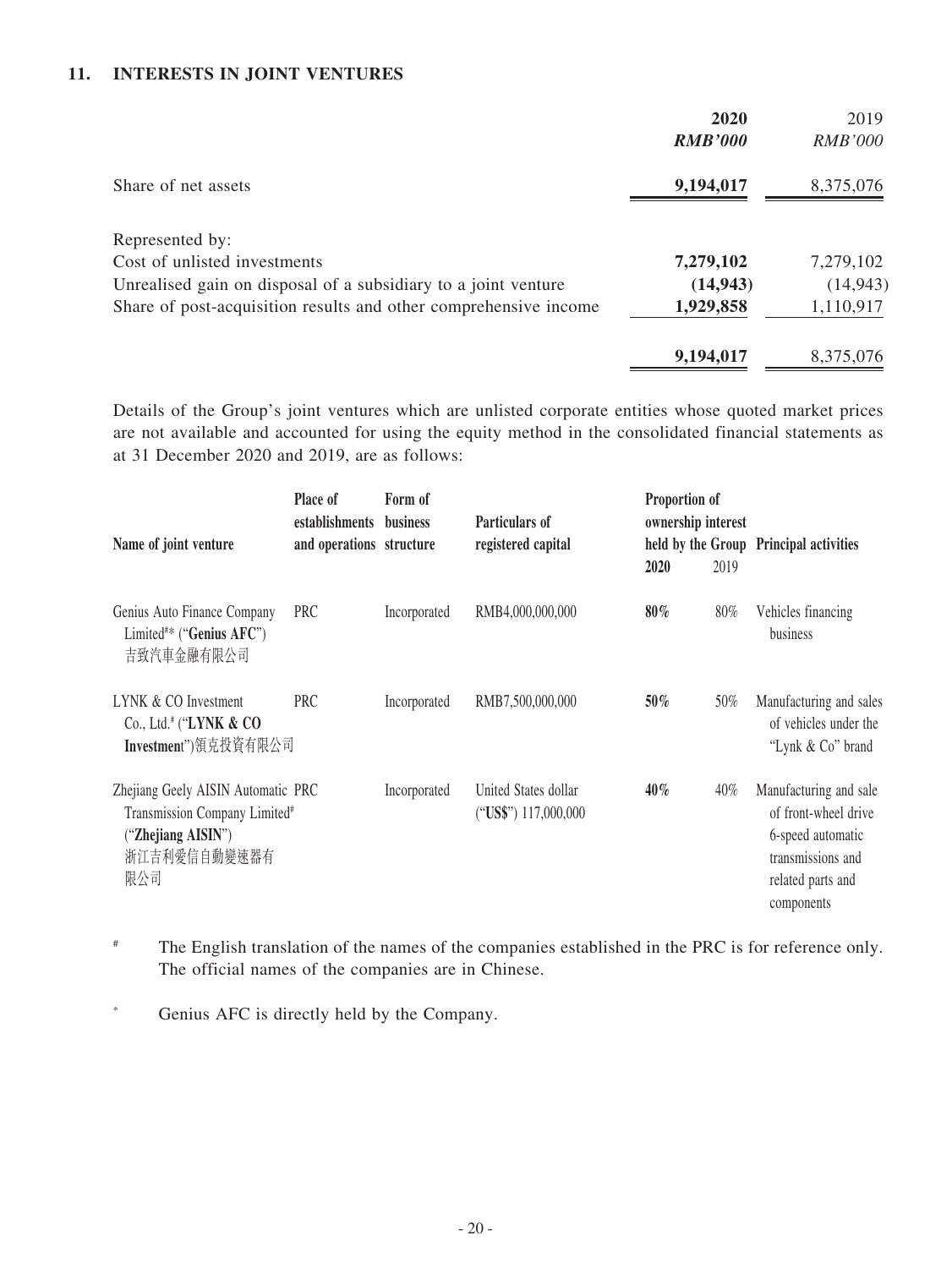## **Zhejiang AISIN**

On 24 April 2018, the Group entered into a joint venture agreement with AISIN AW Co., Ltd. ("**AISIN AW**"), an independent third party and a subsidiary of AISIN SEIKI Company Limited, pursuant to which the parties agreed to establish a joint venture company, Zhejiang AISIN. Pursuant to the joint venture agreement, the Group and AISIN AW will contribute to the capital of Zhejiang AISIN by cash as to 40% (equivalent to US\$46,800,000) and 60% (equivalent to US\$70,200,000), respectively. The board of directors of Zhejiang AISIN was setup according to the shareholding ratio by the shareholders. Pursuant to the joint venture agreement, unanimous resolution of all directors for certain key corporate matters is required. Therefore, Zhejiang AISIN is a joint venture company of the Group and its financial results were accounted for in the consolidated financial statements of the Group using the equity method.

During the year ended 31 December 2019, the Group and the joint venture partner contributed US\$32,800,000 (equivalent to approximately RMB231,580,000) and US\$49,200,000 (equivalent to approximately RMB347,370,000), respectively, to Zhejiang AISIN.

### **LYNK & CO Investment**

On 4 August 2017, the Group entered into a joint venture agreement with Zhejiang Haoqing Automobile Manufacturing Company Limited# ("**Zhejiang Haoqing**") 浙江豪情汽車製造有限公司 and Volvo Car (China) Investment Company Limited# ("**VCI**") 沃爾沃汽車(中國)投資有限公司, fellow subsidiaries owned by the Company's ultimate holding company, for the establishment of a joint venture, LYNK & CO Investment, to engage in the manufacturing and sales of vehicles under the "Lynk & Co" brand. LYNK & CO Investment was held as to 50% by the Group, as to 20% by Zhejiang Haoqing and as to 30% by VCI. Pursuant to the joint venture agreement, the board of directors of LYNK & CO Investment consists of four directors, of whom two are nominated by the Group, one is nominated by Zhejiang Haoqing, and one is nominated by VCI. Pursuant to the joint venture agreement, unanimous consent from the three shareholders is needed as certain key corporate matters of LYNK & CO Investment require an unanimous resolution of all directors (present in person or represented by proxy for the board meeting) of LYNK & CO Investment. Therefore, LYNK & CO Investment is under the joint control of the three shareholders. The three shareholders have the rights to the net assets of LYNK  $\&$  CO Investment. Accordingly, the investment in LYNK & CO Investment was recognised as a joint venture of the Group and accounted for using the equity method.

### **Genius AFC**

Genius AFC was established in August 2015, and was held as to 80% by the Company and as to 20% by BNP Paribas Personal Finance ("**BNPP PF**") which engages in the vehicles financing business in the PRC. Pursuant to the joint venture agreement, the board of directors was setup according to the respective shareholding ratio, unanimous consent from the Company and BNPP PF is required as either certain key corporate matters of Genius AFC require a positive vote from BNPP PF or unanimous resolution of all directors of Genius AFC. Therefore, Genius AFC is under the joint control of the Company and BNPP PF. Both of the Group and BNPP PF have the rights to the net assets of Genius AFC. Accordingly, the investment in Genius AFC was recognised as a joint venture of the Group and accounted for using the equity method.

On 11 August 2020, BNPP PF served a written notice to the Company on the exercise of the call option associated with the joint venture agreement (the "**Call Option**") pursuant to which, subject to the agreement on the exercise price and other terms, BNPP PF will acquire from the Company such additional equity interest in Genius AFC to increase its equity interest in Genius AFC up to 50%.

As at 31 December 2020, the exercise price of the Call Option and the exact percentage of equity interest in Genius AFC to be acquired by BNPP PF have not been determined and are subject to agreement by the parties. Please refer to the Company's announcement dated 12 August 2020 for further details.

The English translation of the names of the companies established in the PRC is for reference only. The official names of the companies are in Chinese.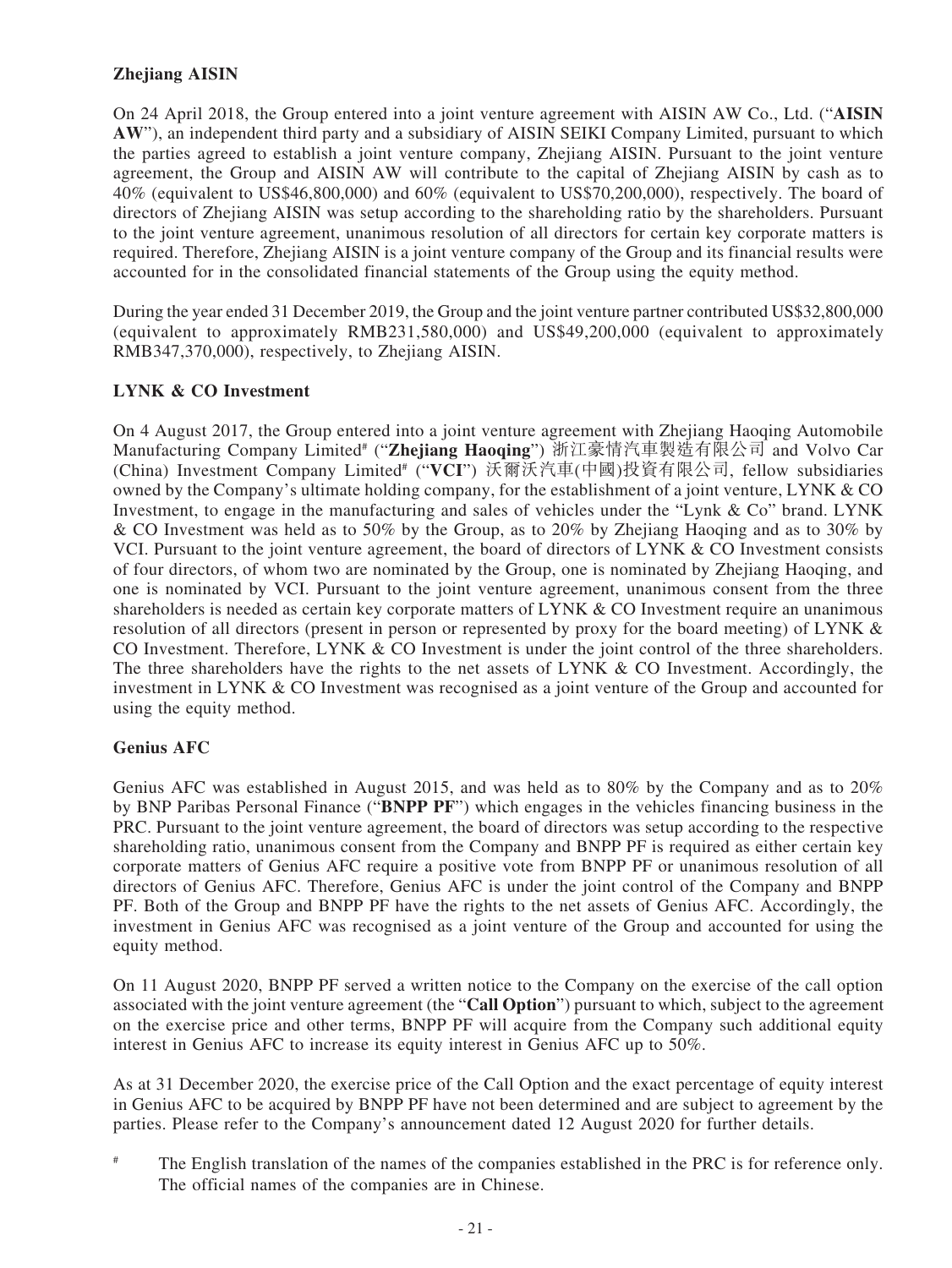During the year ended 31 December 2019, the registered capital of Genius AFC had been increased by RMB2,000,000,000 from RMB2,000,000,000 as at 31 December 2018 to RMB4,000,000,000 as at 31 December 2019 whereby the Company and the joint venture partner injected additional capital in proportional to their existing shareholding to Genius AFC amounted to RMB1,600,000,000 and RMB400,000,000, respectively.

As at 31 December 2020, the aggregate bank balances deposited by the Group with Genius AFC amounted to approximately RMB5,303,717,000 (2019: RMB5,134,810,000).

Summarised financial information of the Zhejiang AISIN, LYNK & CO Investment and its subsidiaries ("**LYNK & CO Group**") and Genius AFC adjusted for any differences in accounting policies, and a reconciliation to the carrying amount in the consolidated statement of financial position, are disclosed below:

|                                                                                          | <b>Zhejiang AISIN</b> |           | <b>LYNK &amp; CO Group</b> |             | Genius AFC     |                |
|------------------------------------------------------------------------------------------|-----------------------|-----------|----------------------------|-------------|----------------|----------------|
|                                                                                          | 2020                  | 2019      | 2020                       | 2019        | 2020           | 2019           |
|                                                                                          | <b>RMB'000</b>        | RMB'000   | <b>RMB'000</b>             | RMB'000     | <b>RMB'000</b> | RMB'000        |
| Non-current assets                                                                       | 1,292,789             | 210,524   | 11,472,910                 | 9,808,742   | 1,377,922      | 977,093        |
| Current assets                                                                           | 346,304               | 570,611   | 12,615,050                 | 8,443,630   | 44,753,614     | 34,403,287     |
| <b>Current liabilities</b>                                                               | (74, 922)             | (25,597)  | (11,399,157)               | (7,193,560) | (26,308,969)   | (23,826,322)   |
| Non-current liabilities                                                                  | (850,000)             |           | (3,605,660)                | (2,475,687) | (14, 345, 417) | (6,808,757)    |
| Net assets                                                                               | 714,171               | 755,538   | 9,083,143                  | 8,583,125   | 5,477,150      | 4,745,301      |
| The above amounts of assets and liabilities include<br>the following:                    |                       |           |                            |             |                |                |
| Cash and cash equivalents                                                                | 281,310               | 544,347   | 660,772                    | 1,595,023   | 3,866,230      | 3,225,994      |
| Current financial liabilities (excluding trade and                                       |                       |           |                            |             |                |                |
| other payables and provisions)                                                           |                       |           | (1,059,166)                | (6,313)     | (22, 288, 975) | (20, 869, 696) |
| Non-current financial liabilities (excluding trade and<br>other payables and provisions) | (650,000)             |           | (952, 551)                 | (3,205)     | (14, 345, 417) | (6,808,757)    |
| Revenue                                                                                  | 131                   |           | 23,781,859                 | 17,325,408  | 3,268,936      | 2,223,598      |
| (Loss)/Profit for the year                                                               | (41, 367)             | (60, 813) | 511,756                    | 485,868     | 731,849        | 509,086        |
| Other comprehensive expense for the year                                                 |                       |           | (11, 738)                  |             |                |                |
| Total comprehensive (expense)/income for the year                                        | (41, 367)             | (60, 813) | 500,018                    | 485,868     | 731,849        | 509,086        |
| Dividend received from the joint ventures                                                |                       |           |                            |             |                |                |
| The above (loss)/profit for the year including the<br>following:                         |                       |           |                            |             |                |                |
| Depreciation and amortisation                                                            | (1,108)               | (930)     | (1,744,342)                | (924, 427)  | (32, 521)      | (22, 142)      |
| Interest income                                                                          | 7,566                 | 3,458     | 28,225                     | 10,240      | 3,210,495      | 2,162,143      |
| Interest expense                                                                         | (12, 833)             |           | (59, 586)                  | (644)       | (1,313,160)    | (963, 653)     |
| Income tax credit/(expense)                                                              |                       |           | 126,969                    | (193, 257)  | (265, 194)     | (173, 680)     |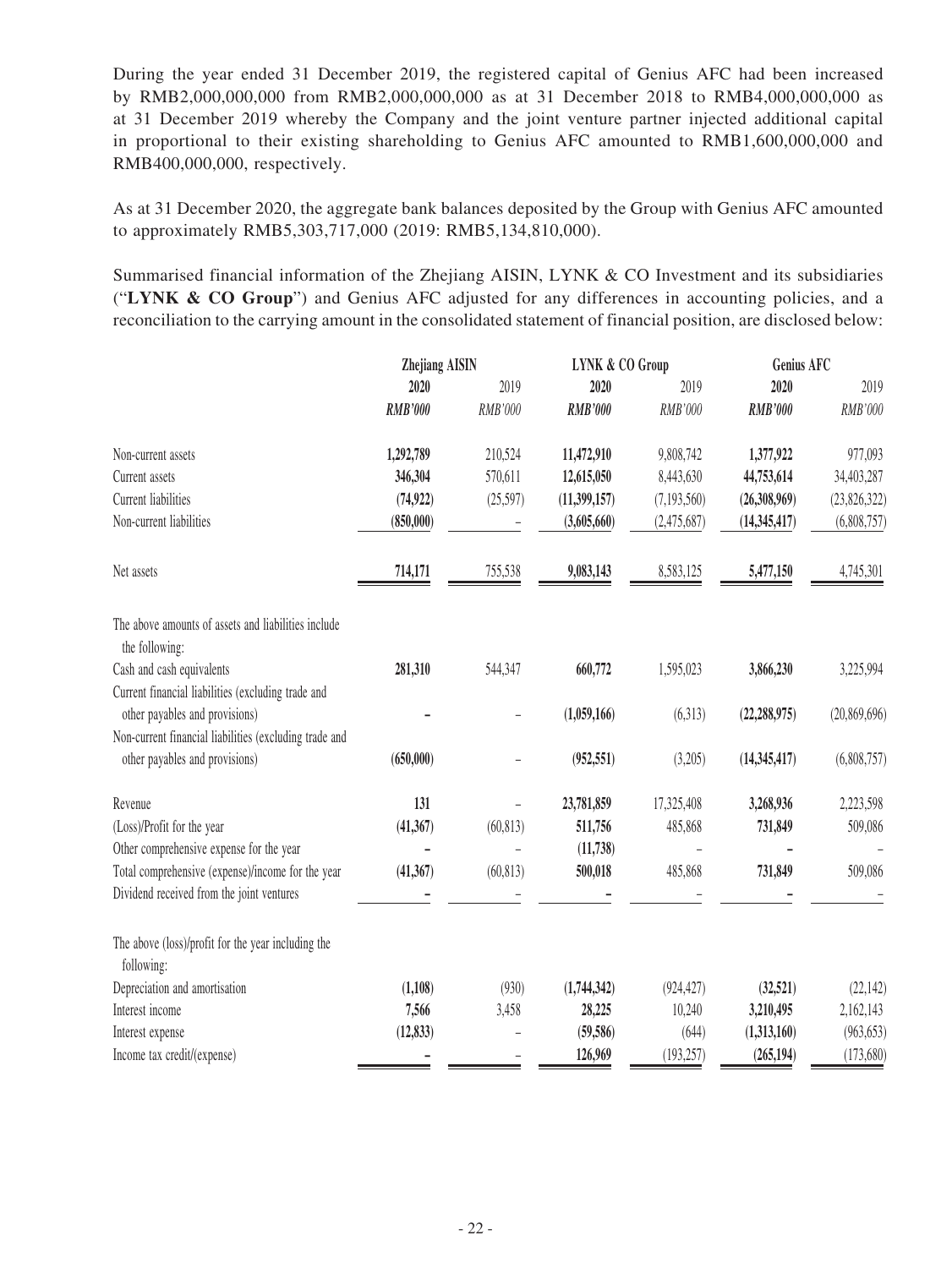Reconciliation of the above summarised financial information to the carrying amount of the Group's interests in joint ventures recognised in the consolidated statement of financial position:

|                                                       | <b>Zhejiang AISIN</b> |         | <b>LYNK &amp; CO Group</b> |           | <b>Genius AFC</b> |           |
|-------------------------------------------------------|-----------------------|---------|----------------------------|-----------|-------------------|-----------|
|                                                       | 2020                  | 2019    | 2020                       | 2019      | 2020              | 2019      |
|                                                       | <b>RMB'000</b>        | RMB'000 | <b>RMB'000</b>             | RMB'000   | <b>RMB'000</b>    | RMB'000   |
| Net assets of the joint ventures                      | 714,171               | 755,538 | 9,083,143                  | 8,583,125 | 5,477,150         | 4,745,301 |
| The Group's effective interests in the joint ventures | $40\%$                | 40%     | 50%                        | 50%       | $80\%$            | 80%       |
| The Group's share of the net assets of the joint      |                       |         |                            |           |                   |           |
| ventures                                              | 285,668               | 302,215 | 4,541,572                  | 4,291,563 | 4,381,720         | 3,796,241 |
| Unrealised gain on disposal of a subsidiary           |                       |         |                            |           |                   |           |
| to a joint venture                                    |                       |         | (14, 943)                  | (14, 943) |                   |           |
| Carrying amount of the Group's interests in joint     |                       |         |                            |           |                   |           |
| ventures                                              | 285,668               | 302,215 | 4,526,629                  | 4,276,620 | 4,381,720         | 3,796,241 |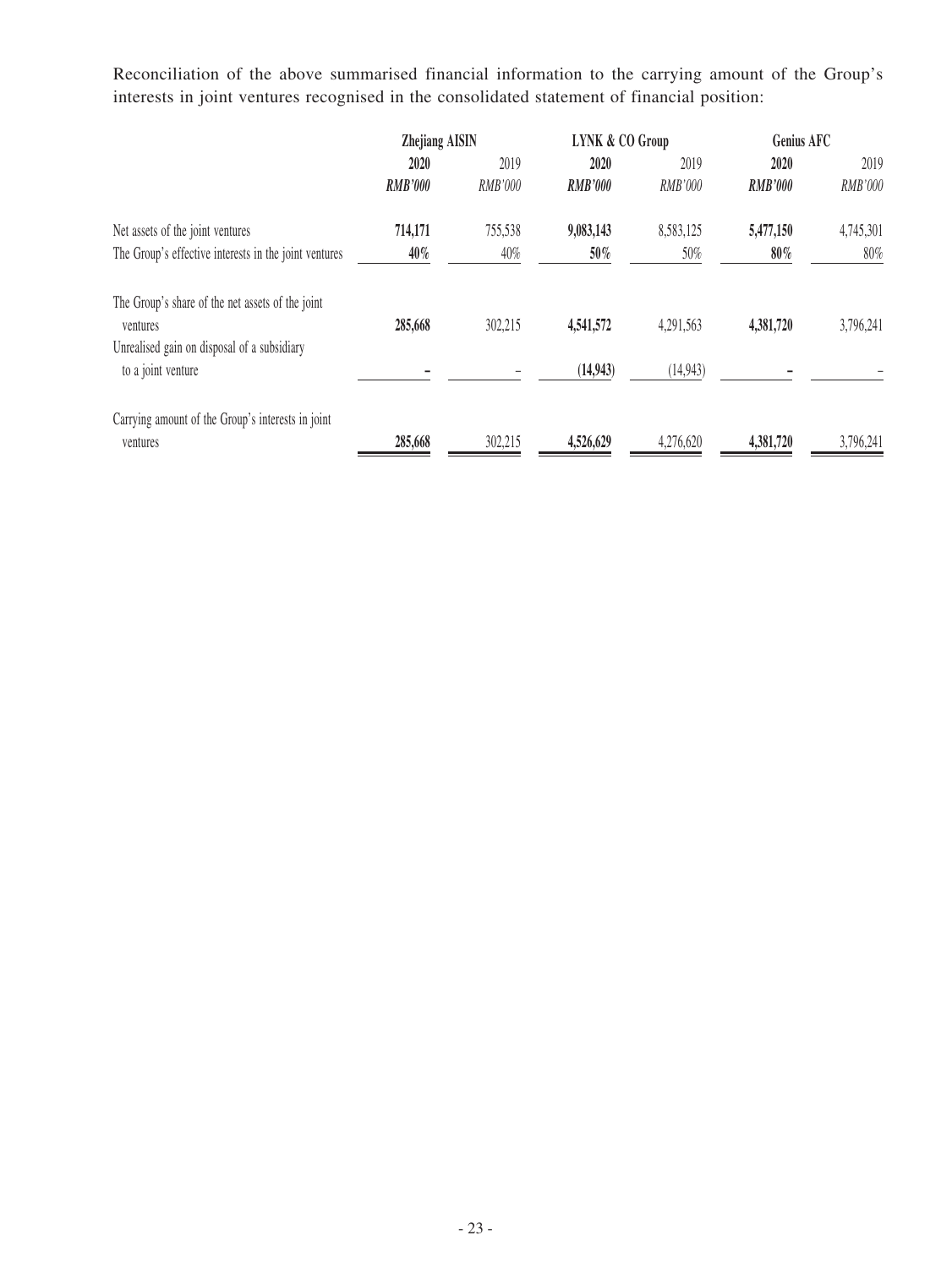# **12. TRADE AND OTHER RECEIVABLES**

|                                                      | <b>Note</b> | 2020<br><b>RMB'000</b> | 2019<br><b>RMB'000</b> |
|------------------------------------------------------|-------------|------------------------|------------------------|
| <b>Trade and notes receivables</b>                   |             |                        |                        |
| Trade receivables, net of loss allowance             |             |                        |                        |
| - Third parties                                      |             | 429,220                | 622,228                |
| - Joint ventures                                     |             | 339,094                | 261,436                |
| - Associates                                         |             | 976,738                | 489,970                |
| - Related companies controlled by the substantial    |             |                        |                        |
| shareholder of the Company                           |             | 2,185,944              | 1,179,681              |
|                                                      | (a)         | 3,930,996              | 2,553,315              |
| Notes receivable                                     | (b)         | 20,625,550             | 17,210,523             |
|                                                      |             |                        |                        |
|                                                      |             | 24,556,546             | 19,763,838             |
| Deposit, prepayment and other receivables            |             |                        |                        |
| Prepayment to suppliers                              |             |                        |                        |
| - Third parties                                      |             | 194,981                | 277,245                |
| - Related companies controlled by the substantial    |             |                        |                        |
| shareholder of the Company                           |             | 401,883                |                        |
|                                                      |             | 596,864                | 277,245                |
| Deposits paid for acquisition of property, plant and |             |                        |                        |
| equipment                                            |             | 164,359                | 457,691                |
| Other contract costs                                 | (c)         | 359,283                |                        |
| Utility deposits and other receivables               |             | 675,949                | 1,270,529              |
| VAT and other taxes receivables                      |             | 2,207,356              | 4,304,742              |
|                                                      |             | 4,003,811              | 6,310,207              |
| Amounts due from related companies controlled by the |             |                        |                        |
| substantial shareholder of the Company               | (d)         | 260,231                | 39,768                 |
|                                                      |             | 4,264,042              | 6,349,975              |
|                                                      |             | 28,820,588             | 26,113,813             |
|                                                      |             |                        |                        |
| Representing:                                        |             |                        |                        |
| $-$ Current<br>- Non-current                         |             | 27,868,232             | 25,844,914             |
|                                                      |             | 952,356                | 268,899                |
|                                                      |             | 28,820,588             | 26,113,813             |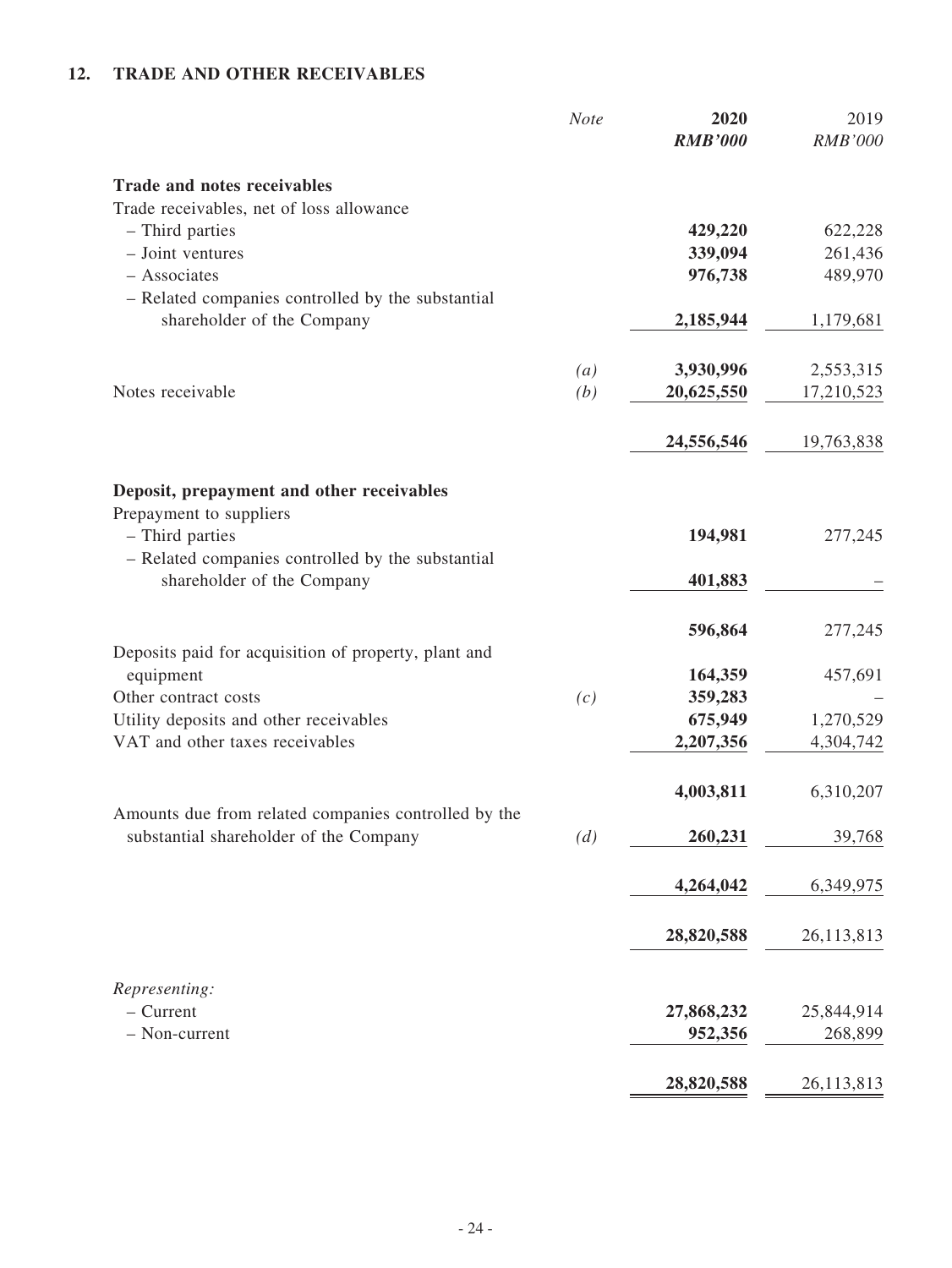### **(a) Trade receivables**

The Group allows average credit periods ranged from 30 days to 90 days to its PRC customers from sales of automobiles and automobile parts and components and provision of research and development and related technological support services. In respect of the trade receivable from related companies arising from the licensing of intellectual properties, it will be settled within five years in accordance with the contract terms. Ageing analysis of the trade receivables of the PRC customers, based on invoice date and net of loss allowance, at the reporting date was as follows:

|                 | 2020           | 2019           |
|-----------------|----------------|----------------|
|                 | <b>RMB'000</b> | <b>RMB'000</b> |
| $0 - 60$ days   | 2,024,533      | 1,128,532      |
| $61 - 90$ days  | 10,291         | 117,568        |
| $91 - 365$ days | 363,989        | 262,680        |
| Over 365 days   | 330,687        | 323,616        |
|                 | 2,729,500      | 1,832,396      |

For overseas customers, the Group allows credit periods ranged from 30 days to 720 days. Ageing analysis of the trade receivables of the overseas customers, based on invoice date and net of loss allowance, at the reporting date was as follows:

|                 | 2020           | 2019           |
|-----------------|----------------|----------------|
|                 | <b>RMB'000</b> | <b>RMB'000</b> |
| $0 - 60$ days   | 478,452        | 119,792        |
| $61 - 90$ days  | 212,027        | 90,208         |
| $91 - 365$ days | 416,796        | 410,858        |
| Over 365 days   | 94,221         | 100,061        |
|                 | 1,201,496      | 720,919        |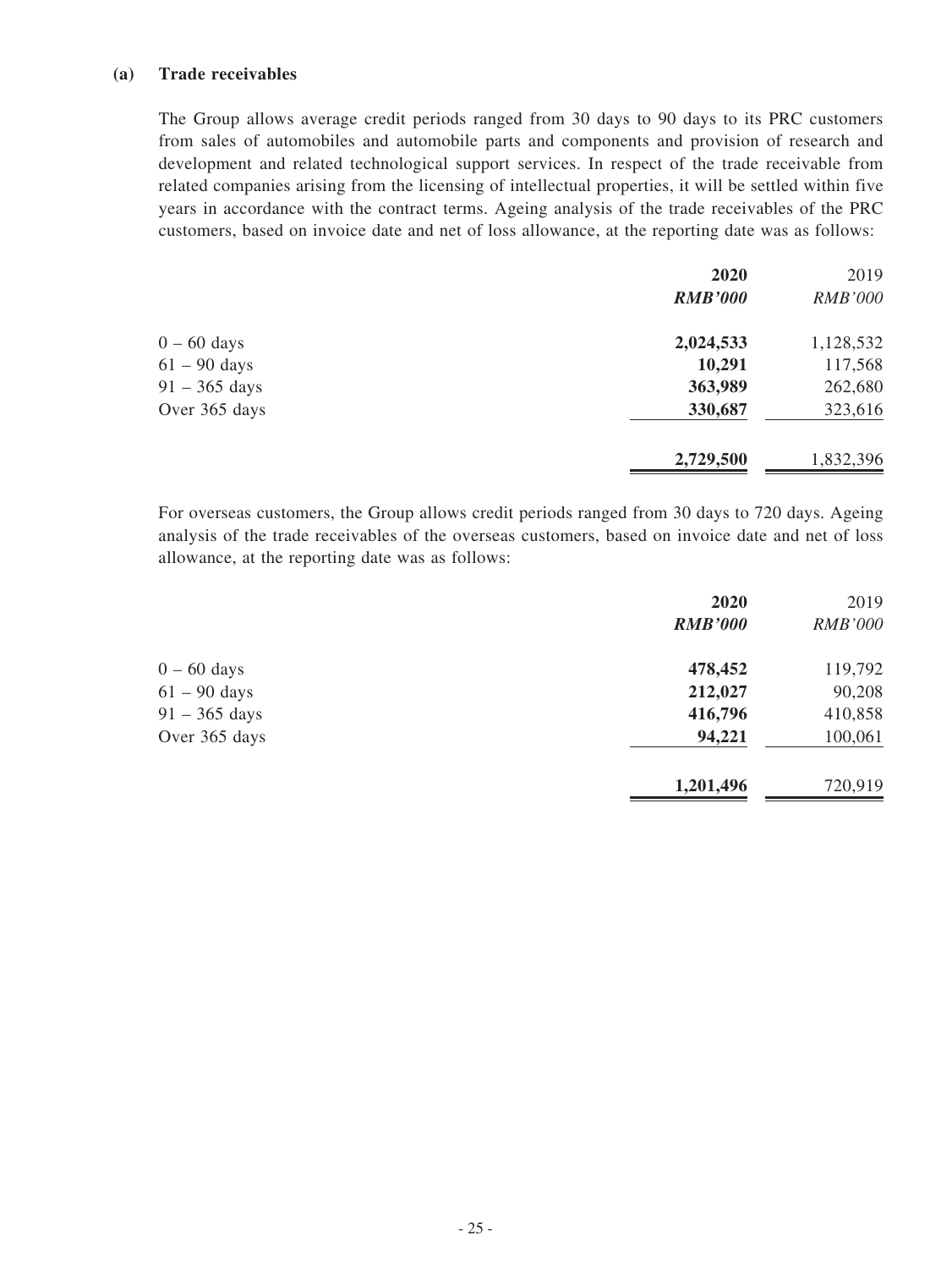#### **(b) Notes receivable**

All notes receivable are denominated in RMB. As at 31 December 2020, all notes receivable were guaranteed by established banks in the PRC and have maturities of less than one year (2019: less than six months) from the reporting date.

The Group manages its notes receivable using the business model whose objective is achieved by both collecting contractual cash flows and selling of these assets. Accordingly, notes receivable are classified as financial assets at fair value through other comprehensive income ("**FVOCI**") – recycling in accordance with HKFRS 9 "Financial Instruments" and are stated at fair value. The fair value is based on the net present value at 31 December 2020 and 2019 from expected timing of endorsements and discounting at the interest rates for the respective notes receivable. The fair value is within level 2 of the fair value hierarchy.

As at 31 December 2020, the Group endorsed certain notes receivable accepted by banks in Mainland China (the "**Endorsed Notes**") with a carrying amount of RMB646,804,000 (2019: RMB296,644,000) to certain of its suppliers in order to settle the trade payables due to such suppliers (the "**Endorsement**"). In the opinion of the directors, the Group has retained the substantial risks and rewards, which include default risks relating to such Endorsed Notes, and accordingly, it continued to recognise the full carrying amounts of the Endorsed Notes and the associated trade payables settled. Subsequent to the Endorsement, the Group did not retain any rights on the use of the Endorsed Notes, including the sale, transfer or pledge of the Endorsed Notes to any other third parties. As at 31 December 2020, the aggregate carrying amount of the trade payables settled by the Endorsed Notes during the year to which the suppliers have recourse was RMB646,804,000 (2019: RMB296,644,000).

As at 31 December 2020, the Group discounted and endorsed certain notes receivable accepted by banks in Mainland China (the "**Derecognised Notes**") to certain banks in order to obtain additional financing or to certain of its suppliers in order to settle the trade payables due to such suppliers with a carrying amount in aggregate of RMB24,756,861,000 (2019: RMB27,551,871,000). The Derecognised Notes had a maturity of less than one year (2019: less than six months) at the end of the reporting period. In accordance with the Law of Negotiable Instruments in the PRC, the holders of the Derecognised Notes have a right of recourse against the Group if the PRC banks default (the "**Continuing Involvement**"). In the opinion of the directors, the Group has transferred substantially all risks and rewards relating to the Derecognised Notes. Accordingly, it has derecognised the full carrying amounts of the Derecognised Notes and the associated liabilities. The maximum exposure to loss from the Group's Continuing Involvement in the Derecognised Notes and the undiscounted cash flows to repurchase these Derecognised Notes is equal to their carrying amounts.

### **(c) Other contract costs**

Other contract costs capitalised as at 31 December 2020 related to the costs incurred in providing internet connectivity services that is used to satisfy the performance obligations for providing such services to customers in the respective sales of automobile contracts at the reporting date. Contract costs are amortised in line with the recognition of the respective revenue in accordance with the terms of the contracts. There was no impairment in relation to the contract costs capitalised during the year.

### **(d) Amounts due from related companies**

The amounts due are unsecured, interest-free and repayable on demand.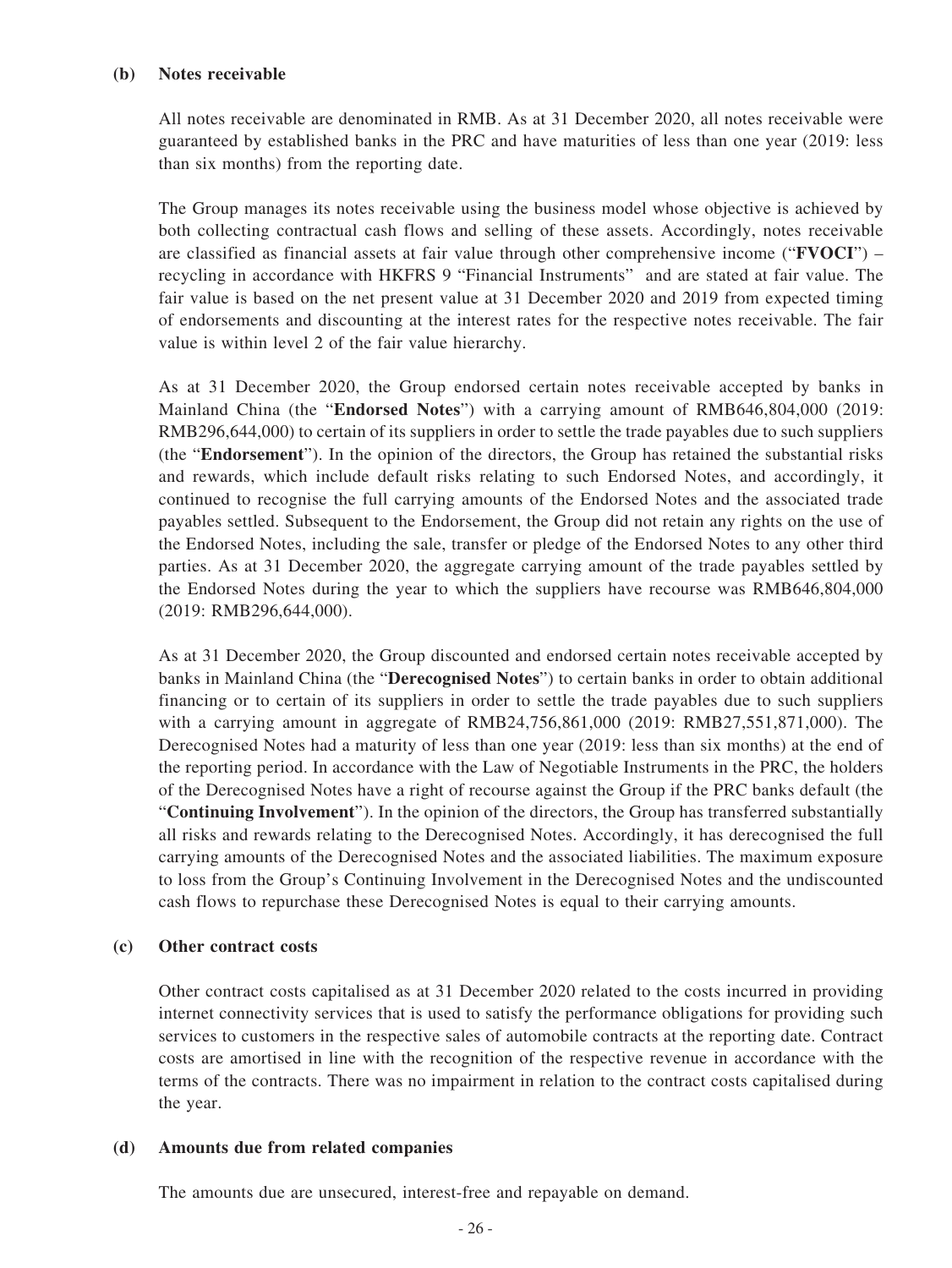# **13. TRADE AND OTHER PAYABLES**

|                                                                                              | Note | 2020<br><b>RMB'000</b> | 2019<br><b>RMB'000</b> |
|----------------------------------------------------------------------------------------------|------|------------------------|------------------------|
| Trade and notes payables                                                                     |      |                        |                        |
| Trade payables                                                                               |      |                        |                        |
| - Third parties                                                                              |      | 27,315,141             | 30,544,446             |
| - Associates                                                                                 |      | 1,334,777              | 726,376                |
| - Joint ventures                                                                             |      | 2,711                  |                        |
| - Related companies controlled by the substantial                                            |      |                        |                        |
| shareholder of the Company                                                                   |      | 1,265,467              | 253,879                |
|                                                                                              | (a)  | 29,918,096             | 31,524,701             |
| Notes payable                                                                                | (b)  | 311,273                | 2,233,280              |
|                                                                                              |      | 30,229,369             | 33,757,981             |
| Other payables                                                                               |      |                        |                        |
| Receipts in advance from customers                                                           | (c)  |                        |                        |
| - Third parties                                                                              |      | 2,589,346              | 4,940,701              |
| - Associates                                                                                 |      | 5,004                  |                        |
| - Joint ventures                                                                             |      | 965                    |                        |
| - Related companies controlled by the substantial                                            |      |                        |                        |
| shareholder of the Company                                                                   |      | 195,696                |                        |
|                                                                                              |      | 2,791,011              | 4,940,701              |
| Deferred government grants which conditions have not                                         |      |                        |                        |
| been satisfied                                                                               |      | 900,000                | 1,459,964              |
| Payables for acquisition of property, plant and equipment                                    |      | 2,528,125              | 2,795,722              |
| Accrued staff salaries and benefits                                                          |      | 1,282,871              | 1,253,715              |
| VAT and other taxes payables                                                                 |      | 711,812                | 145,941                |
| Other accrued charges and payables                                                           | (d)  | 3,130,626              | 3,519,291              |
|                                                                                              |      | 11,344,445             | 14,115,334             |
| Amounts due to related companies controlled by the<br>substantial shareholder of the Company | (e)  | 328,050                |                        |
|                                                                                              |      | 11,672,495             | 14,115,334             |
|                                                                                              |      |                        |                        |
|                                                                                              |      | 41,901,864             | 47,873,315             |
| Representing:                                                                                |      |                        |                        |
| $-$ Current                                                                                  |      | 41,516,307             | 47,873,315             |
| - Non-current                                                                                |      | 385,557                |                        |
|                                                                                              |      | 41,901,864             | 47,873,315             |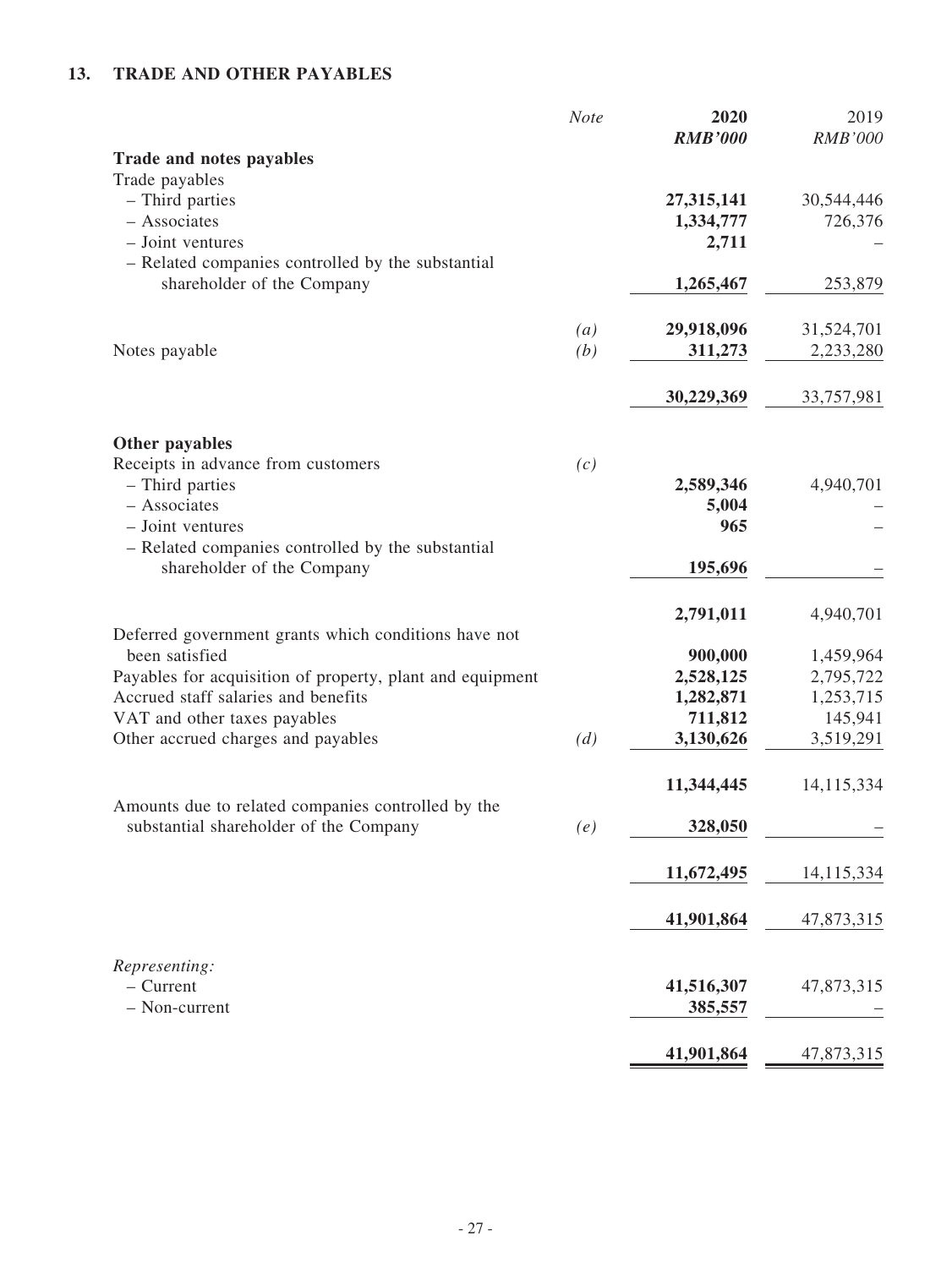### **(a) Trade payables**

Ageing analysis of trade payables, based on invoice date, at the reporting date was as follows:

| 2020           | 2019           |
|----------------|----------------|
| <b>RMB'000</b> | <b>RMB'000</b> |
| 26,609,028     | 28,851,143     |
| 2,580,039      | 1,389,265      |
| 498,567        | 1,224,451      |
| 230,462        | 59,842         |
| 29,918,096     | 31,524,701     |
|                |                |

Trade payables are non-interest bearing. The average credit period on the settlement of purchase invoice is 60 days.

#### **(b) Notes payable**

All notes payable are denominated in RMB and are notes paid and/or payable to third parties for settlement of trade payables. As at 31 December 2020 and 2019, all notes payable had maturities of less than six months from the reporting date.

As at 31 December 2020 and 2019, the Group has no pledged bank deposits to secure the notes payable.

#### **(c) Receipts in advance from customers**

The following amounts represent (i) the advance payments from customers for the sales of automobiles, automobile parts and components, and (ii) the obligation for service agreed to be part of the sales of automobiles, that the respective revenue will be recognised when the performance obligation is satisfied after the automobiles, automobile parts and components and services were delivered to the customers.

|                                               | 2020           | 2019           |
|-----------------------------------------------|----------------|----------------|
|                                               | <b>RMB'000</b> | <b>RMB'000</b> |
| Relating to the sales of automobiles,         |                |                |
| automobile parts and components               | 2,333,435      | 4,940,701      |
| Relating to the obligation for service agreed |                |                |
| to be part of the sales of automobiles        | 457,576        |                |
|                                               | 2,791,011      | 4,940,701      |

Receipts in advance from customers outstanding at the beginning of the year amounting to approximately RMB4,940,701,000 (2019: RMB1,890,772,000) have been recognised as revenue during the year.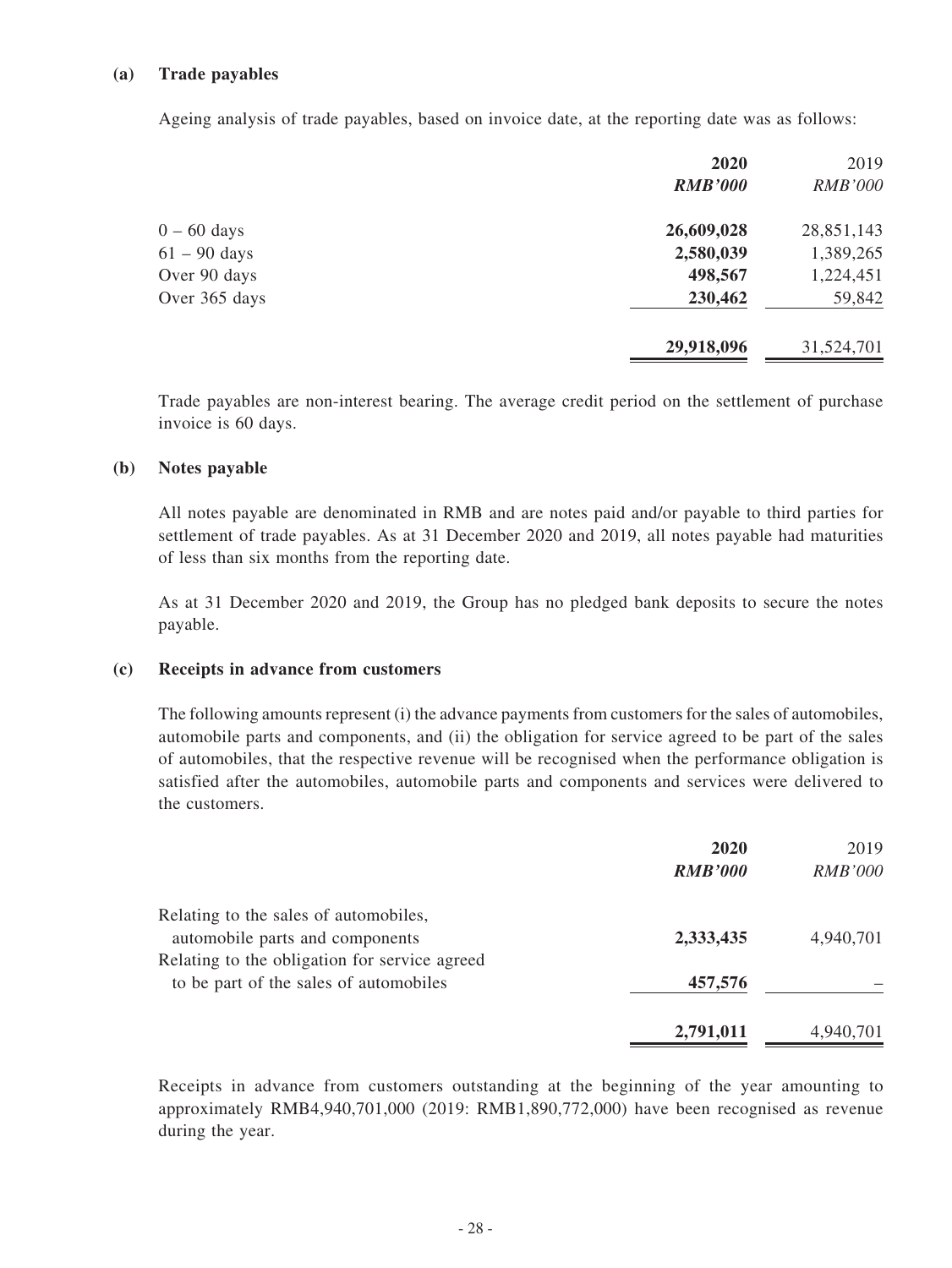The transaction price allocated to the remaining unsatisfied or partially satisfied performance obligations as at the reporting date was as follows:

|                    | 2020<br><b>RMB'000</b> | 2019<br><b>RMB'000</b> |
|--------------------|------------------------|------------------------|
| Within one year    | 72,019                 |                        |
| More than one year | 385,557                |                        |
|                    | 457,576                |                        |

As permitted under HKFRS 15, the above transaction price allocated to the unsatisfied contracts does not include performance obligation from the Group's contracts with customers for the sales of automobiles, automobile parts and components that have an original expected duration of one year or less.

#### **(d) Other accrued charges and payables**

The amounts mainly comprised (i) deposits provided by automobile dealers and (ii) payables for warranty, advertising and promotion, transportation and general operations.

#### **(e) Amounts due to related companies**

The amounts due are unsecured, interest-free and repayable on demand.

## **14. SHARE CAPITAL**

|                                  | 2020           |                | 2019           |                |
|----------------------------------|----------------|----------------|----------------|----------------|
|                                  | Number of      | <b>Nominal</b> | Number of      | Nominal        |
|                                  | shares         | value          | shares         | value          |
|                                  |                | <b>RMB'000</b> |                | <b>RMB'000</b> |
| Authorised:                      |                |                |                |                |
| Ordinary shares of HK\$0.02 each |                |                |                |                |
| At 31 December                   | 12,000,000,000 | 246,720        | 12,000,000,000 | 246,720        |
| Issued and fully paid:           |                |                |                |                |
| Ordinary shares of HK\$0.02 each |                |                |                |                |
| At 1 January                     | 9,166,997,540  | 167,733        | 8,981,612,540  | 164,470        |
| Shares issued under share option |                |                |                |                |
| scheme ( <i>note</i> $(a)$ )     | 49,629,000     | 888            | 185,385,000    | 3,263          |
| Shares issued upon placement     |                |                |                |                |
| (note(b))                        | 600,000,000    | 11,051         |                |                |
| At 31 December                   | 9,816,626,540  | 179,672        | 9,166,997,540  | 167,733        |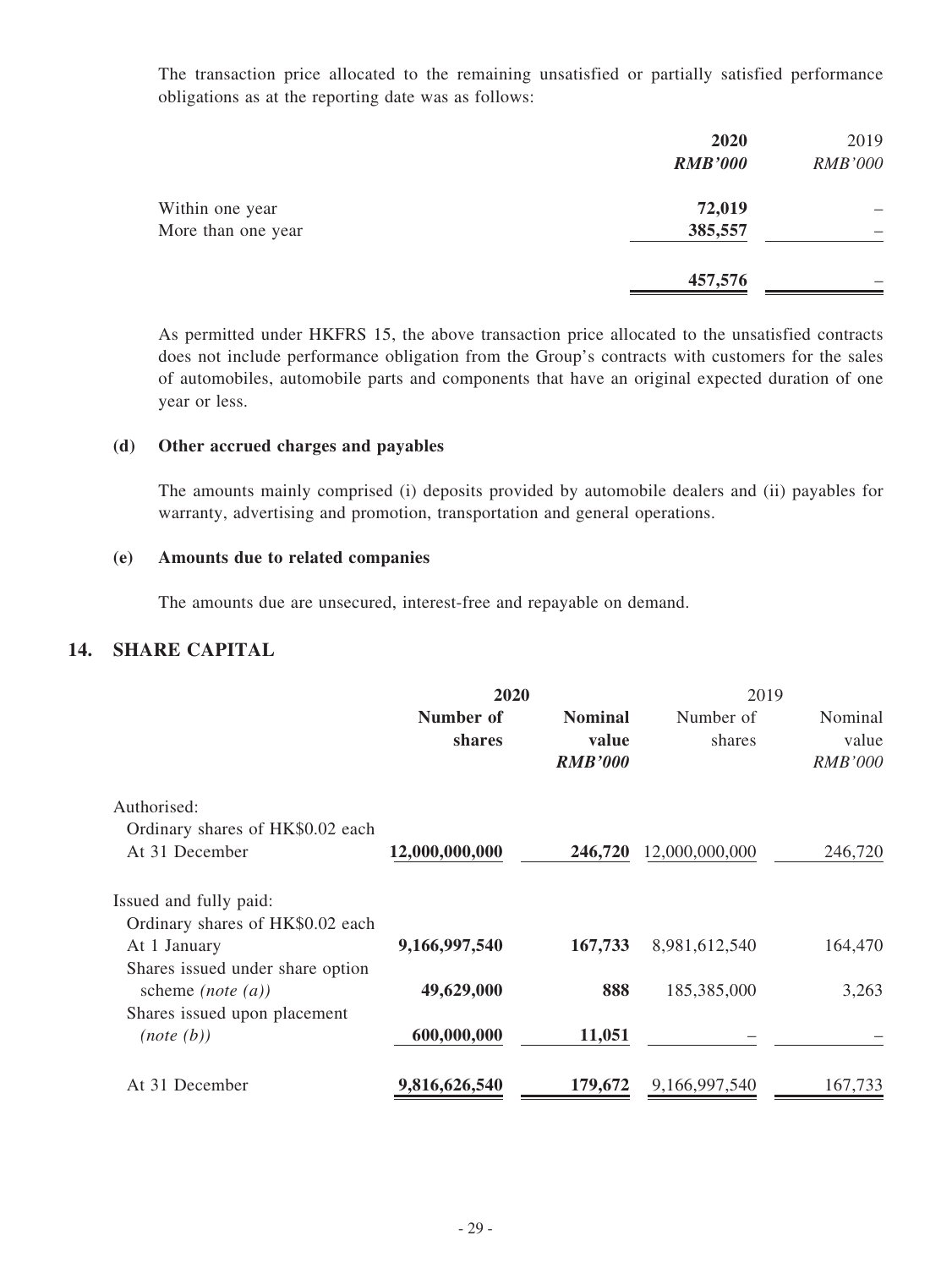### *Notes:*

- (a) During the year ended 31 December 2020, share options were exercised to subscribe for 49,629,000 ordinary shares (2019: 185,385,000 ordinary shares) of the Company at a consideration of approximately RMB197,814,000 (2019: RMB639,453,000) of which approximately RMB888,000 (2019: RMB3,263,000) was credited to share capital and approximately RMB196,926,000 (2019: RMB636,190,000) was credited to the share premium account. As a result of the exercise of share options, share option reserve of approximately RMB65,722,000 (2019: RMB263,105,000) has been transferred to the share premium account.
- (b) On 29 May 2020, the Company entered into a placing agreement (the "**Placing Agreement**") with placing agents, to procure not less than six placees who are independent third parties to the Company to subscribe for 600,000,000 placing shares at the placing price of HK\$10.8 per placing share (the "**Placing**"). All conditions of the Placing Agreement were fulfilled. The Placing was completed and fully subscribed on 5 June 2020. The gross proceeds from the Placing amounted to approximately HK\$6,480,000,000 (equivalent to approximately RMB5,967,432,000) and the related directly attributable expenses were approximately HK\$32,899,000 (equivalent to approximately RMB30,296,000).

### **15. BONDS PAYABLE**

On 25 January 2018, the Company issued the bonds with an aggregate principal amount of US\$300,000,000 (equivalent to approximately RMB1,944,690,000) (the "**Bonds**"). The Bonds carry interest at 3.625% per annum, payable semi-annually in arrears on 25 January and 25 July of each year, and the maturity date is 25 January 2023.

The Bonds are listed on Singapore Exchange Securities Trading Limited. They constitute direct, unconditional, unsubordinated and (subject to the terms and conditions of the Bonds) unsecured obligations of the Company and shall at all times rank pari passu and without any preference among themselves. The payment obligations of the Company under the Bonds shall, save for such exceptions as may be provided by applicable law and subject to the terms and conditions of the Bonds, at all times rank pari passu with all its other present and future unsecured and unsubordinated obligations.

The carrying amount of the Bonds at initial recognition net of transaction costs amounted to US\$297,296,000 (equivalent to approximately RMB1,927,161,000) and the effective interest rate was 3.825% per annum. The Bonds were measured at amortised cost at the reporting date.

The movements of the Bonds during the year are set out below:

|                        | 2020           | 2019           |
|------------------------|----------------|----------------|
|                        | <b>RMB'000</b> | <b>RMB'000</b> |
| <b>Carrying amount</b> |                |                |
| At 1 January           | 2,060,085      | 2,047,822      |
| Exchange differences   | (113, 914)     | 8,689          |
| Interest expenses      | 3,564          | 3,574          |
| At 31 December         | 1,949,735      | 2,060,085      |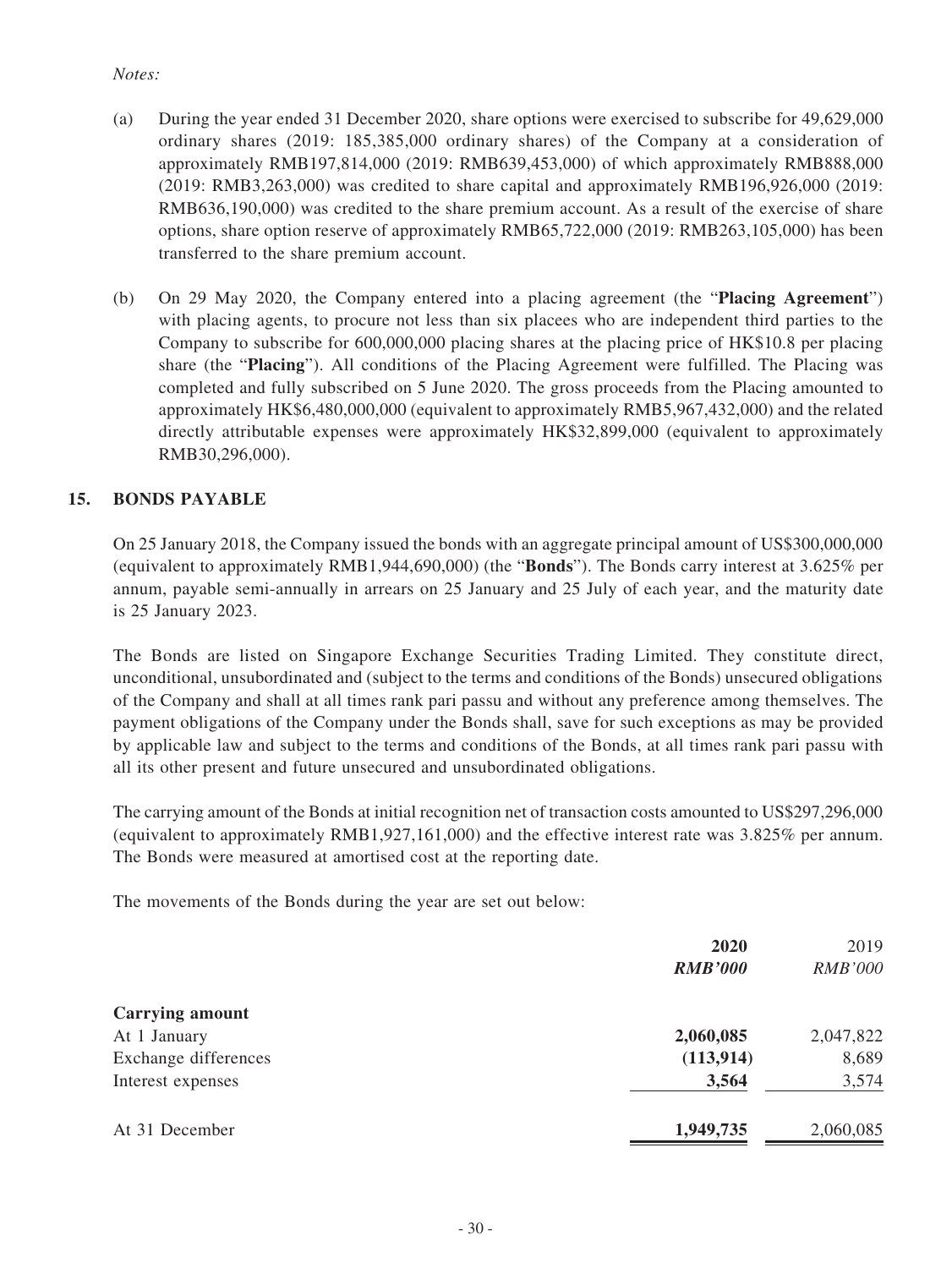### **16. PERPETUAL CAPITAL SECURITIES**

On 9 December 2019, the Company (the "**Issuer**") issued of 4% senior perpetual capital securities with an aggregate principal amount of US\$500,000,000 (equivalent to approximately RMB3,425,857,000) (the "**Securities**") which are listed on Singapore Exchange Securities Trading Limited at an issue price of 99.641%. Transaction costs relating to the issue of the Securities amounted to approximately RMB12,755,000. Distribution is payable semi-annually in arrears in equal instalments on 9 June and 9 December of each year based on the distribution rate as defined in the subscription agreement. Distribution by the Issuer may be deferred at its sole discretion. The Securities have no fixed maturity and are redeemable in whole, but not in part, at the Issuer's option on 9 December 2024, or any distribution payment date falling thereafter at their principal amounts together with any accrued, unpaid or deferred distributions. While any distributions are unpaid or deferred, the Company will not declare, pay dividends or make distributions or similar periodic payments in respect of, or repurchase, redeem or otherwise acquire any securities of lower rank.

As the Securities do not contain any contractual obligation to pay cash or other financial assets, in accordance with HKAS 32 "Financial Instruments: Presentation", they are classified as equity for accounting purpose. Any distributions made by the Issuer to the holders of the Securities will be deducted directly to equity in the consolidated financial statements.

### **17. BUSINESS COMBINATION**

## **Yiwu Geely Powertrain Company Limited#** 義烏吉利動力總成有限公司 **("YW Geely")**

On 29 April 2019, Zhejiang Geely Powertrain Company Limited# 浙江吉利動力總成有限公司 ("**Zhejiang Powertrain**"), an indirect 99% owned subsidiary of the Company, and a fellow subsidiary owned by the Company's ultimate holding company entered into an acquisition agreement pursuant to which Zhejiang Powertrain has conditionally agreed to acquire, and the fellow subsidiary has conditionally agreed to sell the entire equity interests of YW Geely for a cash consideration of approximately RMB322,206,000. YW Geely is engaged in the technology research and development, technology consultancy services, manufacture and sale of vehicle engines and provision of after-sales services in the PRC. The acquisition of YW Geely was completed on 30 July 2019. Please refer to the Company's circular dated 22 May 2019 for further details.

# The English translation of the names of the companies established in the PRC is for reference only. The official names of the companies are in Chinese.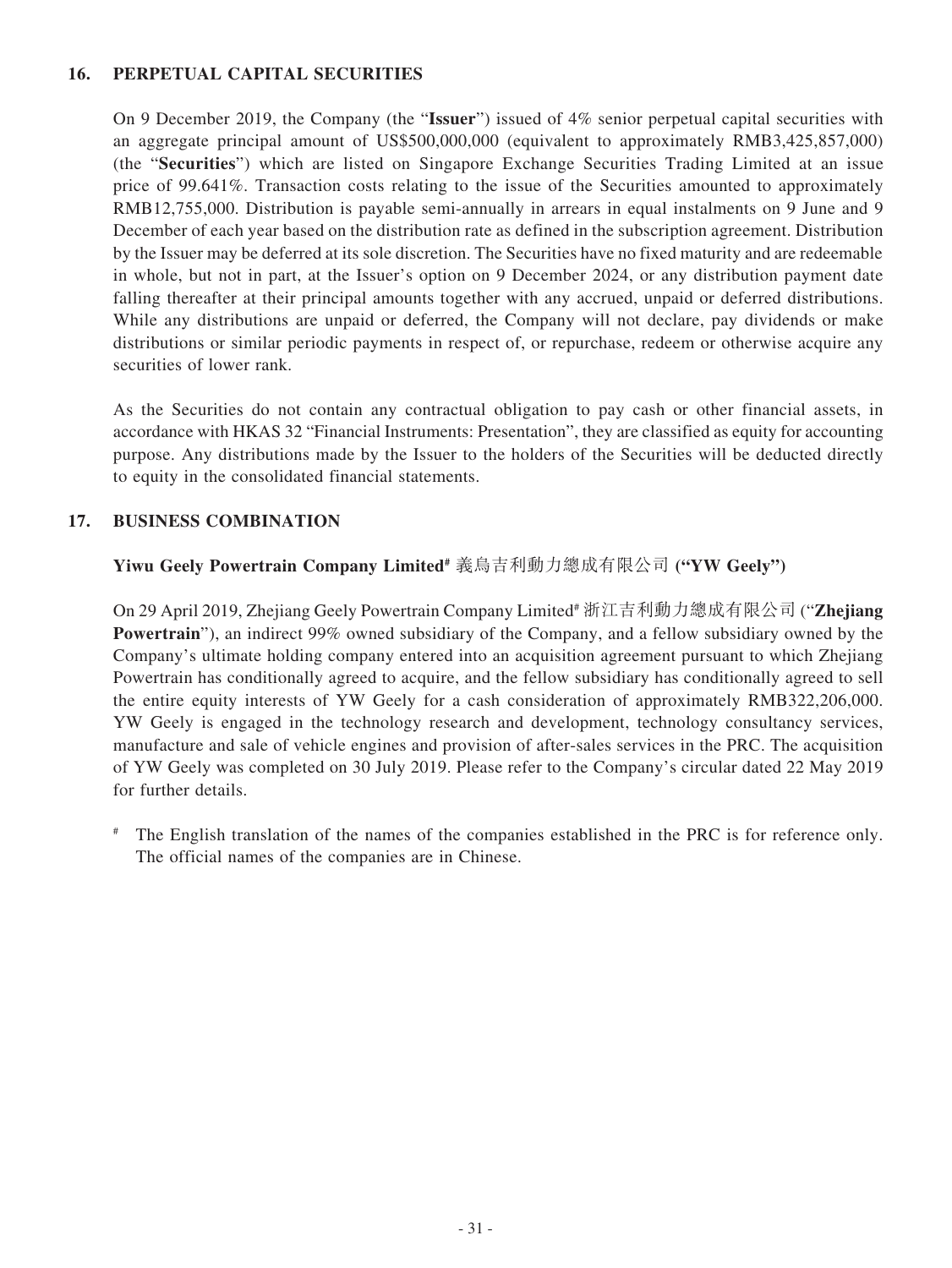The assets acquired and liabilities recognised at the acquisition date are as follows:

|                                                             | Pre-acquisition<br>carrying<br>amounts<br><b>RMB'000</b> | <b>Fair value</b><br>adjustments<br><b>RMB'000</b> | Recognised<br>values on<br>acquisition<br><b>RMB'000</b> |
|-------------------------------------------------------------|----------------------------------------------------------|----------------------------------------------------|----------------------------------------------------------|
| The net assets acquired:                                    |                                                          |                                                    |                                                          |
| Property, plant and equipment                               | 1,713,308                                                |                                                    | 1,713,308                                                |
| Intangible assets                                           | 356,393                                                  |                                                    | 356,393                                                  |
| Land lease prepayments                                      | 48,534                                                   | 173                                                | 48,707                                                   |
| Deferred tax assets                                         | 2,314                                                    |                                                    | 2,314                                                    |
| Trade and other receivables                                 | 13,994                                                   |                                                    | 13,994                                                   |
| Inventories                                                 | 32,563                                                   |                                                    | 32,563                                                   |
| Bank balances and cash                                      | 1,517                                                    |                                                    | 1,517                                                    |
| Trade and other payables                                    | (1,862,982)                                              |                                                    | (1,862,982)                                              |
|                                                             | 305,641                                                  | 173                                                | 305,814                                                  |
| Goodwill arising on acquisition:                            |                                                          |                                                    |                                                          |
| Cash consideration transferred                              |                                                          |                                                    | 322,206                                                  |
| Fair value of identifiable net assets acquired              |                                                          |                                                    | (305, 814)                                               |
|                                                             |                                                          |                                                    | 16,392                                                   |
| Net cash outflow arising on acquisition of a<br>subsidiary: |                                                          |                                                    |                                                          |
| Cash consideration paid                                     |                                                          |                                                    | (322, 206)                                               |
| Bank balances and cash acquired                             |                                                          |                                                    | 1,517                                                    |
|                                                             |                                                          |                                                    | (320, 689)                                               |

No acquisition-related costs had been incurred in relation to the acquisition.

As a result of the acquisition, the Group is expected to increase its manufacturing capacity to meet the increasing demand of automobiles in the PRC, as well as enhancing its production capabilities. Goodwill arose because the consideration paid included amounts in relation to the revenue growth and future market development of the businesses acquired. These benefits are not recognised separately from goodwill, because they do not meet the recognition criteria for identifiable intangible assets. Goodwill arising from the acquisition is not expected to be deductible for tax purpose.

YW Geely has contributed revenue of RMBNil and loss of RMB15,243,000, respectively from the acquisition date to 31 December 2019.

If the acquisition had occurred on 1 January 2019, the consolidated revenue and consolidated profit of the Group for the year ended 31 December 2019 would be RMB97,401,248,000 and RMB8,244,703,000, respectively. The proforma financial information is for illustrative purpose only and does not necessarily reflect the Group's revenue and operating results if the acquisition had been occurred on 1 January 2019 and could not serve as a basis for the forecast of future operation results.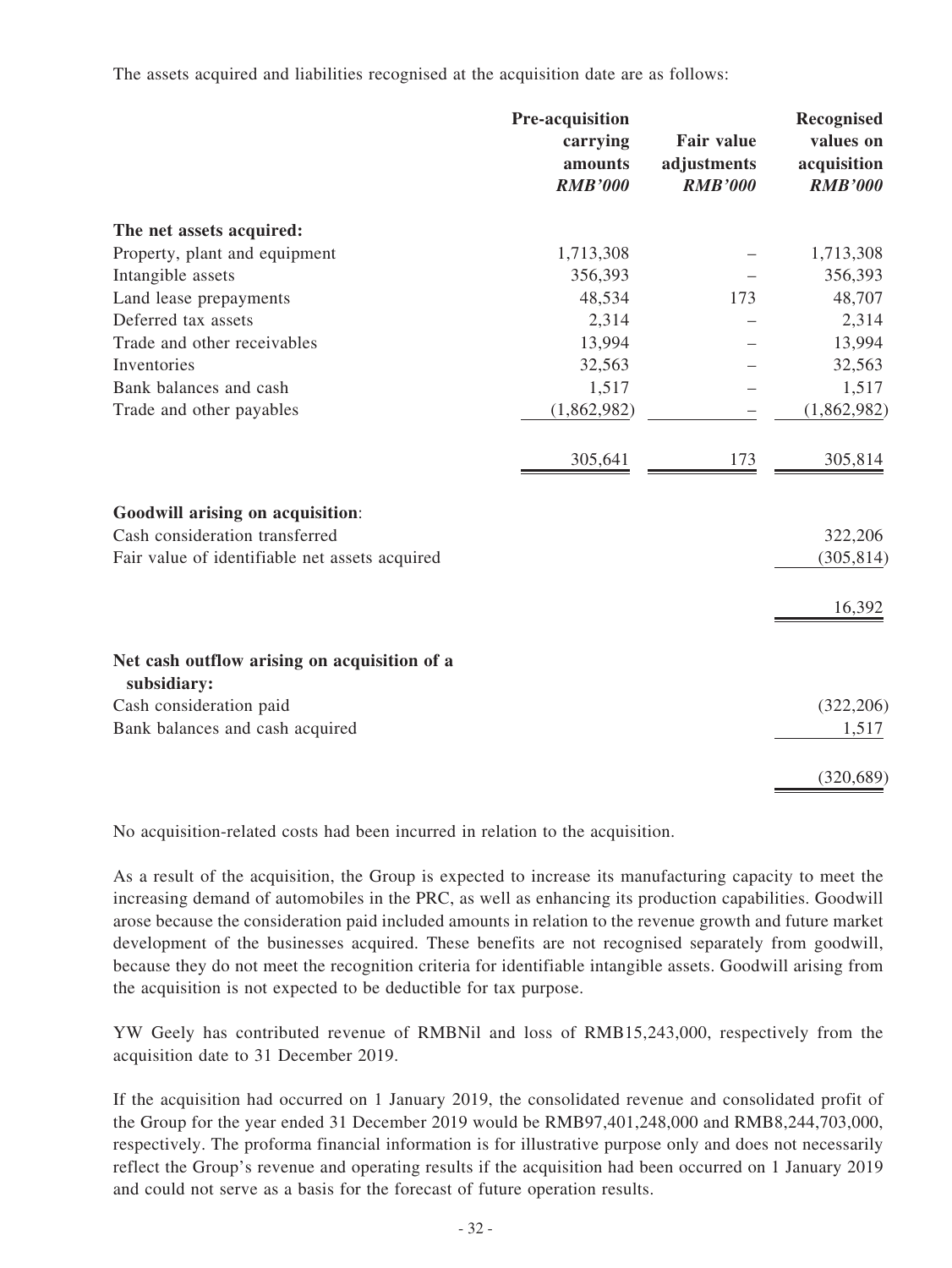### **18. DISPOSALS OF SUBSIDIARIES**

**Disposals of Chengdu Gaoyuan Automobile Industries Company Limited# 成都高原汽車工業有限公** 司 ("Chengdu Automobile"), Ningbo Beilun Geely Automotive Manufacturing Company Limited<sup>#</sup> **寧波北侖吉利汽車製造有限公司 ("Ningbo Beilun") and Ningbo Jining Automobile Components Company Limited# 寧波吉寧汽車零部件有限公司 ("Ningbo Jining")**

On 8 July 2020, the Group and the companies owned by the Company's ultimate holding company ("**Ultimate Holding Companies**") entered into certain disposal agreements pursuant to which the Group conditionally agreed to sell, and the Ultimate Holding Companies conditionally agreed to acquire the entire equity interests of Chengdu Automobile, Ningbo Beilun and Ningbo Jining for total net cash considerations of approximately RMB76,272,000, RMB729,387,000 and RMB30,495,000, respectively. The disposals of Chengdu Automobile, Ningbo Beilun and Ningbo Jining were completed on July 2020, September 2020 and August 2020, respectively. Please refer to the Company's announcement dated 9 July 2020 for further details. The net assets disposed of at the disposal date are set out as follows:

|                                           | Chengdu<br><b>Automobile</b><br><b>RMB'000</b> | <b>Ningbo</b><br><b>Beilun</b><br><b>RMB'000</b> | <b>Ningbo</b><br><b>Jining</b><br><b>RMB'000</b> | <b>Total</b><br><b>RMB'000</b> |
|-------------------------------------------|------------------------------------------------|--------------------------------------------------|--------------------------------------------------|--------------------------------|
| Net assets disposed of:                   |                                                |                                                  |                                                  |                                |
| Property, plant and equipment             | 492,587                                        | 278,392                                          | 275,580                                          | 1,046,559                      |
| Land lease prepayments                    | 70,241                                         | 61,470                                           | 18,421                                           | 150,132                        |
| Deferred tax assets                       | 34,364                                         |                                                  |                                                  | 34,364                         |
| Inventories                               |                                                |                                                  | 26,018                                           | 26,018                         |
| Trade and other receivables               | 91,599                                         | 44,256                                           | 65,009                                           | 200,864                        |
| Bank balances and cash                    | 12,314                                         | 28                                               | 4,718                                            | 17,060                         |
| Trade and other payables                  | (608, 897)                                     | (200)                                            | (365,086)                                        | (974, 183)                     |
|                                           | 92,208                                         | 383,946                                          | 24,660                                           | 500,814                        |
| Gain on disposal of subsidiaries:         |                                                |                                                  |                                                  |                                |
| Cash consideration received               | 76,272                                         | 729,387                                          | 30,495                                           | 836,154                        |
| Right-of-use assets acquired <sup>^</sup> | 56,700                                         |                                                  |                                                  | 56,700                         |
| Net assets disposed of                    | (92, 208)                                      | (383, 946)                                       | (24,660)                                         | (500, 814)                     |
|                                           | 40,764                                         | 345,441                                          | 5,835                                            | 392,040                        |
| Net cash inflow arising on<br>disposal:   |                                                |                                                  |                                                  |                                |
| Cash consideration received               |                                                |                                                  |                                                  | 836,154                        |
| Bank balances and cash disposed of        |                                                |                                                  |                                                  | (17,060)                       |
|                                           |                                                |                                                  |                                                  | 819,094                        |

The English translation of the names of the companies established in the PRC is for reference only. The official name of the companies are in Chinese.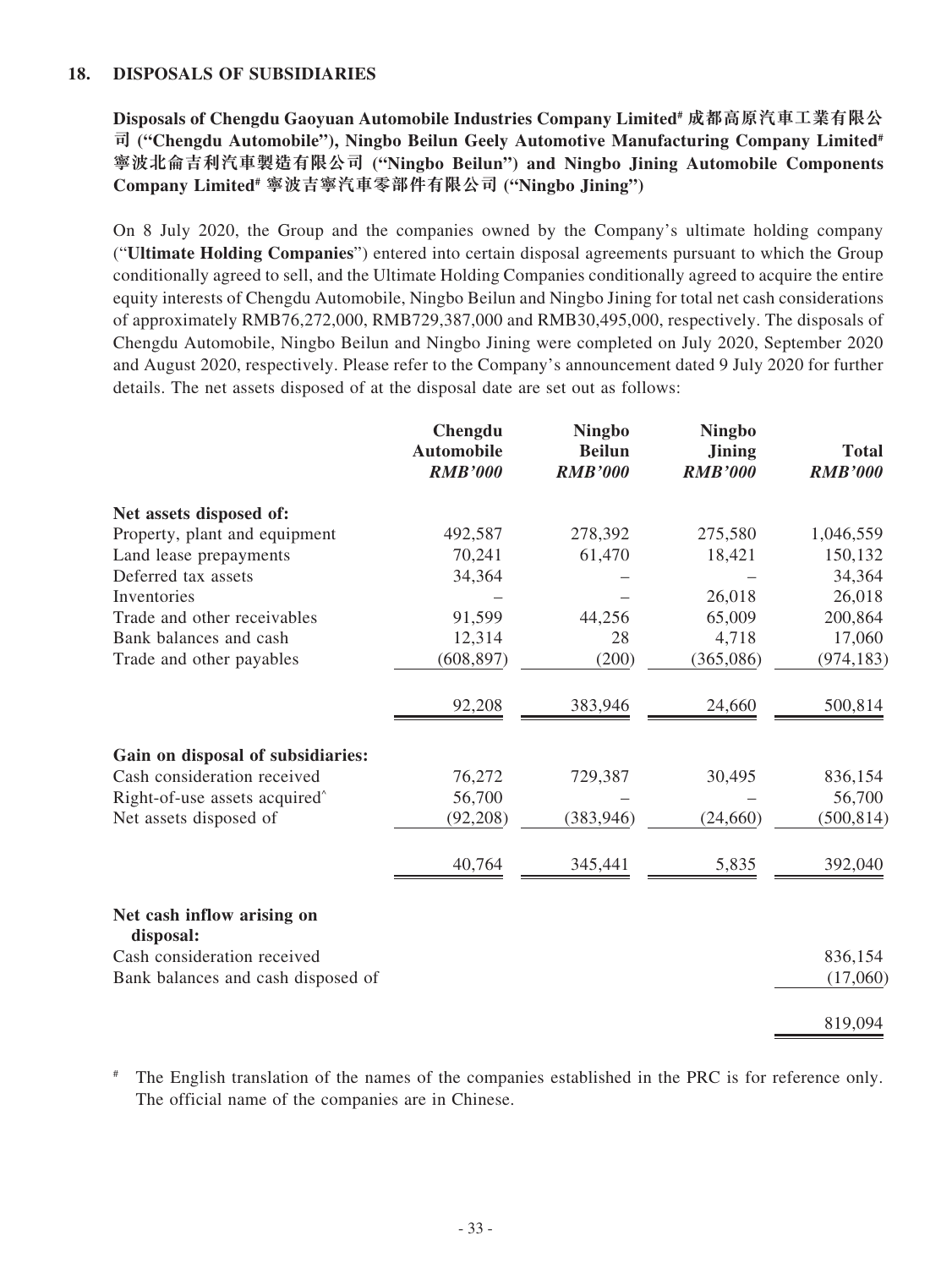^ The consideration of approximately RMB56,700,000 paid by the Group for the grant of right to continue to use the manufacturing facilities of Chengdu Automobile upon completion of the disposal of Chengdu Automobile (the "**Chengdu Automobile Disposal**") will partially offset the consideration for the Chengdu Automobile Disposal, which results in a net consideration of approximately RMB76,272,000 received by the Group.

### **Disposal of Jinan Geely Automobile Company Limited#** 濟南吉利汽車有限公司 **and its subsidiary ("Jinan Geely Group")**

On 26 November 2019, the Group entered into a disposal agreement with a fellow subsidiary owned by the Company's ultimate holding company for the disposal of the entire interests in Jinan Geely Group, of which members are indirect 99% owned subsidiaries of the Company, at an aggregate cash consideration of approximately RMB507,135,000 ("**JN Disposal**"). JN Disposal was completed on 3 December 2019. Please refer to the Company's announcement dated 26 November 2019 for further details. The net assets disposed of at the disposal date are set out as follows:

*RMB'000*

| Net assets disposed of:                                                         |             |
|---------------------------------------------------------------------------------|-------------|
| Property, plant and equipment                                                   | 468,147     |
| Intangible assets                                                               | 141,358     |
| Land lease prepayments                                                          | 170,338     |
| Deferred tax assets                                                             | 21,655      |
| Inventories                                                                     | 8,555       |
| Trade and other receivables                                                     | 915,660     |
| Bank balances and cash                                                          | 2,699       |
| Trade and other payables                                                        | (1,402,043) |
| Income tax payable                                                              | (2,301)     |
|                                                                                 | 324,068     |
| Gain on disposal of subsidiaries:                                               |             |
| Consideration receivable (included in utility deposits and other receivables in |             |
| note $12$ <sup>*</sup>                                                          | 507,135     |
| Net assets disposed of                                                          | (324,068)   |
|                                                                                 | 183,067     |
| Cash outflow arising on disposal:                                               |             |
| Bank balances and cash disposed of                                              | (2,699)     |

- \* Consideration receivable of RMB507,135,000 was received in full during the year ended 31 December 2020.
- <sup>#</sup> The English translation of the name of the company established in the PRC is for reference only. The official name of this company is in Chinese.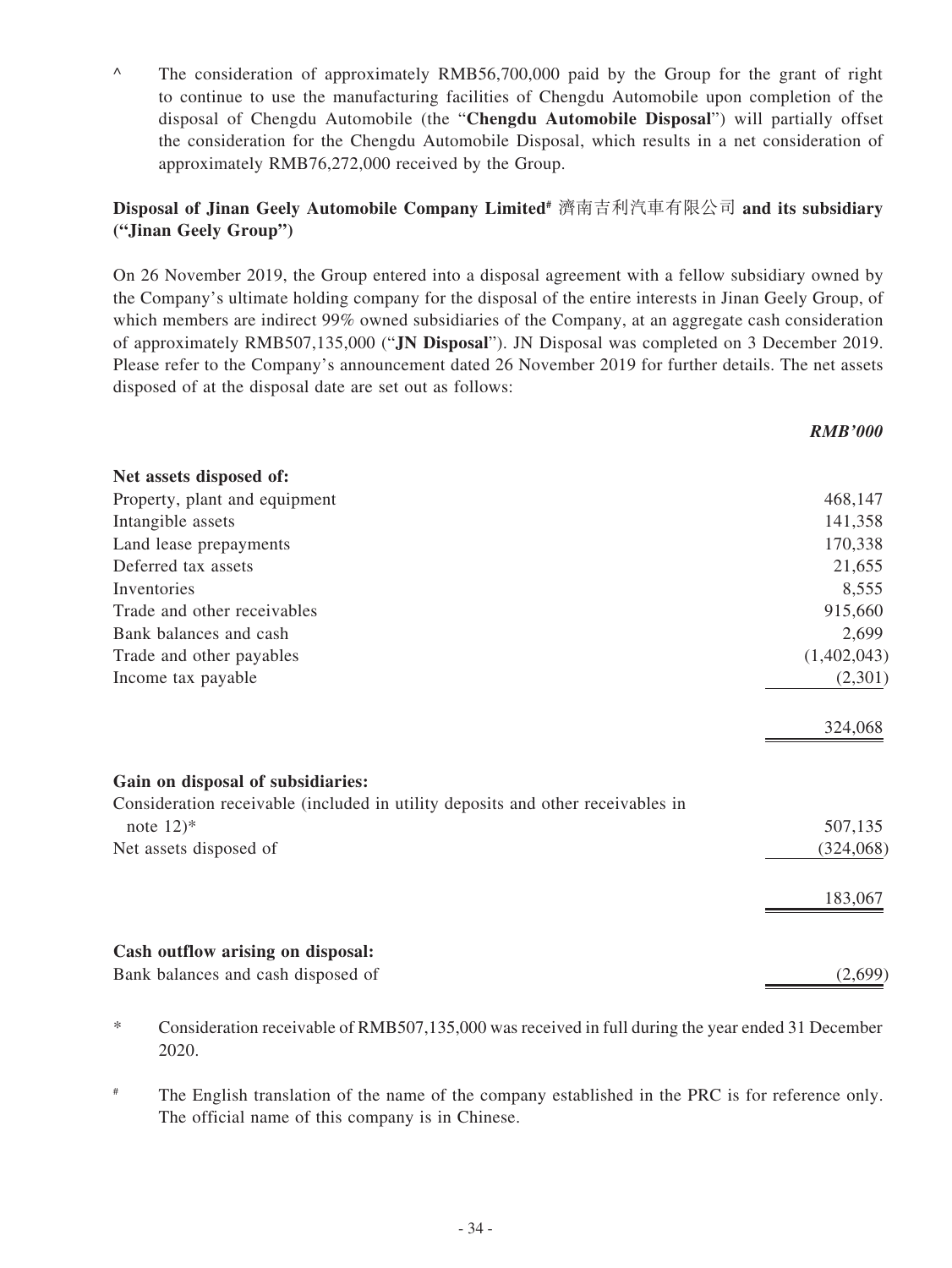### **19. CASH FLOW INFORMATION**

### **Reconciliation of liabilities arising from financing activities**

The table below details changes in the Group's liabilities from financing activities, including both cash and non-cash changes. Liabilities arising from financing activities are liabilities for which cash flows were, or future cash flows will be, classified in the Group's consolidated statement of cash flows as cash flows from financing activities.

|                                              | Dividends<br>payable<br><b>RMB'000</b> | Lease<br>liabilities<br><b>RMB'000</b> | <b>Bank</b><br>borrowings<br><b>RMB'000</b> | <b>Bonds</b><br>payable<br><b>RMB'000</b><br>(note 15) | Total<br><b>RMB'000</b> |
|----------------------------------------------|----------------------------------------|----------------------------------------|---------------------------------------------|--------------------------------------------------------|-------------------------|
| At 1 January 2019                            |                                        | 64,059                                 | 1,375,280                                   | 2,047,822                                              | 3,487,161               |
| <b>Changes from financing cash</b><br>flows: |                                        |                                        |                                             |                                                        |                         |
| Proceeds from bank borrowings                |                                        |                                        | 2,060,760                                   |                                                        | 2,060,760               |
| Repayments of bank                           |                                        |                                        |                                             |                                                        |                         |
| borrowings                                   |                                        |                                        | (1,373,120)                                 |                                                        | (1,373,120)             |
| Capital element of lease rentals             |                                        |                                        |                                             |                                                        |                         |
| paid                                         |                                        | (33,399)                               |                                             |                                                        | (33, 399)               |
| Other borrowing costs paid                   |                                        | (3,557)                                | (45, 178)                                   | (74, 802)                                              | (123, 537)              |
| Dividends paid                               | (2,805,760)                            |                                        |                                             |                                                        | (2,805,760)             |
| Total changes from financing                 |                                        |                                        |                                             |                                                        |                         |
| cash flows                                   | (2,805,760)                            | (36,956)                               | 642,462                                     | (74, 802)                                              | (2,275,056)             |
| <b>Exchange adjustments</b>                  |                                        |                                        | 26,190                                      | 8,689                                                  | 34,879                  |
| Other changes (note):                        |                                        |                                        |                                             |                                                        |                         |
| Entering into new leases                     |                                        | 32,929                                 |                                             |                                                        | 32,929                  |
| Interest expenses                            |                                        | 3,557                                  | 45,178                                      | 78,845                                                 | 127,580                 |
| Dividends declared                           | 2,805,760                              |                                        |                                             |                                                        | 2,805,760               |
| Others                                       |                                        |                                        |                                             | (469)                                                  | (469)                   |
| Total other changes                          | 2,805,760                              | 36,486                                 | 45,178                                      | 78,376                                                 | 2,965,800               |
| At 31 December 2019                          |                                        | 63,589                                 | 2,089,110                                   | 2,060,085                                              | 4,212,784               |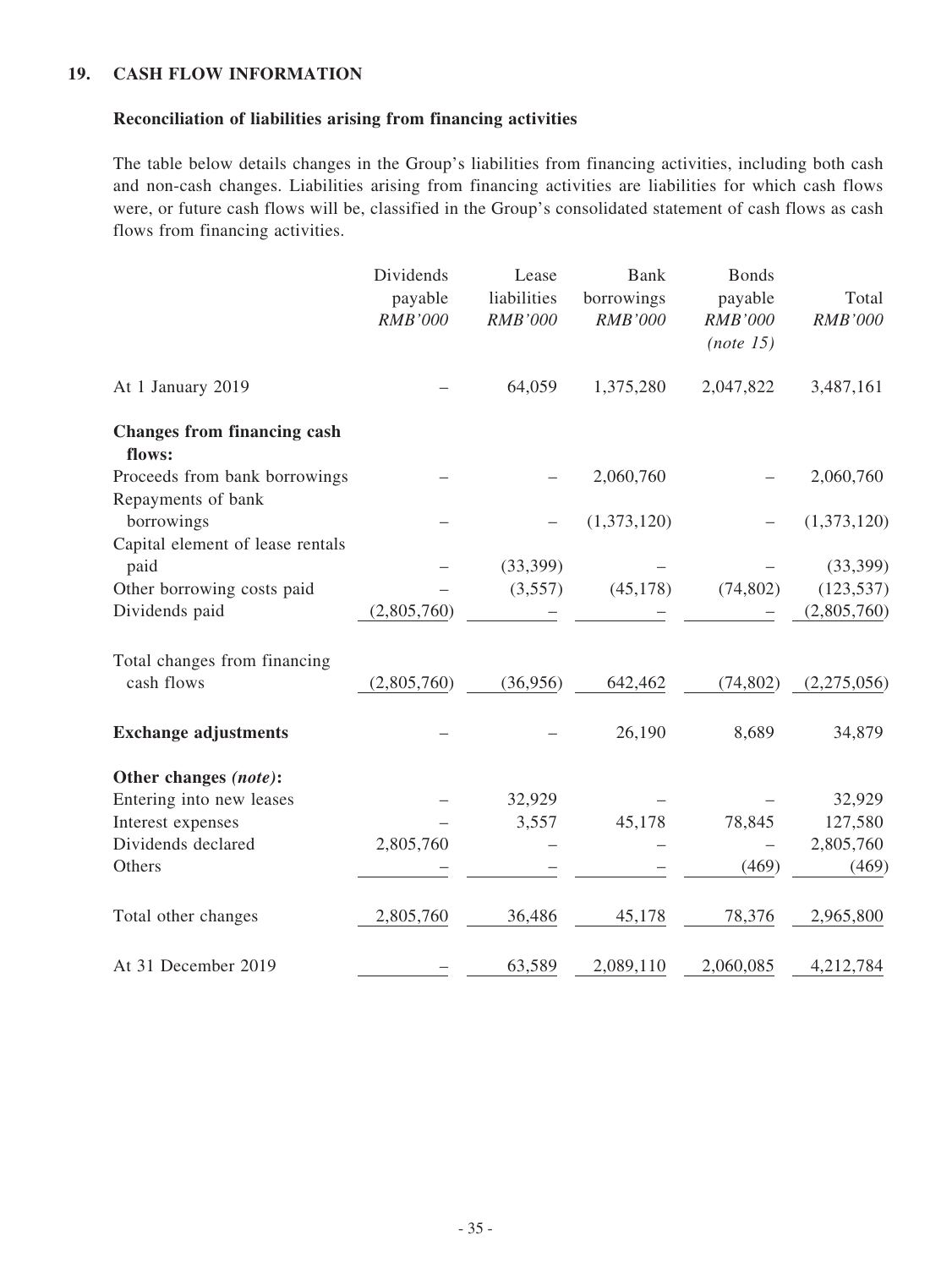|                                              | <b>Dividends</b><br>payable<br><b>RMB'000</b> | Lease<br>liabilities<br><b>RMB'000</b> | <b>Bank</b><br>borrowings<br><b>RMB'000</b> | <b>Bonds</b><br>payable<br><b>RMB'000</b><br>(note 15) | <b>Total</b><br><b>RMB'000</b> |
|----------------------------------------------|-----------------------------------------------|----------------------------------------|---------------------------------------------|--------------------------------------------------------|--------------------------------|
| At 1 January 2020                            |                                               | 63,589                                 | 2,089,110                                   | 2,060,085                                              | 4,212,784                      |
| <b>Changes from financing cash</b><br>flows: |                                               |                                        |                                             |                                                        |                                |
| Capital element of lease rentals             |                                               |                                        |                                             |                                                        |                                |
| paid                                         |                                               | (35,320)                               |                                             |                                                        | (35,320)                       |
| Other borrowing costs paid                   |                                               | (2,852)                                | (54,796)                                    | (76, 347)                                              | (133,995)                      |
| Dividends paid                               | (2,120,977)                                   |                                        |                                             |                                                        | (2,120,977)                    |
| Total changes from financing                 |                                               |                                        |                                             |                                                        |                                |
| cash flows                                   | (2,120,977)                                   | (38, 172)                              | (54,796)                                    | (76, 347)                                              | (2,290,292)                    |
| <b>Exchange adjustments</b>                  |                                               |                                        | (129,360)                                   | (113, 914)                                             | (243, 274)                     |
| Other changes (note):                        |                                               |                                        |                                             |                                                        |                                |
| Entering into new leases                     |                                               | 14,026                                 |                                             |                                                        | 14,026                         |
| Interest expenses                            |                                               | 2,852                                  | 54,796                                      | 78,477                                                 | 136,125                        |
| Dividends declared                           | 2,120,977                                     |                                        |                                             |                                                        | 2,120,977                      |
| Others                                       |                                               |                                        |                                             | 1,434                                                  | 1,434                          |
| Total other changes                          | 2,120,977                                     | 16,878                                 | 54,796                                      | 79,911                                                 | 2,272,562                      |
| At 31 December 2020                          |                                               | 42,295                                 | 1,959,750                                   | 1,949,735                                              | 3,951,780                      |

*Note:*

Other changes include interest accruals.

# **20. COMPARATIVE FIGURES**

Certain comparative figures in the announcement have been reclassified to conform with the current year's presentation.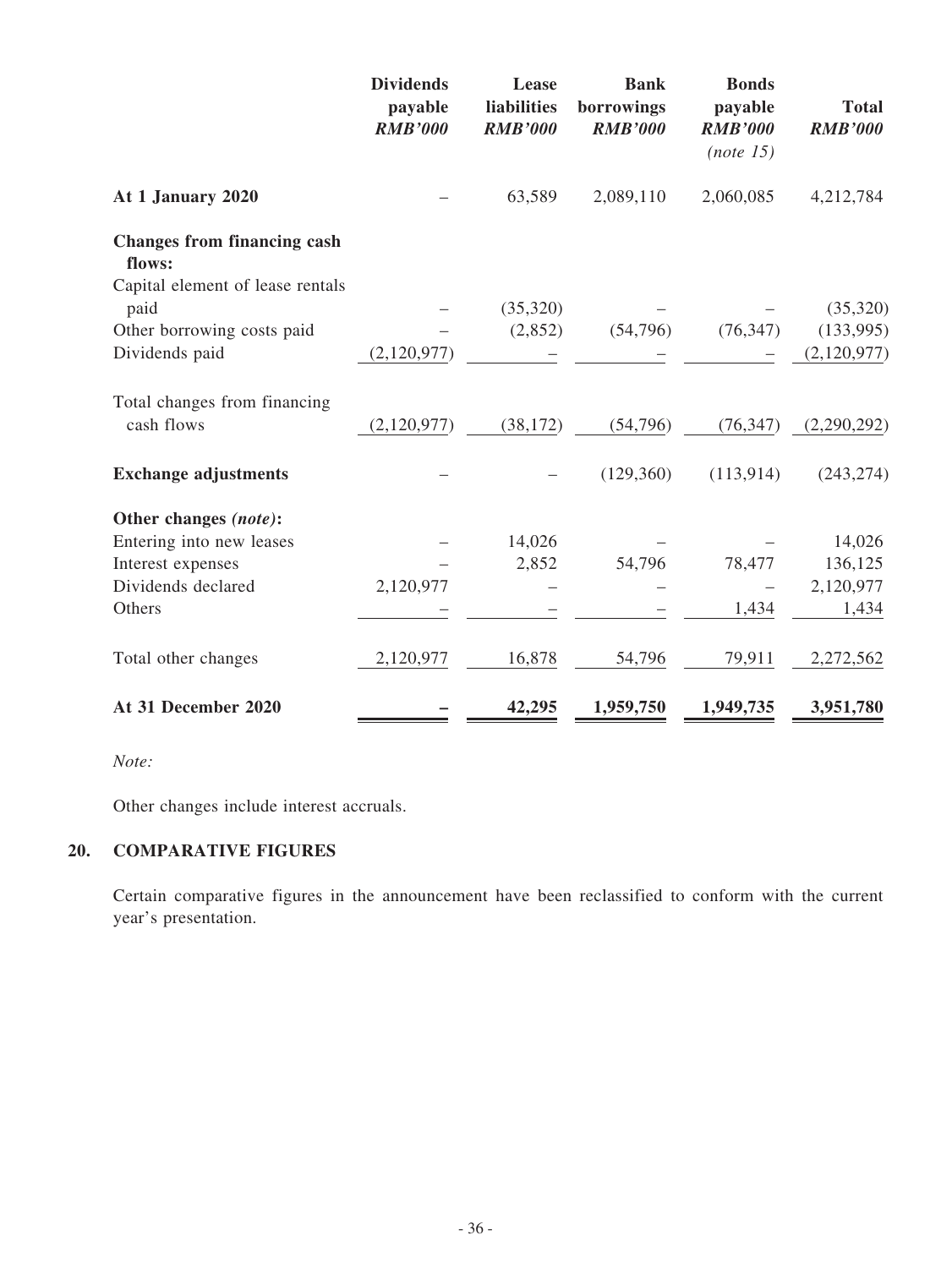## **MANAGEMENT DISCUSSION AND ANALYSIS**

### **FINANCIAL REVIEW**

Our group's financial performance in 2020 was below the management's expectations due to the prolonged negative impact on profitability caused by the dramatic disruption to sales activities as a result of the national lockdown started in January 2020. Total revenue decreased by 5% to RMB92.1 billion for the year ended 31 December 2020. Total net profit of our group declined 33% from RMB8.3 billion in 2019 to RMB5.6 billion in 2020. After accounting for non-controlling interests, our net profit attributable to equity holders was down 32% from RMB8.2 billion in 2019 to RMB5.5 billion in 2020. Diluted earnings per share was down 37% to RMB0.56. As a result of the higher customer incentives, which offset the continued product mix improvement, our group's average ex-factory selling price ("ASP") during the period stayed at around the same level as compared to the corresponding period last year. After incorporating the sales of "Lynk&Co" vehicles sold by our 50%-owned joint venture on a proforma basis, our group's combined ASP even recorded a slight increase year-on-year. During the year, our group speeded up payments to its suppliers to mitigate the negative impact from production disruption caused by the outbreak of COVID-19, resulting in much less net cash inflows from operating activities. To restore its financial strength and prepare for a possible prolonged disruption to production and sales, our group announced the placing of 600 million new shares to institutional investors in May 2020 to raise HK\$6,480 million. With the help of the proceeds from placing, our group's total cash level (bank balances and cash + pledged bank deposits) was maintained at around the same level at RMB19 billion by the end of 2020.

## **BUSINESS OVERVIEW**

Weakness at China's passenger vehicle market continued in early 2020. Following a 10% decline in total sales volume in 2019, the sales volume of passenger vehicles eventually fell about 6% in 2020. The COVID-19 pandemic started in early 2020 caused national lockdown across China in February 2020, resulting in sharp drop in passenger vehicle sales in February and March of 2020. Demand for passenger vehicles recovered steadily since April 2020. As a result, the large fall in vehicle sales in early part of 2020 was largely compensated by the recovery of sales in the subsequent months of the year.

During the year, we continued to lift our market share and further strengthened our leading position in China's passenger vehicle segment, maintaining our positions as the largest indigenous brand vehicle manufacturer and the third largest passenger vehicle brand in terms of sales volume in China. In 2020, our domestic wholesale volume (including the sales volume of "Lynk&Co" vehicles sold by our 50%-owned joint venture) fell 4% year-on-year ("YoY") to 1,247,526 units. On the other hand, our export sales volume continued to grow strongly at 25% YoY to 72,691 units in 2020 as a result of the introduction of more updated products to the export markets. Overall, our group sold a total of 1,320,217 units of vehicles (including the sales volume of "Lynk&Co" vehicles sold by our 50%-owned joint venture) in 2020, down 3% from 2019.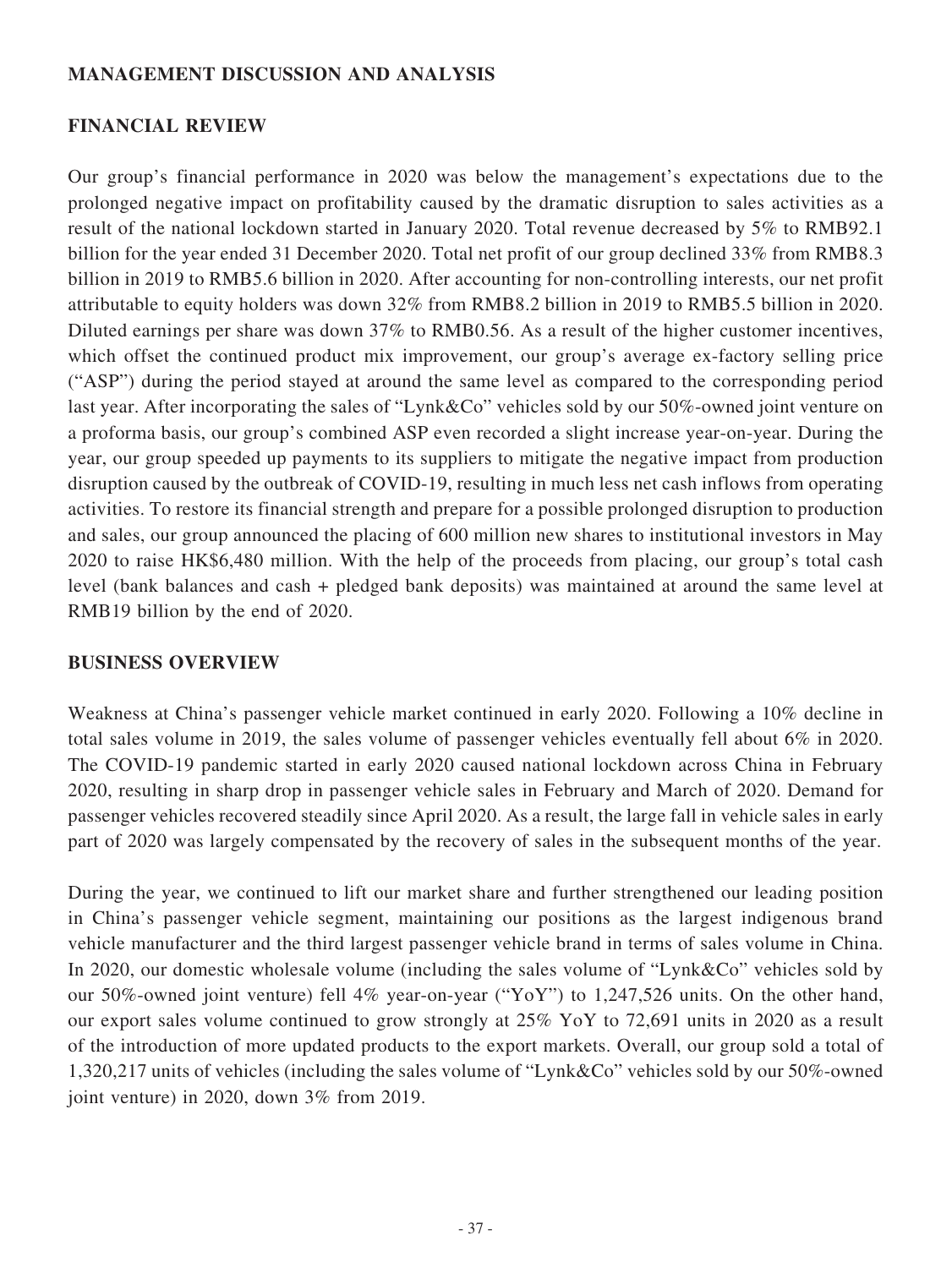## **FINANCIAL RESOURCES**

Total capital expenditures on property, plant and equipment, intangible assets (i.e. capitalised product development costs) and land lease prepayments for the Group amounted to RMB7.0 billion in 2020, which exceeded the budgeted amount of RMB6.8 billion fixed at the beginning of the year. Working capital (inventories + trade and other receivables – trade and other payables) increased by about RMB7,548 million to deficit RMB9,391 million at the end of 2020. If excluding the working capital effects from the disposal of subsidiaries, the working capital decreased by RMB7.7 billion in 2020. During the year, the Group speeded up payments to its suppliers to mitigate the negative impact on its working capital caused by the production disruption after the outbreak of COVID-19, resulting in much less net cash inflows from operating activities. Thanks to the placing of 600 million new shares completed in early June 2020, the Group's total cash level (bank balances and cash + pledged bank deposits) at year end stabilized at around the same level of RMB19 billion as of the end of 2019. The Group's total borrowings (included bank borrowings and bonds payable) decreased by 6% to RMB3.9 billion. At the end of 2020, the financial position of the Group remained strong with net cash on hand (total cash level – borrowings – perpetual capital securities) of RMB11.8 billion versus a net cash level of RMB12.6 billion six months ago. At the end of 2020, the Group's total borrowings were solely denominated in US\$, which aligned with the currency mix of the Group's revenues from export business. In addition, net notes receivable (notes receivable – notes payable) at the end of 2020 amounted to RMB20.3 billion, which could provide the Group with additional cash reserves when needed through discounting the notes receivable with the banks.

The COVID-19 pandemic has resulted in huge political and economic uncertainties globally, posing significant challenge to the Group's business activities and thus its future cash flow. To safeguard its financial strength and further enrich the Group's financial cushion to cope with a possible prolonged disruption to business activities, the Group decided to further expand its capital base by two equity issues announced during the year. On 29 May 2020, the Group announced to issue and place 600 million new shares through placing agents to various investors to raise net proceeds of HK\$6,447 million. The issue was successfully completed in early June 2020. On 17 June 2020, the Company's board of directors approved a preliminary proposal for the possible issue of RMB Shares and listing on the Science and Technology Innovation Board of the Shanghai Stock Exchange (the "**Sci-Tech Board**") (the "**Proposed RMB Share Issue**"). The Proposed RMB Share Issue is conditional upon and subject to, among other things, market conditions, the approval of the shareholders at the general meeting of the Company and the necessary regulatory approval(s). The relevant shareholders' approval was obtained at an extraordinary general meeting held on 29 July 2020. On 28 September 2020, the Proposed RMB Share Issue under the Specific Mandate has further been approved by the Listing Committee for the Sci-Tech Board. As at the date of this announcement, the Proposed RMB Share Issue is still subject to, among others, the registration and approval by China Securities Regulatory Commission.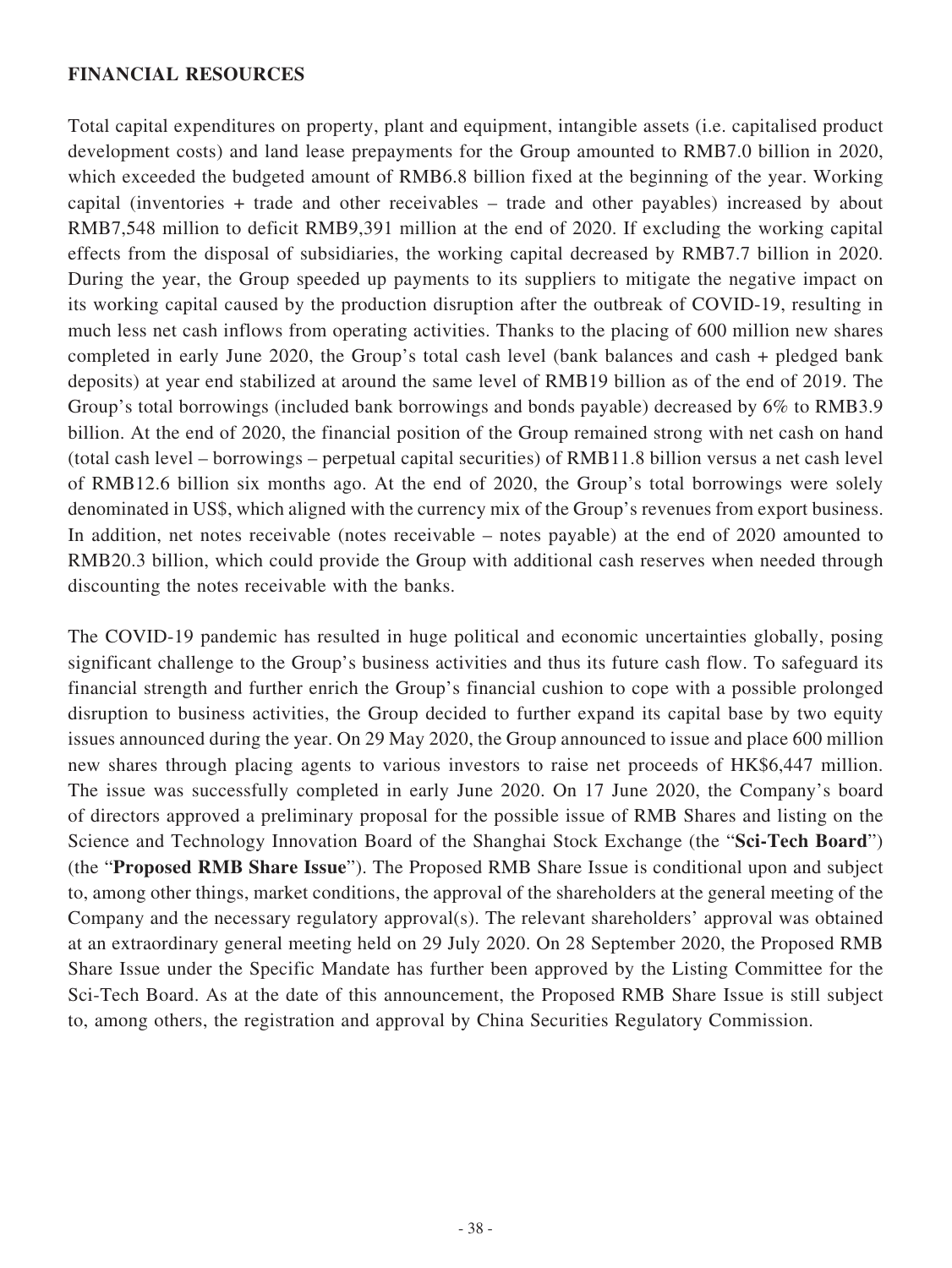The Group has been assigned credit ratings from both Standard & Poor's Ratings Services and Moody's Investors Service. On 27 November 2020, Standard & Poor's Ratings Services downgraded corporate credit rating of the Group to "BBB-/Negative" to reflect the relatively high capital expenditure of the Geely Holding Group, potential economic volatility and the uncertain timing over the Proposed RMB Share Issue. On 12 June 2020, Moody's Investors Service confirmed the Group's credit rating as "Baa3" issuer rating and upgraded the outlook of the Company's ratings from "rating under review" to "stable" on strong recovery of the Group's sales in China since April 2020.

Budgeted capital expenditures (excluding acquisitions through business combinations) of the Group amount to about RMB6.5 billion in 2021, including the funding for the research and development of new vehicle platforms and models and the financing of the expansion and upgrading of production facilities at existing plants. Save for the Proposed RMB Share Issue, as at the date of this announcement, the Company has no definite plan or schedule on raising funds in the international capital market.

## **RESEARCH AND DEVELOPMENT**

During the year ended 31 December 2020, the Group recorded a total expense of RMB3,738 million (2019: RMB3,067 million) in relation to its research and development activities and such expense was included in "Administrative expenses" in the consolidated income statement.

Further details were illustrated in the table below:

|                                                     | 2020<br>RMB('000) | 2019<br>RMB('000) | YoY change<br>$(\%)$ |
|-----------------------------------------------------|-------------------|-------------------|----------------------|
| Amortisation of intangible assets (i.e. capitalised |                   |                   |                      |
| product development costs)                          | 3,150,108         | 2,216,685         | 42                   |
| Research and development costs (i.e. not qualified  |                   |                   |                      |
| for capitalisation)                                 | 588,100           | 850,468           | (31)                 |
| Total research and development costs charged to     |                   |                   |                      |
| <i>profit or loss</i>                               | 3,738,208         | 3,067,153         | 22                   |

As most of the ongoing research and development projects are for new technologies not yet used in existing products, a large proportion of the relevant expenditures were capitalised, and only amortised to expenses after the products using the technologies were offered to the market.

In 2020, the increase in capitalised product development costs of RMB4.2 billion, included in the intangible assets of the consolidated statement of financial position, is primarily related to vehicle model development. The remaining is for the development of powertrain and new energy vehicle technologies.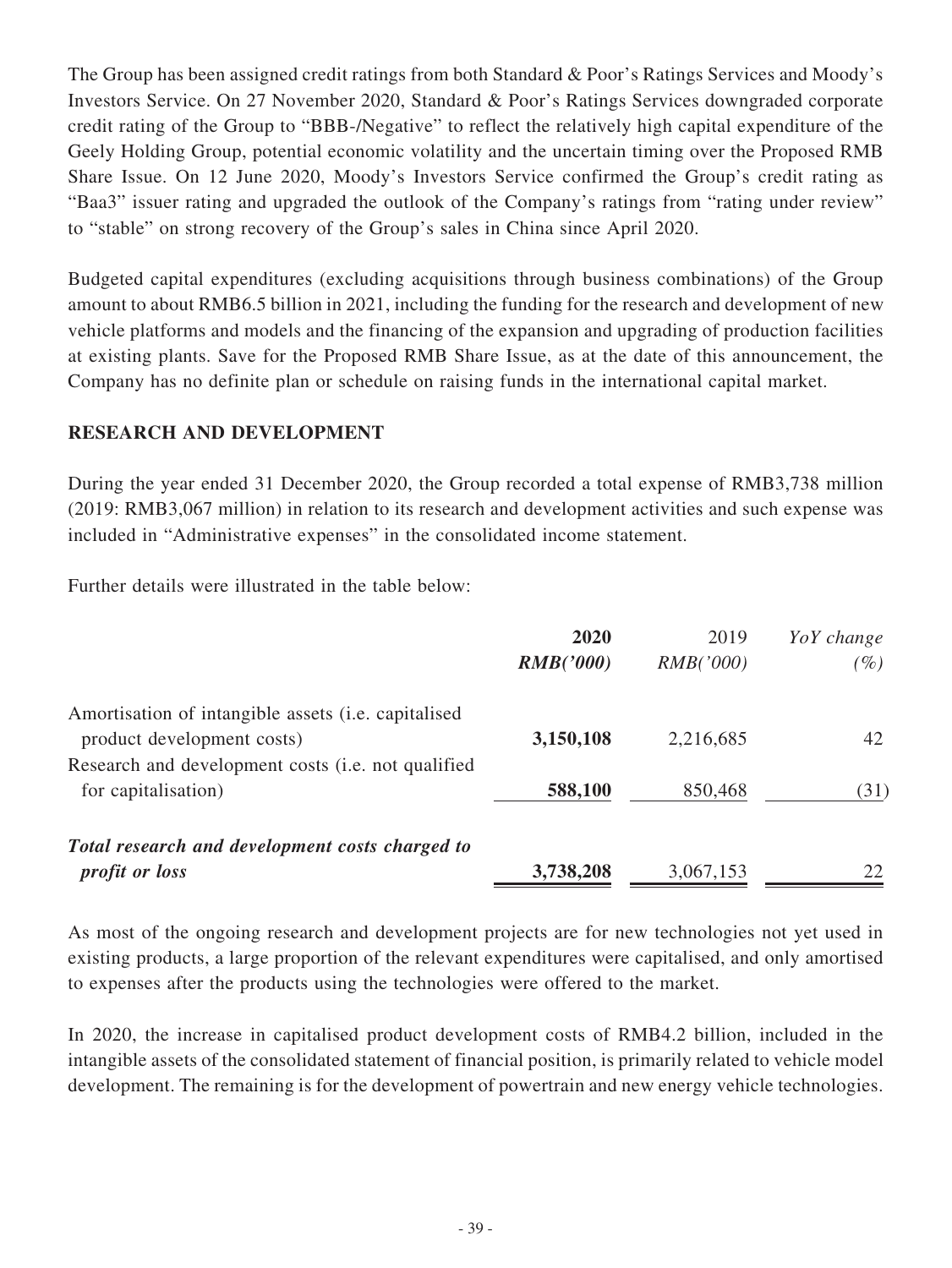# **OUTLOOK**

The intense market competition in China has showed no sign of subsiding and should continue to put pressure on the sales performance and profitability of Chinese vehicle manufacturers in 2021. Despite these, 2021 should be a better year for the Group, helped by the strong recovery of vehicle demand in China and other export markets since mid 2020. Longer-term, the transformation from conventional vehicles to new energy and electrified vehicles ("**NEEVs**") and intelligent/connected vehicles and the scheduled relaxation of foreign investment in China's automobile industry over the next few years should represent additional challenges to the Chinese passenger vehicle manufacturers.

On the positive front, the Group has firmly secured its leading position in China's passenger vehicle market with consistent rise in its market share in China over the last few years. The Group's financial position has strengthened considerably as a result of the recent successful moves to raise new equity to strengthen its capital base. These should enable the Group to continue investing for the future and address the dynamic market changes timely.

In view of the huge challenges ahead, we should stay at our original intention, keep our proven strategy and maintain our competitive edges and the pace for quality development. The Group will continue to increase the proportion of NEEVs in its total sales volume by introducing more competitive NEEV products. In addition, the Group will continue to enhance its products portfolio, aiming at improving the overall profitability of such portfolio. Further, the amount of new product offerings should stay at high levels in the coming years, providing sufficient momentum for the Group to sustain growth in the long run.

The Group had largely completed the rebranding and restructuring of its distribution channels in its major export markets. Localisation of production to reduce costs and currency risk has started to yield positive results in markets like Belarus and Malaysia, where customer feedback and demand for the Group's products improved significantly. In a few years' time, exports would not only become a key driver to the Group's growth, but also help to further enhance the Group's economies of scale. In 2021, the Group will go ahead to further expand its export sales to new market in Southeast Asia and Western Europe.

Major acquisitions in the automobile sector by the Group's parent Geely Holding over the past few years, and its recent strategic collaborations with leading technological partners around the world, have started to create synergies and huge opportunities for the Group in both its existing automobile business and other new business areas. The partnership created by these acquisitions or collaborations should provide the Group substantial opportunities for technologies and costs sharing, economies of scale and new market penetration. Longer-term, these acquisitions or collaborations should provide additional sources for growth for the Group.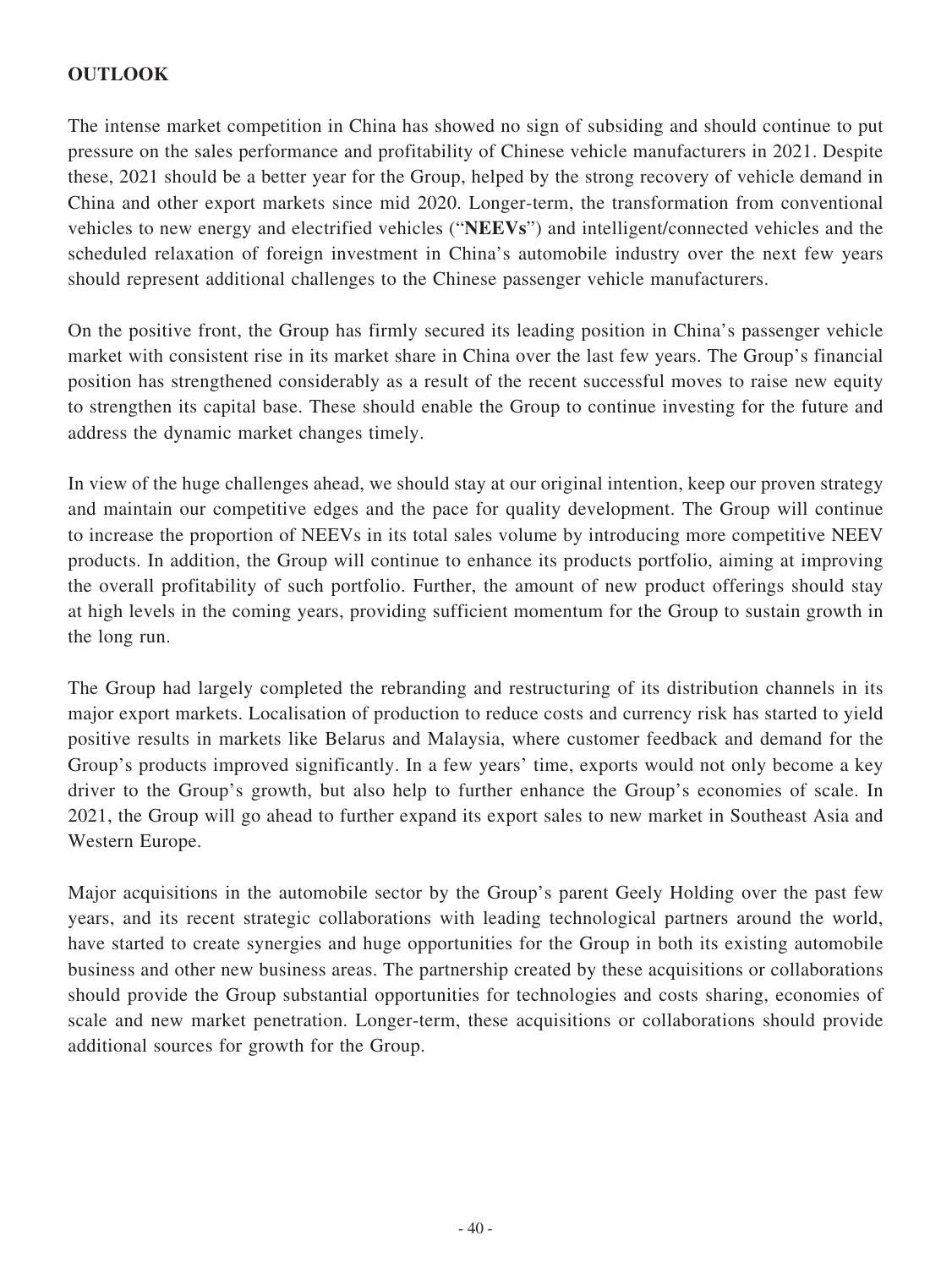The Group's board of directors sets the Group's sales volume target for the year of 2021 at 1,530,000 units (including the sales volume target for "Lynk&Co" vehicles), representing an increase of around 16% from the total sales volume achieved in 2020.

# **CAPITAL STRUCTURE AND TREASURY POLICIES**

The Group funds its short-term working capital requirement mainly through its own operational cash flow, short-term bank loans from commercial banks in China and Hong Kong and the payment credit from its suppliers. For its longer-term capital expenditures including product and technology development costs, investment in the construction, expansion and upgrading of production facilities, the Group's strategy is to fund these longer-term capital commitments by a combination of its operational cash flow, bank borrowings and fund raising exercises in the capital market.

As at 31 December 2020, the Group's shareholders' funds amounted to approximately RMB63.6 billion (As at 31 December 2019: approximately RMB54.4 billion). The Company issued 49.629 million ordinary shares upon exercise of share options during the year.

# **EXPOSURE TO FOREIGN EXCHANGE RISK**

During the year, the Group's operations were principally related to domestic sales of automobiles and related automobile parts and components in the Mainland China and the Group's assets and liabilities were mainly denominated in Renminbi (RMB), the functional currency of the Company and its key subsidiaries.

In terms of export operations, most of the Group's export sales were denominated in United States dollars (US\$) during the year. Also, the Group could face foreign exchange risk, particularly in emerging markets if it had local subsidiaries, associates or joint ventures in overseas export markets. The devaluation of local currencies in overseas markets could result in foreign exchange losses and affect the Group's competitiveness and therefore its sales volume in these markets. To mitigate the foreign exchange risk, the Group has embarked on plans to build additional overseas plants to increase the proportion of its costs in local currencies to engage in local business activities. Also, to compensate for higher costs in export markets, the Group has speeded up the renewal of its export models, and has started to streamline its export operations displaying comparative advantages with an aim to achieve higher customer satisfaction, better operating efficiency and economies of scale in its export markets.

The Group's management would also closely monitor the market situation and might consider tools to manage foreign exchange risk whenever necessary.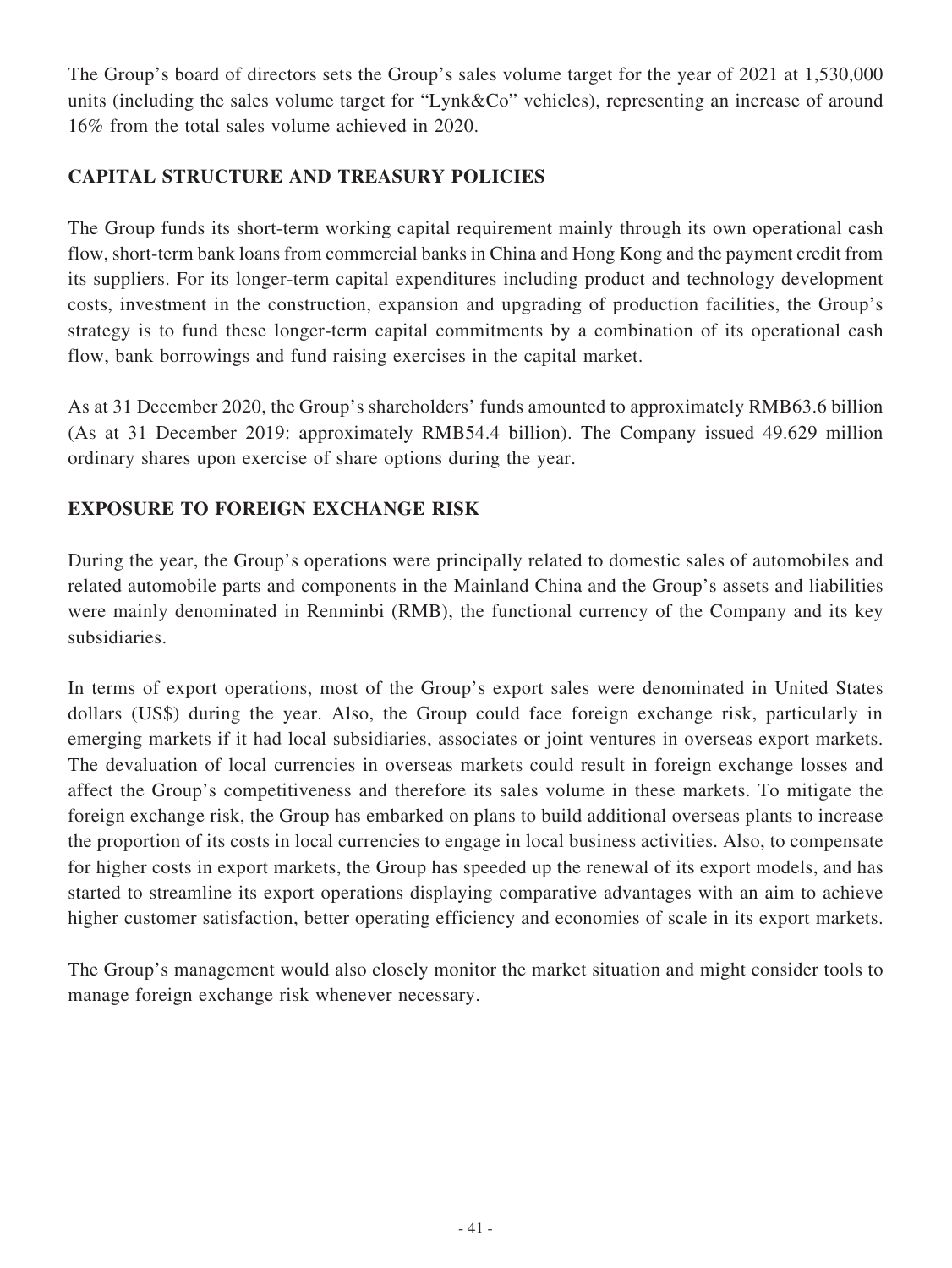# **LIQUIDITY AND FINANCIAL RESOURCES**

As at 31 December 2020, the Group's current ratio (current assets/current liabilities) was about 1.22 (As at 31 December 2019: 1.03) and the gearing ratio of the Group was about 6.1% (As at 31 December 2019: 7.6%) which was calculated on the Group's total borrowings (excluding trade and other payables and lease liabilities) to total shareholders' equity (excluding non-controlling interests). Working capital (inventories + trade and other receivables – trade and other payables) increased by about RMB7,548 million to deficit RMB9,391 million at the end of 2020. If excluding the working capital effects from the disposal of subsidiaries, the working capital decreased by RMB7.7 billion in 2020. Further, the Group settled more trade payables to its suppliers to mitigate the negative impact from the production disruption, resulting in much less net cash inflows from operating activities during the year ended 31 December 2020. Thanks to the placing of 600 million new shares completed in early June 2020, the Group's total cash level (bank balances and cash + pledged bank deposits) maintained around the same level at RMB19 billion by the end of 2020. The Group's total borrowings (included bank borrowings and bonds payable, but excluded perpetual capital securities) decreased by 6% to RMB3.9 billion. Accordingly, it resulted in a slight increase in current ratio at the end of year 2020 over the previous year.

Total borrowings (excluding trade and other payables and lease liabilities) as at 31 December 2020 amounted to approximately RMB3.9 billion (As at 31 December 2019: approximately RMB4.1 billion) were mainly the Group's borrowings and bonds payable. At the end of 2020, the Group's total borrowings were denominated in United States Dollars (US\$). They were well matched by the currency mix of the Group's revenues, which were mainly denominated in US\$. For the borrowings, they were unsecured, interest-bearing and repaid on maturity. Should other opportunities arise requiring additional funding, the Directors believe the Group is in a good position to obtain such financing.

# **EMPLOYEES' REMUNERATION POLICY**

As at 31 December 2020, the total number of employees of the Group was about 38,000 (As at 31 December 2019: 43,000). Employees' remuneration packages are based on individual experience and work profile. The packages are reviewed annually by the management who takes into account the overall performance of the working staff and market conditions. The Group also participates in the Mandatory Provident Fund Scheme in Hong Kong and state-managed retirement benefit scheme in the PRC. In addition, employees are eligible for share options under the share option scheme adopted by the Company.

# **PURCHASE, SALE OR REDEMPTION OF THE COMPANY'S LISTED SECURITIES**

Neither the Company nor any of its subsidiaries purchased, sold or redeemed any of the Company's listed securities during the year ended 31 December 2020.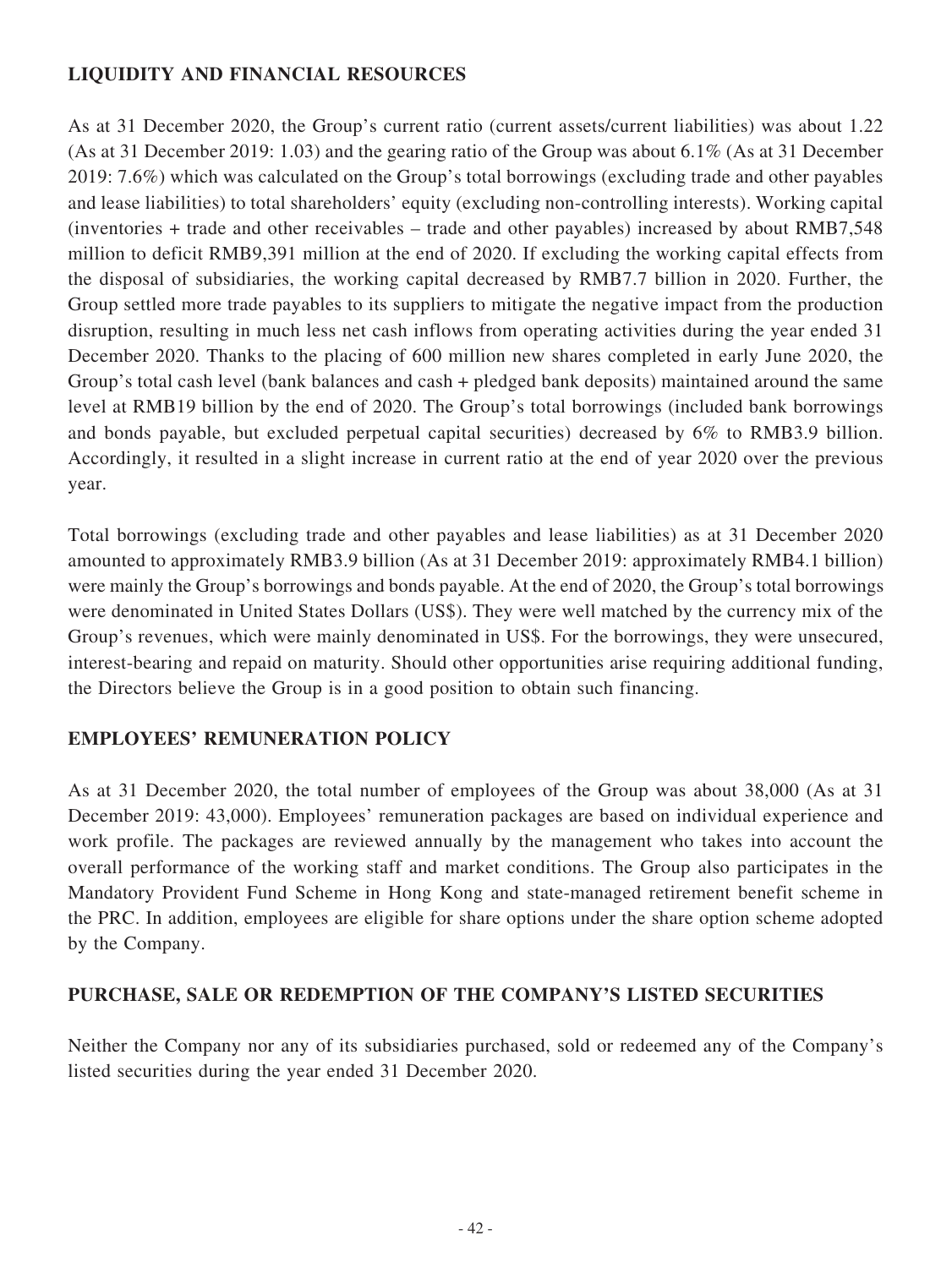## **PROPOSED FINAL DIVIDEND**

The directors have recommended the payment of a final dividend of HK\$0.20 per ordinary share for the year ended 31 December 2020. The proposed dividend payments are subject to approval by the shareholders of the Company at the annual general meeting to be held on Monday, 24 May 2021 at 4:00 p.m. (Hong Kong Time). Upon shareholders' approval at the upcoming annual general meeting, the proposed final dividend will be paid in July 2021 to shareholders whose names shall appear on the register of members of the Company on 4 June 2021.

# **CLOSING OF REGISTER OF MEMBERS**

The register of members of the Company will be closed from 18 May 2021 to 24 May 2021, both dates inclusive, during which period no transfer of shares will be registered. In order to establish entitlements of attending and voting at the forthcoming annual general meeting of the Company to be held on 24 May 2021, all completed transfer forms accompanied by the relevant share certificates must be lodged with the Company's Share Registrar in Hong Kong, Union Registrars Limited, at Suites 3301-04, 33/F., Two Chinachem Exchange Square, 338 King's Road, North Point, Hong Kong, for registration not later than 4:00 p.m. on 17 May 2021.

The register of members of the Company will be closed from 1 June 2021 to 4 June 2021, both dates inclusive, during which period no transfer of shares will be registered. In order to qualify for the proposed final dividend, all completed transfer forms accompanied by the relevant share certificates must be lodged with the Company's Share Registrar in Hong Kong, Union Registrars Limited, at Suites 3301-04, 33/F., Two Chinachem Exchange Square, 338 King's Road, North Point, Hong Kong, for registration not later than 4:00 p.m. on 31 May 2021.

# **CORPORATE GOVERNANCE**

For the year ended 31 December 2020, the Company has complied with the code provisions ("**CPs**") of the Corporate Governance Code and Corporate Governance Report ("**CG Code**"), as set out in Appendix 14 to the Listing Rules, except for CPs A.2.7 and E.1.2.

CP A.2.7 provides that the Chairman should at least annually hold meetings with the independent nonexecutive directors without the presence of other directors. During the year ended 31 December 2020, a formal meeting could not be arranged between the Chairman and the independent non-executive directors without the presence of other directors. Although such meeting was not held during the year, the Chairman has delegated the company secretary to gather any concerns and/or questions that the independent non-executive directors might have and report to him for considering whether any followup meeting is necessary.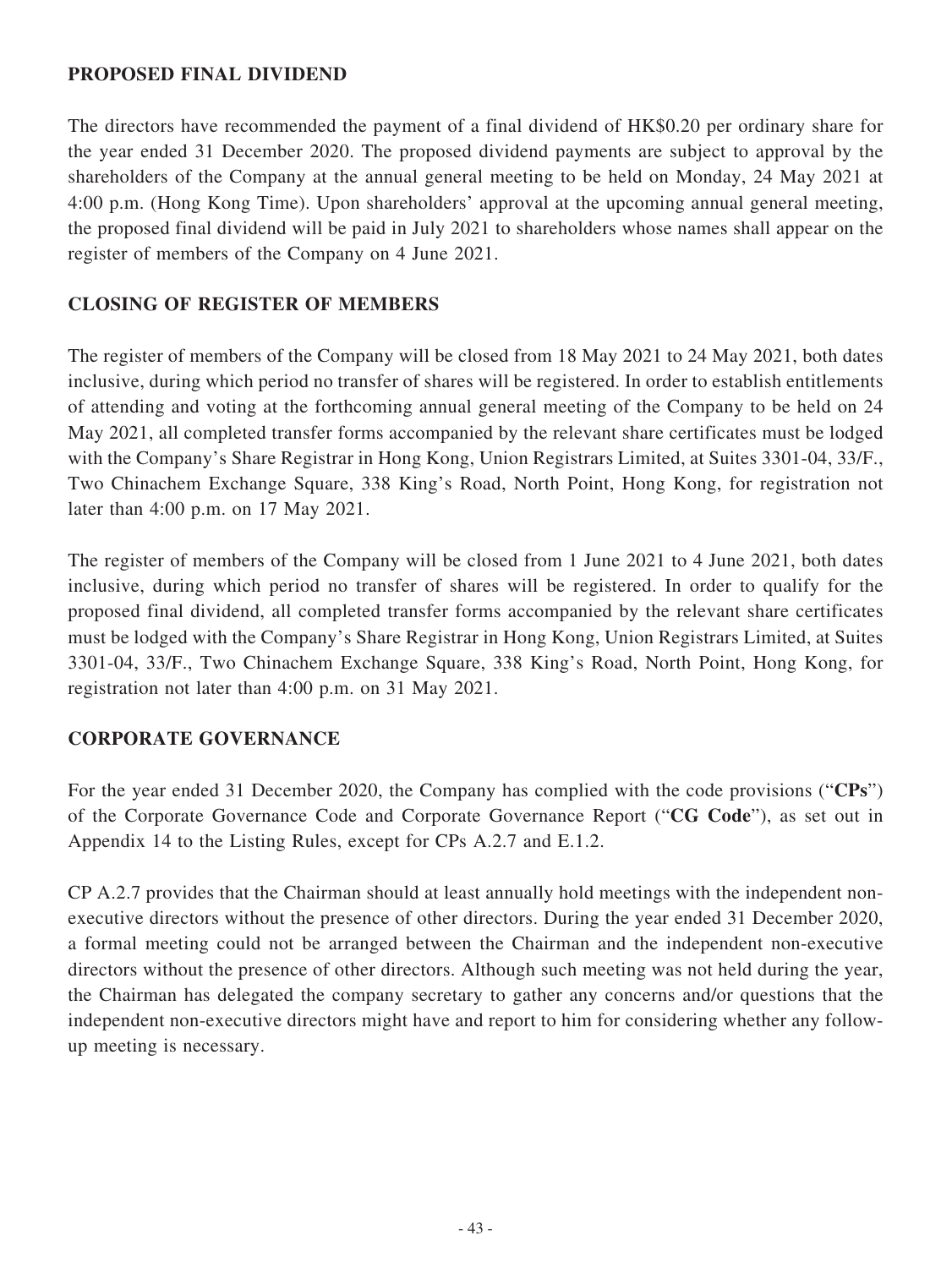CP E.1.2 provides that the Chairman and the chairman of respective Board committees should attend the annual general meeting of the Company. During the year ended 31 December 2020, the Chairman did not attend the annual general meeting of the Company due to conflict of his schedules and other prior business engagement in the PRC. If the Chairman could not attend the general meeting of the Company, he would assign an executive director, who does not have a material interest in the businesses contemplating in the meeting and should report to him on any enquiries Shareholders might have, to attend such general meeting on his behalf. Further, the Company would facilitate a conference call for Shareholders and the directors who are unable to attend in person (including the Chairman) to discuss any specific enquiries with respect to the businesses contemplating in the general meeting. Through these measures, views of the Shareholders would be properly communicated to the Board as a whole. In addition, the external auditor will be invited to attend the annual general meeting of the Company to answer questions about the conduct of the audit, the preparation and content of the auditor's report, accounting policies and auditor's independence.

The Company held its annual general meeting ("**AGM**") on 25 May 2020. Due to conflict of his schedules and other prior business engagement in the PRC, Mr. Li Shu Fu, the Chairman, was unable to attend the general meeting but he assigned an executive director to report to him on any enquiries the Shareholders might have after the meeting. Two executive directors, one independent non-executive director and the Company's external auditor attended and answered questions raised by the Shareholders at the meeting physically. Three independent non-executive directors and two executive directors participated the meeting via conference call.

# **MODEL CODE FOR SECURITIES TRANSACTIONS BY DIRECTORS**

During the year, the Company adopted the Model Code for Securities Transactions by Directors of Listed Issuers (the "**Model Code**") as set out in Appendix 10 of the Listing Rules as its own Code for Securities Transactions by Officers (the "**Code**"). All directors of the Company have confirmed their compliance during the year with the required standards set out in the Model Code and the Code.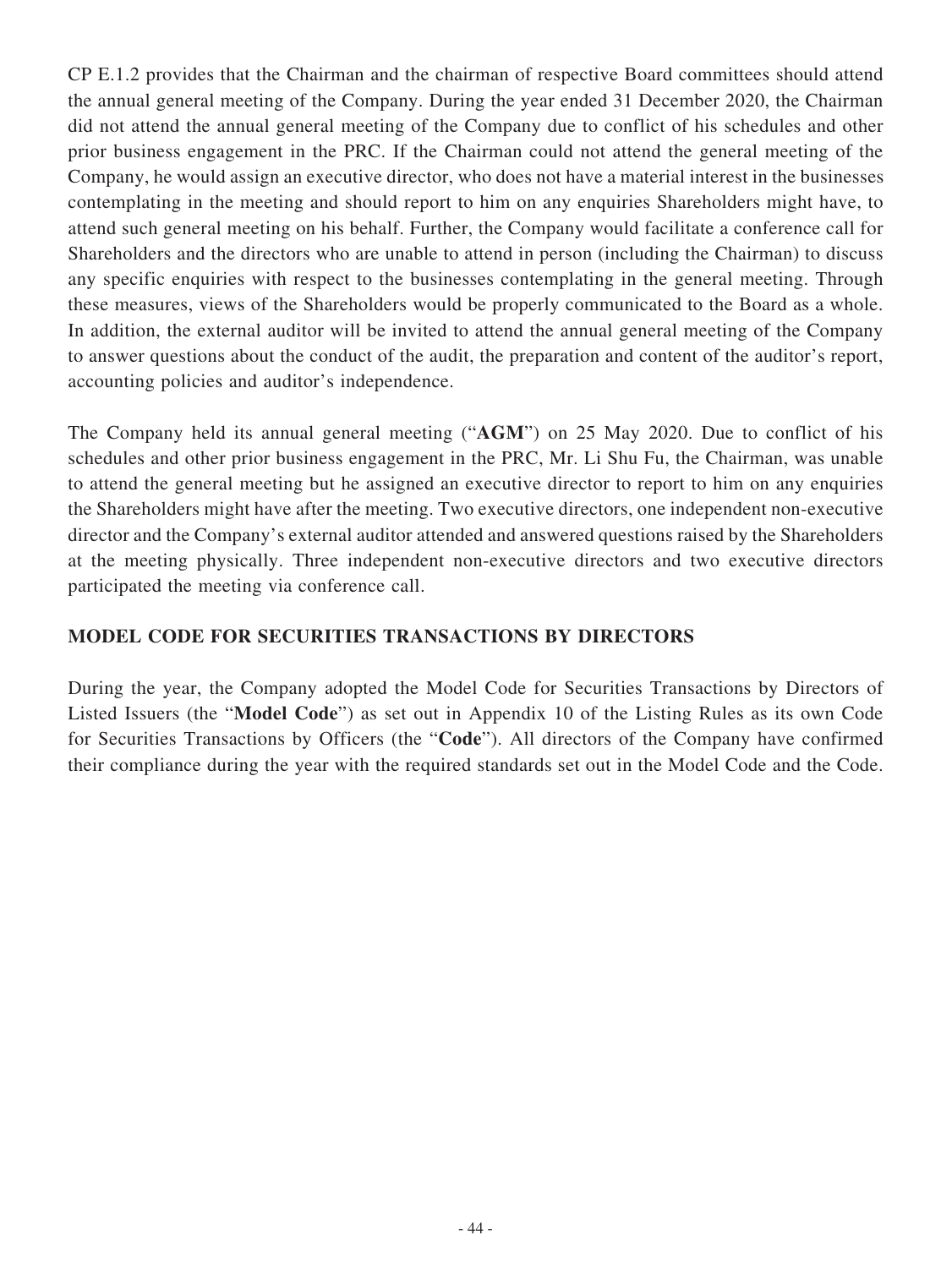# **AUDIT COMMITTEE**

The Listing Rules require every listed issuer to establish an Audit Committee comprising at least three members who must be non-executive directors only, and the majority thereof must be independent nonexecutive directors, at least one of whom must have appropriate professional qualifications, or accounting or related financial management expertise. The Audit Committee is accountable to the Board and the primary duties of the Audit Committee include the review and supervision of the Group's financial reporting process, risk management and internal controls. The Audit Committee currently comprises Mr. Lee Cheuk Yin, Dannis, Mr. Yeung Sau Hung, Alex, Mr. An Qing Heng and Mr. Wang Yang, who are the independent non-executive directors of the Company.

The Audit Committee has reviewed the consolidated results of the Group for the year ended 31 December 2020.

## **ANNUAL GENERAL MEETING**

The annual general meeting of the Company will be held in Hong Kong on Monday, 24 May 2021 at 4:00 p.m. (Hong Kong Time). A notice of the annual general meeting will be issued and delivered to shareholders of the Company in due course.

## **SCOPE OF WORK OF THE AUDITOR**

The figures in respect of the preliminary announcement of the Group's results for the year ended 31 December 2020 have been agreed by the Group's auditor, Grant Thornton Hong Kong Limited (the "**Auditor**"), to the amounts set out in the Group's draft consolidated financial statements for the year. The work performed by the Auditor in this respect did not constitute an assurance engagement in accordance with Hong Kong Standards on Auditing, Hong Kong Standards on Review Engagements or Hong Kong Standards on Assurance Engagements issued by the Hong Kong Institute of Certified Public Accountants and consequently no assurance has been expressed by the Auditor on the preliminary announcement.